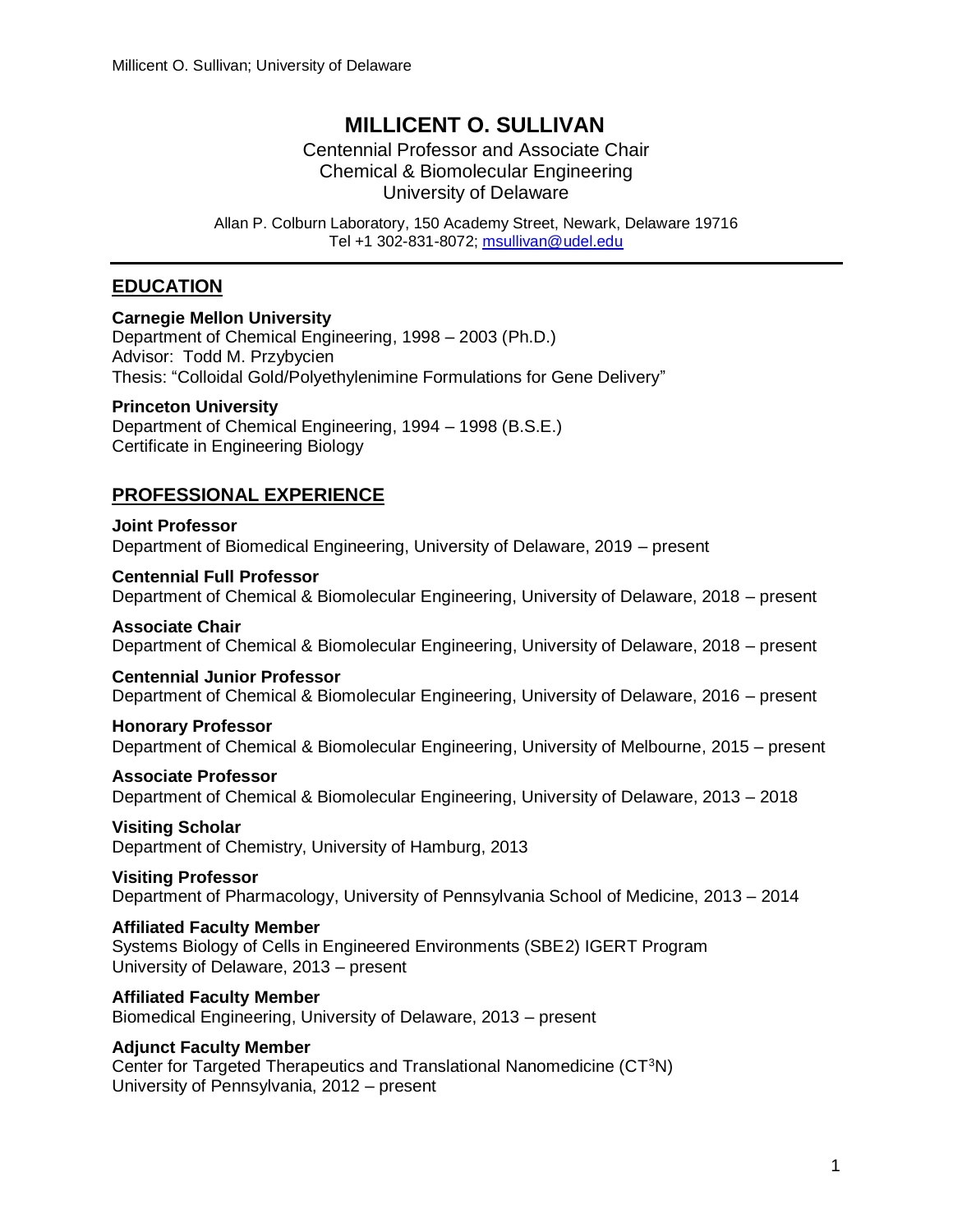**Affiliated Faculty Member** Quantitative Biology (QBIO) Program, University of Delaware, 2009 – present

**Affiliated Faculty Member** Chemistry-Biology Interface (CBI) Program, University of Delaware, 2007 – present

**Affiliated Faculty Member** Delaware Biotechnology Institute, University of Delaware, 2006 – present

**Affiliated Faculty Member** Biotechnology IGERT Program, University of Delaware, 2006 – 2007

**Assistant Professor** Department of Chemical Engineering, University of Delaware, 2006 – 2013

**National Institutes of Health (NIH) Postdoctoral Fellow** Matrix Biology, University of Washington and Benaroya Research Institute, 2003 – 2006 Advisor: E. Helene Sage

**Teaching Assistant**

Department of Chemical Engineering, Carnegie Mellon University, 1999 – 2001

**Research Assistant and Clare Boothe Luce Graduate Fellow** Department of Chemical Engineering, Carnegie Mellon University, 1998 – 2003

**Research Intern** Department of Biosystems Research, Sandia National Laboratories, 1997

**Research Assistant** Department of Entomology, Michigan State University, 1995

# **CURRENT RESEARCH**

Histone-targeted gene delivery Extracellular matrix-mediated gene delivery Photo-sensitive assemblies for nucleic acid delivery Self-assembled polymer amphiphiles for targeted drug delivery Applications in bone repair, wound repair, and metastatic breast and prostate cancers

# **AWARDS and HONORS**

# **University of Delaware**

Member, Gene and Drug Delivery (GDD) Study Section, NIH Center for Scientific Review (CSR), October 2017

Fellow, American Institute for Medical and Biological Engineering (AIMBE), March 2017 Plenary Lecturer, Bionanotechnology Division, AIChE Annual Meeting, November 2016 University of Delaware Research Foundation (UDRF) Strategic Initiatives Award, 2015 Delaware Bioscience Center for Advanced Biotechnology (CAT) Award, 2013 Georgia Tech Frontiers in Bioengineering Young Investigator (1 of 23), 2013 Outstanding Junior Faculty Member in the College of Engineering, 2011 UDRF Strategic Initiatives Award, 2011 Invited Participant, National Academy of Engineering (NAE), German-American Frontiers of

Engineering, 2010

Merck Faculty Fellow, 2008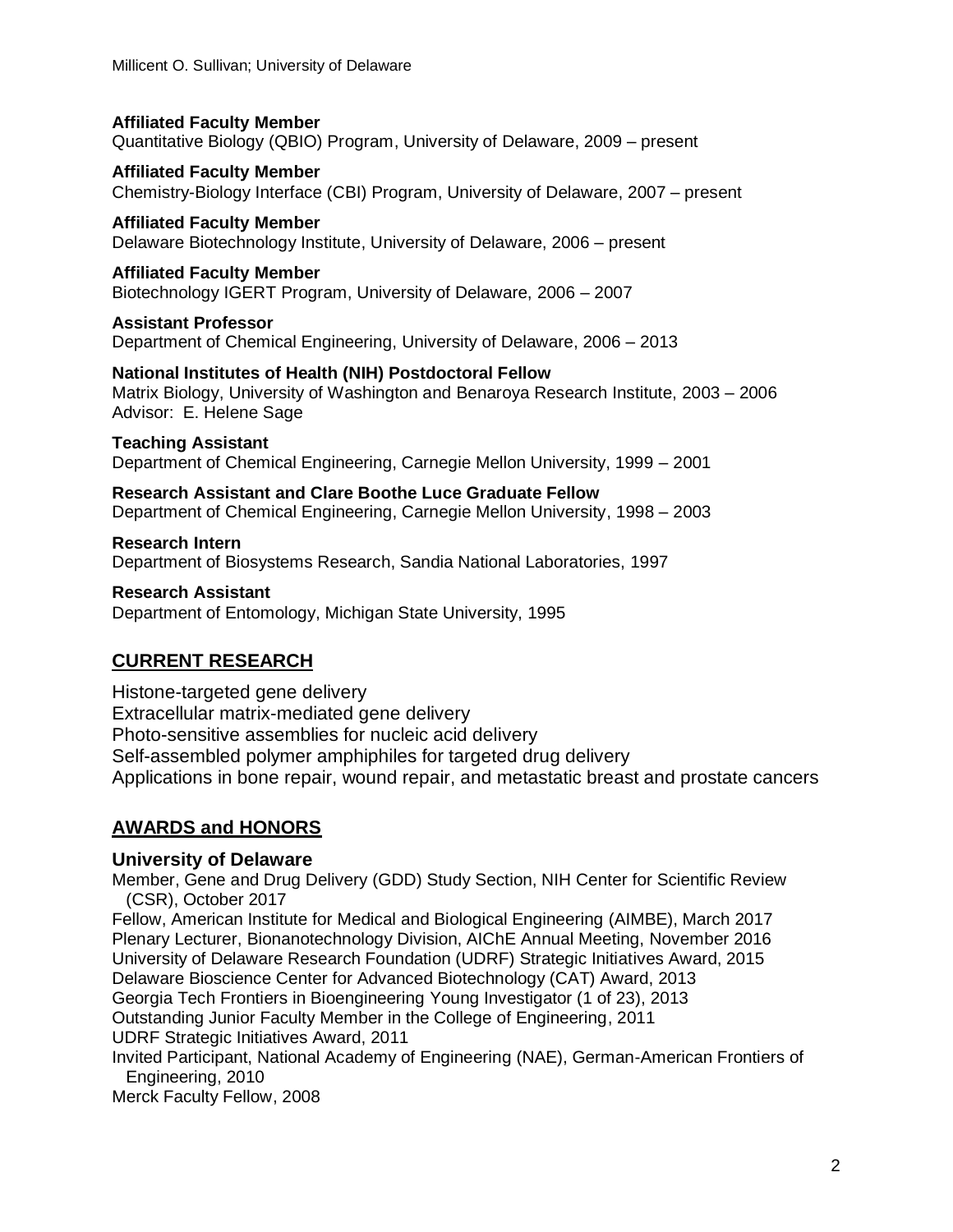National Science Foundation (NSF) CAREER Award, 2008 UDRF Young Faculty Research Award, 2007

#### **Prior to University of Delaware**

American Society for Matrix Biology (ASMB) Biennial Meeting Best Presentation Award, 2006 NIH Ruth L. Kirchstein NRSA (F32) Postdoctoral Fellowship, 2005 Science and Engineering Education Scholar, 2002 Clare Boothe Luce Graduate Fellowship, 1999 Xerox Prize for Senior Thesis Research, 1998 AIChE Treasurer, Princeton University Student Chapter, 1997 Princeton University Nominee, National Biomedical Engineering Career Symposium, 1997 Princeton Club of Michigan Scholarship, 1994

# **PUBLICATIONS and PATENTS**

- 1. Vandervelde, T.J., **Ow, M.M.**, Thorpe, W.R., Hartmann, W.M., and Rakerd, B. (1994). "Localizing Broadband Noise in a Reverberation Room," J. Acoust. Soc. Amer. **96**: 3257.
- 2. **Sullivan, M.M.O.**, Green, J.J., and Przybycien, T.M. (2003). "Development of a Novel Gene Delivery Scaffold Utilizing Colloidal Gold-Polyethylenimine Conjugates for DNA Condensation," Gene Ther. **10**: 1882-1890.
- 3. **Sullivan, M.M.** and Sage, E.H. (2004). "Hevin, a Matricellular Glycoprotein and Potential Tumor-Suppressor of the SPARC/BM-40/Osteonectin Family," Int. J. Biochem. Cell Biol. **36**: 991-996.
- 4. Brekken, R.A., **Sullivan, M.M.**, Workman, G., Bradshaw, A.D., Carbon, J., Siadak, A., Murri, C., Framson, P.E., and Sage, E.H. (2004). "Expression and Characterization of Murine Hevin (SC-1), a Member of the SPARC Family of Matricellular Proteins," J. Histochem. Cytochem. **52**: 735-748.
- 5. **Sullivan, M.M.**, Barker, T.H., Funk, S.E., Karchin, A., Seo, N.S., Hook, M., Sanders, J.E., Starcher, B., Wight, T.N., Puolakkainen, P.A., and Sage, E.H. (2006), "Matricellular Hevin Regulates Decorin Production and Collagen Assembly," J. Biol. Chem. 281: 27621-27632.
- 6. **Sullivan, M.M.**, Barker, T.H., Funk, S.E., Puolakkainen, P.A., and Sage, E.H. (2008), "Altered Tissue Repair in Hevin-null Mice: Inhibition of Fibroblast Migration by a Matricellular SPARC Homolog," Wound Rep. Regen. **16**: 310-319.
- 7. Naik, M.U., Nigam, A., Manrai, P., Millili, P., Czymmek, K., **Sullivan, M.**, and Naik, U.P. (2009), "CIB1 Deficiency Results in Impaired Thrombosis: the Potential Role of CIB1 in Outside-in Signaling through Integrin  $\alpha_{\text{lib}}\beta_3$ ," Journal of Thrombosis and Haemostasis, **7(11)**: 1906-1914.
- 8. Millili, P.G., Naik, U.P., and **Sullivan, M.O.** (2009), "Multiscale Experimental Biology and Nucleic Acid Delivery: Cancer Therapeutic Approaches via Rational Formulation Design," Cancer Therapy, **7**: 429-448. **Corresponding author. \* Invited**
- 9. Millili, P.G., Yin, D.H., Fan, H., Naik, U.P., and **Sullivan, M.O.** (2010), "Formulation of a Peptide Nucleic Acid Based Nucleic Acid Delivery Construct," Bioconjugate Chemistry, **21**: 445-455. **Corresponding author.**
- 10. Millili, P.G., Selekman, J.A., Blocker, K.M., Johnson, D.A., Naik, U.P., and **Sullivan, M.O.** (2010), "Structural and Functional Consequences of Poly(ethylene glycol) Inclusion on DNA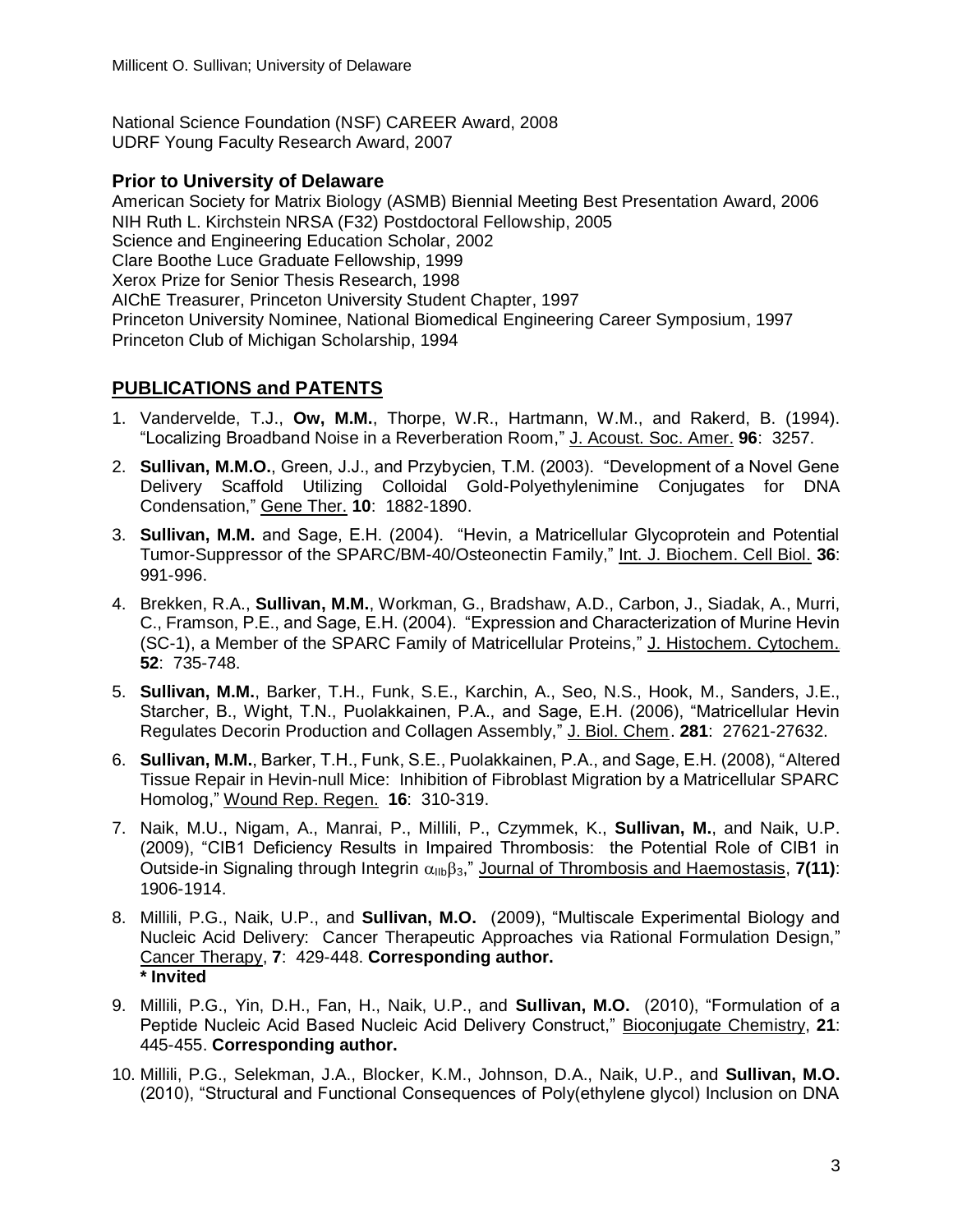Condensation for Gene Delivery," Microscopy Research and Technique, **73**: 866-877. **Corresponding author. \* Invited**

- 11. **Sullivan, M.O.** "Self-unpacking Gene Delivery Scaffolds." For Organelle-Specific Pharmaceutical Nanotechnology. V. Weissig and G.D.M. D'Souza (eds.), Wiley, 2010.
- 12. Blocker, K.M., Kiick, K.L., and **Sullivan, M.O.** (2011) "Surface Immobilization of Plasmid DNA with a Cell-Responsive Tether for Substrate-Mediated Gene Delivery," Langmuir, **27**: 2739- 2746. **Corresponding author.**
- 13. Kelley, E.G.\*, Smart, T.P.\*, Jackson, A.J., **Sullivan, M.O.**, and Epps, III, T.H. (2011) "Structural Changes in Block Copolymer Micelles Induced by Cosolvent Mixtures," Soft Matter, **7(15)**: 7094-7102.
- 14. Blocker, K.M. and **Sullivan, M.O.** "Non-viral Gene Delivery for Applications in Regenerative Medicine." For Engineering Biomaterials for Regenerative Medicine: Novel Technologies for Clinical Applications. Sujata N. Bhatia (ed.), Springer, 2012. **Corresponding author.**
- 15. Reilly, M.J., Larsen, J.D., and **Sullivan, M.O.** (2012) "Histone H3 Tail Peptides and Poly(ethylenimine) have Synergistic Effects for Gene Delivery," Molecular Pharmaceutics, **9(5)**: 1031-1040. **Corresponding author.**
- 16. Reilly, M.J., Larsen, J.D., and **Sullivan, M.O.** (2012) "Polyplexes Traffic through Caveolae to the Golgi and Endoplasmic Reticulum en Route to the Nucleus," Molecular Pharmaceutics, **9(5)**: 1280-1290. **Corresponding author.**
- 17. Larsen, J.D., Reilly, M.J., and **Sullivan, M.O.** (2012) "Using the Epigenetic Code to Promote the Unpackaging and Transcriptional Activation of DNA Polyplexes for Gene Delivery," Molecular Pharmaceutics, **9(5)**: 1041-1051. **Corresponding author.**
- 18. Larsen, J.D., Ross, N.L., and **Sullivan, M.O.** (2012) "Requirements for the Nuclear Entry of Polyplexes and Nanoparticles During Mitosis," J. Gene Med., **14(9-10)**: 580-589. **Corresponding author.**
- 19. Kelley, E.G., Albert, J.N.L., **Sullivan, M.O.‡** , and Epps, III, T.H.**‡** (2013) "Stimuli-responsive Copolymer Solution and Surface Assemblies for Biomedical Applications," Chemical Society Reviews, **42:** 7057-7071. **‡Corresponding authors. \* Invited**
	- **\* Cover Article**
- 20. Patterson, J.\*, Kelley, E.G.\*, Murphy, R.P., Moughton, A., Robin, M., Lu, A., Colombani, O., Chassenieux, C., Cheung, D., **Sullivan, M.O.**, Epps, III, T.H., and O'Reilly, R. (2013) "Structural Characterization of Amphiphilic Homopolymer Micelles Using Light Scattering, SANS, and Cryo-TEM," Macromolecules, **46(15)**: 6319-6325.
- 21. Kelley, E.G.\*, Murphy, R.P.\*, Seppala, J.E., Smart, T.P., Hann, S.D., **Sullivan, M.O.‡** , and Epps, III, T.H.<sup>‡</sup> (2014) "Size Evolution of Highly Amphiphilic Macromolecular Solution Assemblies via a Distinct Bimodal Pathway," Nature Communications, **5**: 3599. doi:10.1038/ncomms4599. **‡Corresponding authors.**

**\* Highlighted on NPR, Philadelphia Station (WHYY)**

**\* Highlighted in Argonne National Lab, Advanced Photon Source Newsletter**

22. Green, M.D., Foster, A.A., Greco, C.T., Roy, R., Lehr, R.M., Epps, III, T.H.‡ , and **Sullivan, M.O.‡** (2014) "Catch and Release: Photocleavable Cationic Diblock Copolymers as a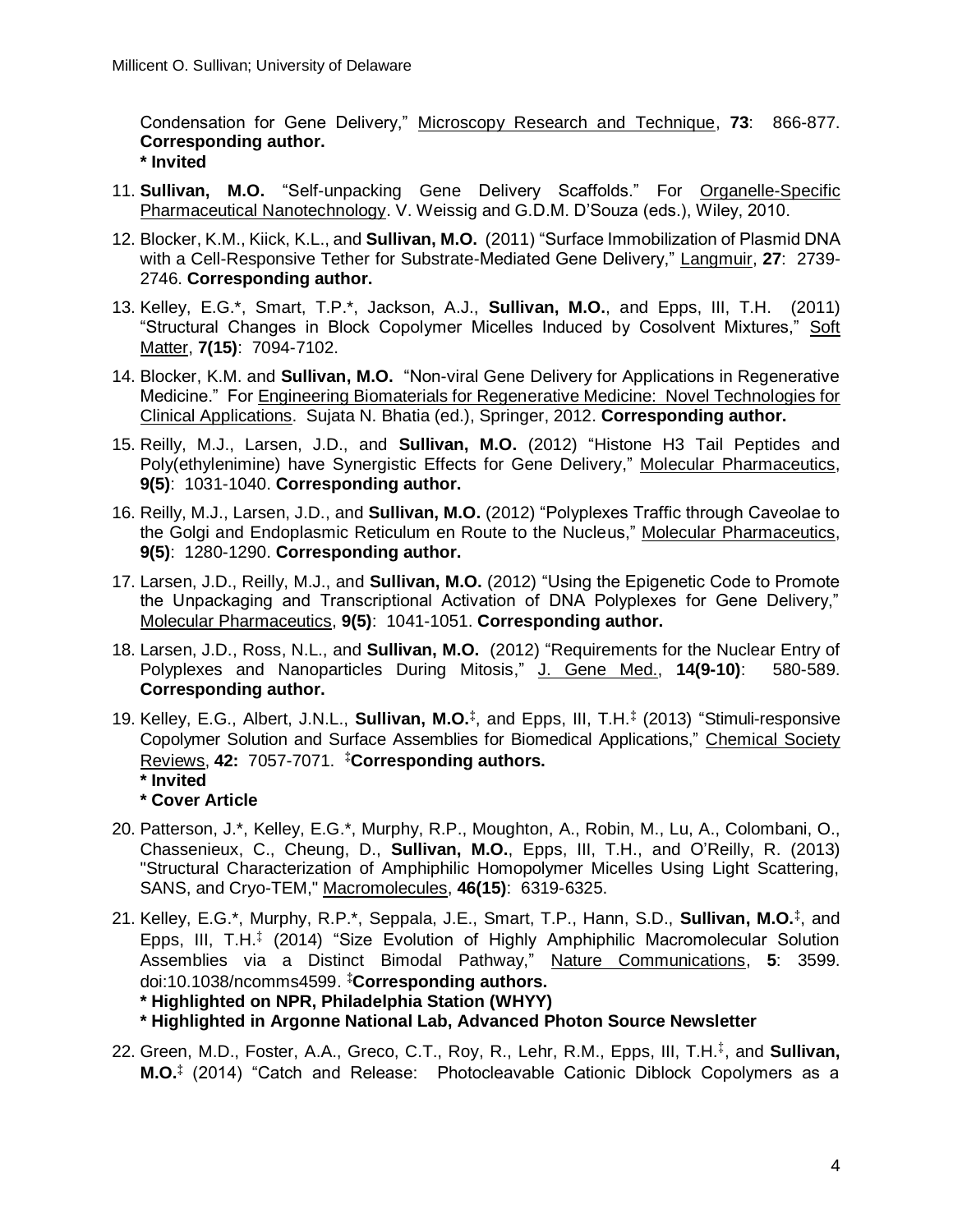Potential Platform for Nucleic Acid Delivery," Polymer Chemistry, **5**: 5535-5541. **‡Corresponding authors. \* Cover Article**

- 23. Urello, M.A., Kiick, K.L., and **Sullivan, M.O.** (2014) "A CMP-based Method for Tunable, Cellmediated Gene Delivery from Collagen Scaffolds," Journal of Materials Chemistry B, **2(46)**: 8174-8185. **Corresponding author. \* Invited**
- 24. Murphy, R.P., Kelley, E.G., Rogers, S., **Sullivan, M.O.‡** , and Epps, III, T.H.‡ (2014) "Unlocking Chain Exchange in Highly Amphiphilic Block Polymer Micellar Systems: Influence of Agitation," ACS Macro Letters, **3**: 1106-1111. **‡Corresponding authors.**
- 25. Foster, A.A., Greco, C.T., Green, M.D., Epps III, T.H. ‡ , and **Sullivan, M.O.**‡ (2014) "Light-Mediated Activation of siRNA Release in Diblock Copolymer Assemblies for Controlled Gene Silencing," Advanced Healthcare Materials, **4(5)**: 760-770. **‡Corresponding authors. \*Highlighted on Materials Views** [\(http://www.materialsviews.com/light-sensitive-polymerscontrolled-gene-silencing/\)](http://www.materialsviews.com/light-sensitive-polymerscontrolled-gene-silencing/)
- 26. Ross, N.L., Munsell, E.V., Sabanayagam, C., and **Sullivan, M.O.** (2015) "Histone-Targeted Polyplexes Avoid Endosomal Escape and Enter the Nucleus During Post-mitotic Redistribution of ER Membranes," Molecular Therapy Nucleic Acids, **4**, e226, doi:10.1038/mtna.2015.2. **Corresponding author.**
- 27. Foster, A.A., Ross, N.L., and **Sullivan, M.O.** (2015) "Fluorescent Dye Incorporation Causes Weakened Gene Association and Intracellular Aggregate Formation in Non-viral Carriers," Journal of Gene Medicine, **17**: 69-79. **Corresponding author.**
- 28. Ross, N.L. and **Sullivan, M.O.** (2015) "Importin-4 Regulates Gene Delivery by Enhancing Nuclear Retention and Chromatin Deposition by Polyplexes," Molecular Pharmaceutics, **12(12)**: 4488-4497. **Corresponding author.**
- 29. Walsh, J.W., Hoffstad, O.J., **Sullivan M.O.**, and Margolis, D.J. (2016) "Association of Diabetic Foot Ulcer and Death in a Population-Based Cohort from the United Kingdom," Diabetes Care, doi: 10.1111/dme.13054.
- 30. Munsell, E.V., Ross, N.L., and **Sullivan, M.O**. (2016) "Journey to the Center of the Cell: Current Nanocarrier Design Strategies Targeting Biopharmaceuticals to the Cytoplasm and Nucleus," Current Pharmaceutical Design, **22(9)**: 1227-1244. **Corresponding author. \* Invited**
- 31. Ross, N.L. and **Sullivan, M.O.** (2016) "Overexpression of Caveolin-1 in Inflammatory Breast Cancer Cells Enables IBC-specific Gene Delivery and Prodrug Conversion using Histonetargeted Polyplexes," Biotechnology and Bioengineering, doi: 10.1002/bit.26022. **Corresponding author. \* B&B Spotlight Summary Article**
- 32. Greco, C.T., Epps III, T.H.‡ , and **Sullivan, M.O.**‡ (2016) "Mechanistic Design of Polymer Nanocarriers to Spatiotemporally Control Gene Silencing," ACS Biomaterials Science and Engineering, doi: 10.1021/acsbiomaterials.6b00336. **‡Corresponding authors.**
- 33. Urello, M.A., Kiick, K.L.‡ , and **Sullivan, M.O.**‡ (2016) "Integration of Growth Factor Gene Delivery with Collagen-Triggered Wound Repair Cascades using Collagen-Mimetic Peptides," Bioengineering & Translational Medicine, doi: 10.1002/btm2.10037. **‡Corresponding authors. \* Invited**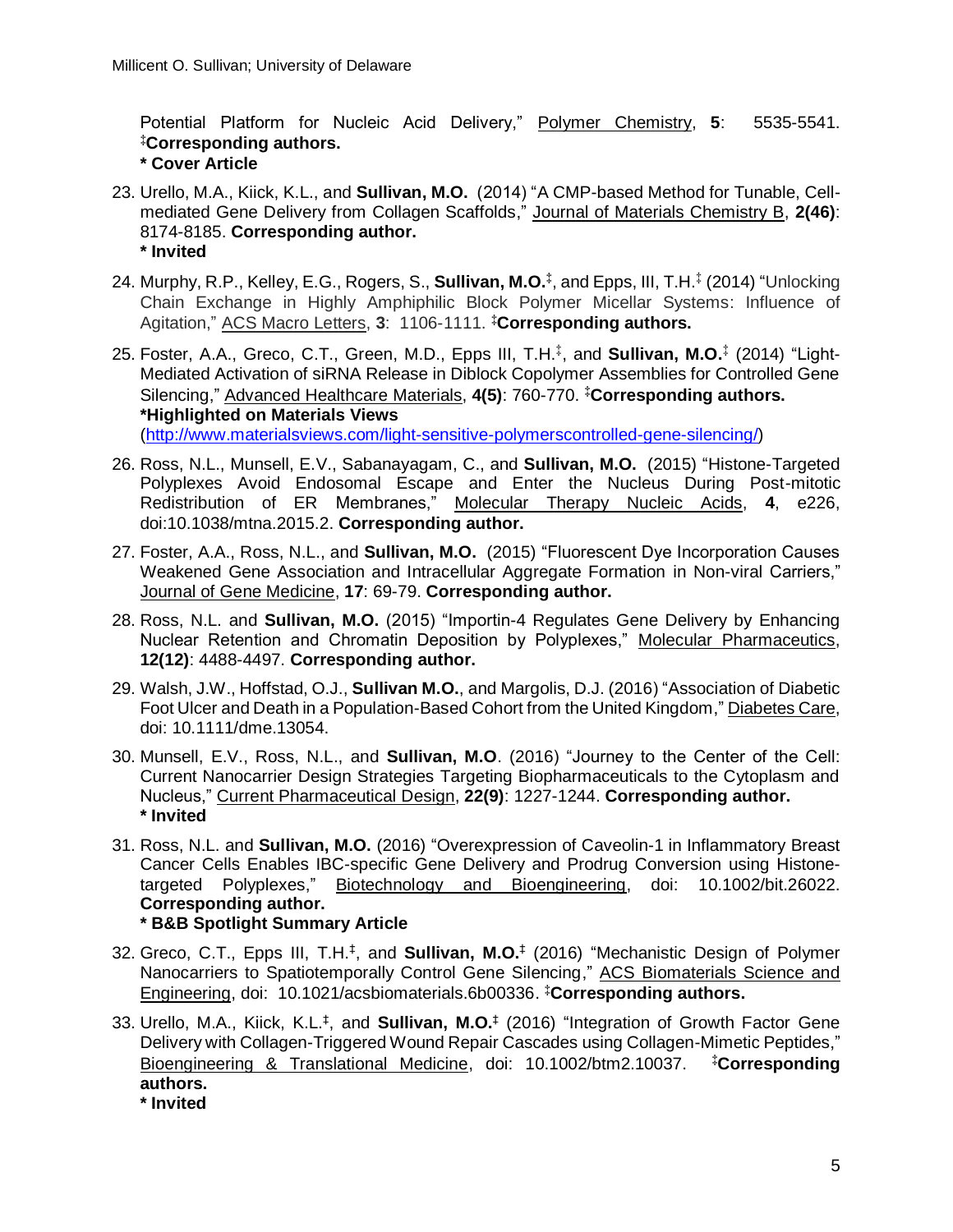- 34. Greco, C.T., Muir, V.M., Epps III, T.H.‡ , and **Sullivan, M.O.**‡ (2017) "Efficient Tuning of siRNA Dose Response by Combining Mixed Polymer Nanocarriers with Simple Kinetic Modeling," Acta Biomaterialia, doi: 10.1016/j.actbio.2017.01.003. **‡Corresponding authors.**
- 35. Greco, C.T., Epps III, T.H.‡ , and **Sullivan, M.O.‡** (2017) "Predicting Gene Silencing through the Spatiotemporal Control of siRNA Release from Photo-Responsive Polymeric Nanocarriers," JoVE, doi: 10.3791/55803. **‡Corresponding authors.**
- 36. Greco, C.T., Andrechak, J.C., Epps III, T.H.‡ , and **Sullivan, M.O.‡** (2017) "Anionic Polymer and Quantum Dot Excipients to Facilitate siRNA Release and Self-Reporting of Disassembly in Stimuli-Responsive Nanocarrier Formulations," Biomacromolecules, doi: 10.1021/acs.biomac.7b00265. **‡Corresponding authors.**
- 37. Greco, C.T., Akins, R.E., Epps III, T.H.‡ , and **Sullivan, M.O.‡** (2017) "Attenuation of Maladaptive Responses in Aortic Adventitial Fibroblasts through Stimuli-triggered siRNA Release from Lipid-Polymer Nanocomplexes," Advanced Biosystems, doi: 10.1002/adbi.201700099. **‡Corresponding authors.**
- 38. Urello, M.A., Kiick, K.L., and **Sullivan, M.O.** (2017) "Collagen in Gene Delivery Applications," Material Matters, 12.2. **Corresponding author.**
- 39. Urello, M.A., Kiick, K.L.‡ , and **Sullivan, M.O.**‡ (2017) "ECM Turnover-Stimulated Gene Delivery through CMP-Plasmid Integration in Collagen," Acta Biomaterialia, **62**: 167-178. **‡Corresponding authors. \* Invited**
- 40. Urello, M.A., Fang, B., Luo, T., Kiick, K.L., and **Sullivan, M.O.** "Drug and Gene Delivery for Regenerative Engineering," For Encyclopedia of Biomedical Engineering. R. Narayan (ed.), Elsevier Science Ltd., 2018. **Corresponding author. \* Invited**
- 41. Munsell, E.V., Kurpad, D., Freeman, T., and **Sullivan, M.O.** (2018) "Histone-Targeted Gene Transfer of Bone Morphogenetic Protein-2 Enhances Mesenchymal Stem Cell Chondrogenic Differentiation," Acta Biomaterialia, **71:** 156-157. **Corresponding author.**
- 42. Epps III, T.H.<sup>‡</sup>, Vi. T., and **Sullivan, M.O.<sup>‡</sup> (2018)** "Design and Development of a Robust Photo-responsive Block Copolymer Framework for Tunable Nucleic Acid Delivery and Efficient Gene Silencing," Polymer Journal, doi:10.1038/s41428-018-0077-z. **‡Corresponding authors. \* Invited**
- 43. Deming, T., Klok, H.-A., Armes, S., Becker, M., Champion, J., Chen, E., Heilshorn, S., van Hest, J., Irvine, D., Johnston, J., Kiessling, L., Maynard, H., de la Cruz, M.O., **Sullivan, M.**, Tirrell, M., Anseth, K., Lecommandoux, S., Percec, S., Zhong, Z., Albertsson, A.-C. (2018) "Polymers at the Interface with Biology," Biomacromolecules, **19**: 3151-3162. **\* Invited**
- 44. Thapa, R.K. and **Sullivan, M.O.** (2018) "Gene Delivery via Peptide-mediated Transport," Current Opinion in Biomedical Engineering, doi:10.1016/j.cobme.2018.10.002. **Corresponding author. \* Invited**
- 45. Munsell, E.V., Fang, B.F., and **Sullivan, M.O.** (2018) "Histone-Mimetic Gold Nanoparticles as Versatile Scaffolds for Gene Transfer and Chromatin Analysis," Bioconjugate Chemistry, doi:10.1021/acs.bioconjchem.8b0611. **Corresponding author.**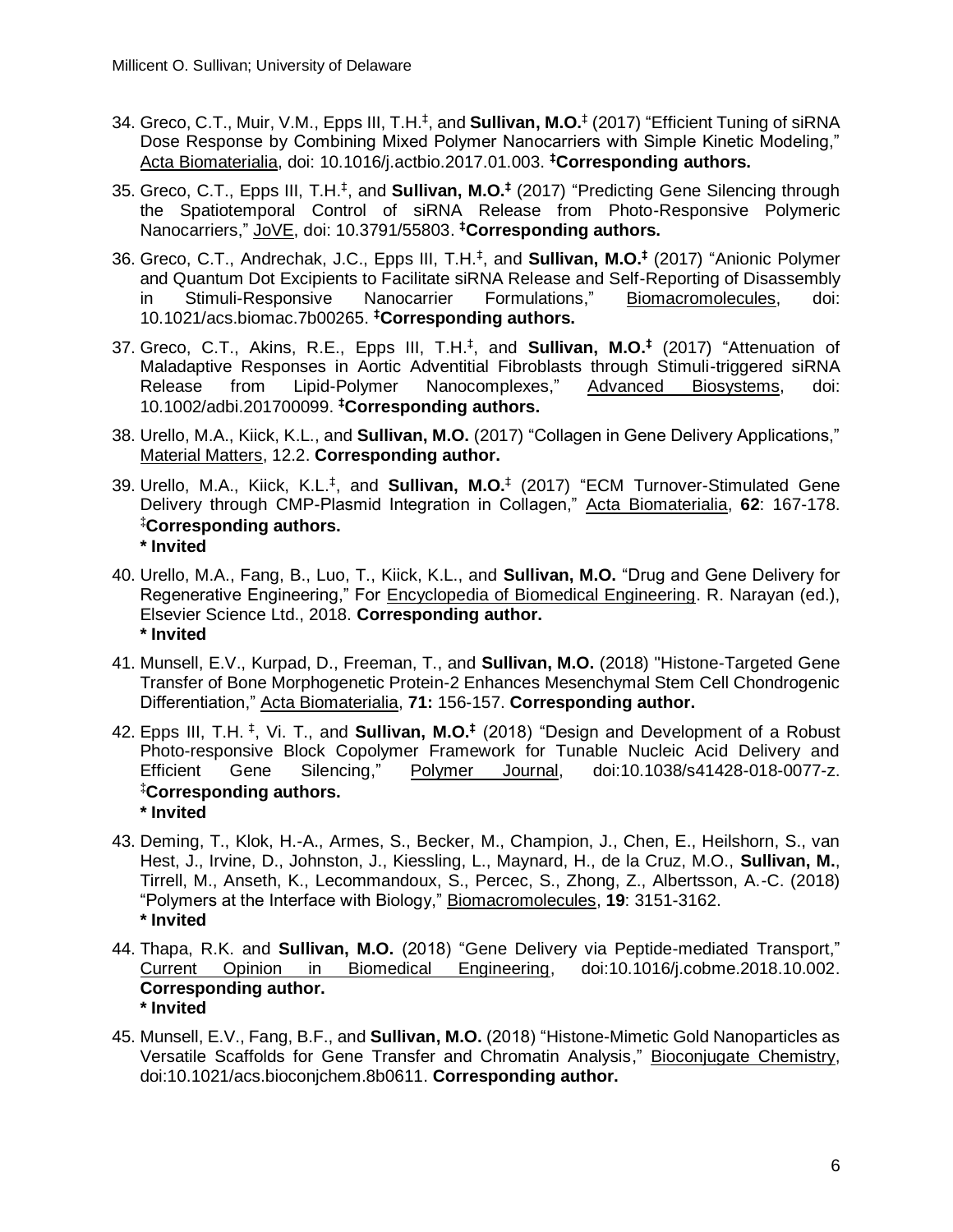- 46. Lieser, R.M., Chen, W., and **Sullivan, M.O.** (2019) "Controlled EGFR Ligand Display on Cancer Suicide Enzymes via UAA Engineering for Enhanced Intracellular Delivery in Breast Cancer Cells," Bioconjugate Chemistry, doi:10.1021/acs.bioconjchem.8b00783.
- 47. Dunshee, L., **Sullivan, M.O.**, and Kiick, K.L. (2019) "Thermal Stability and Temperature-Dependent Morphology Changes in CLP-ELP Nanoparticles," Biomacromolecules, in review.
- 48. Palmese, L.L., Thapa, R.K., **Sullivan, M.O.**, and Kiick, K.L. (2019) "Hybrid Hydrogels for Biomedical Applications," Current Opinion in Chemical Engineering, doi:10.1016/j.coche.2019.02010.

# **Patent Applications**

- 49. Chad Greco, Thomas H. Epps, III, and **Millicent Sullivan**, "Hybrid Formulation of Responsive Polymeric Nanocarriers for Therapeutic and Diagnostic Delivery." *U.S. Prov. Pat. Appl. 62/362,085*, filed July 14, 2016. *U.S. Pat. Appl.*, filed July 14, 2017.
- 50. Morgan Urello, Kristi Kiick, and **Millicent Sullivan**, "Collagen-Mimetic Peptide Mediated Delivery of DNA Carriers for Efficient Delivery from Collagen." *U.S. Prov. Pat. Appl. 62/363,415*, filed July 18, 2016. *U.S. Pat. Appl.*, filed July 18, 2017.

# **PRESENTATIONS and SEMINARS**

# **Invited Conference, Keynote, and Plenary Presentations (\* international indicated)**

#### *July 2006 – August 2013*

- 1. Regenerative Medicine Meeting, Hilton Head Island, SC, March 2008 "Towards Reversible Packaging Methods for DNA and RNA Delivery"
- 2. 4<sup>th</sup> International Conference, Bioengineering and Nanotechnology, Dublin, Ireland, July 2008 "Development of Cell-Specific Gene Delivery Methods for Vascular Applications" **\* INTERNATIONAL**
- 3. Frontiers at the Chemistry-Biology Interface Symposium, Baltimore, MD, May 2009 *[P.G. Millili]:* "DNA PEGylation Inhibits Multimolecular Aggregation During Complexation"
- 4. German-American Frontiers of Engineering, Oak Ridge Lab, Knoxville, TN, April 2010 "Cellular Processing of Responsive Drug and Gene Delivery Biomaterials" **\* INTERNATIONAL**
- 5. 37th Annual NOBCChE National Conference, Atlanta, GA, April 2010 *[A.A. Palmer]:* "Cell-Responsive Peptide Nucleic Acid siRNA Conjugates for Gene Delivery"
- 6. Frontiers at the Chemistry-Biology Interface Symposium, Newark, DE, April 2011 *[K.M. Blocker]:* "Tunability and Tailorability of Cell-triggered DNA Release from a Substratemediated Delivery System"
- 7. Gordon Research Seminar (GRS): Polymers East, South Hadley, MA, June 2011 *[E.G Kelley]:* "Synthesis and Self-assembly of Bio-responsive Block Copolymers"
- 8. American Institute of Chemical Engineers Fall Meeting, Minneapolis, MN, October 2011 "Synthesis and Self-assembly of Bio-responsive Block Copolymers" **KEYNOTE**
- 9. UD CNS NIST Symposium, Newark, DE, October 2011 "Synthesis and Self-assembly of Bio-responsive Block Copolymers"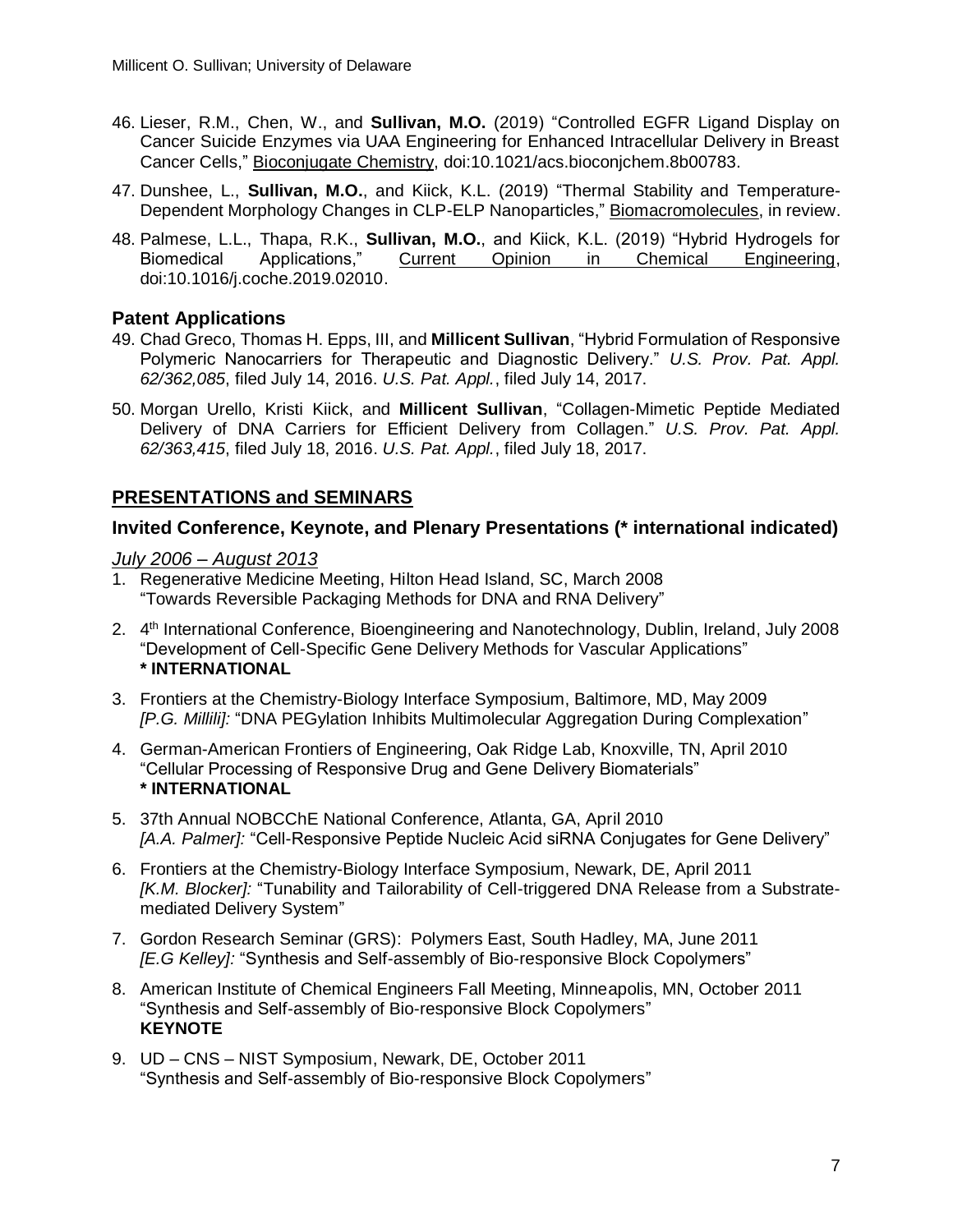- 10. Gordon Research Conference (GRC): Colloidal, Macromolecular, and Polyelectrolyte Solutions, Ventura, CA, February 2012 "Bio-responsive Block Copolymer Assemblies for Targeted Drug Delivery"
- 11. American Chemical Society Spring Meeting, San Diego, CA, March 2012 *[Excellence in Graduate Polymer Research Symposium; E.G. Kelley]:* "Synthesis and Selfassembly of Bio-responsive Block Copolymers"
- 12. Gordon Research Conference (GRC): Drug Carriers in Medicine and Biology, Waterville, NH, August 2012 "Histone Polyplexes Use Caveolar Uptake and Retrograde Trafficking During Gene Transfer"
- 13. American Chemical Society Fall Meeting, Philadelphia, PA, August 2012 *[Innovative Chemistry Research for Health and Medicine: East meets West]:* "Histone-mimetic Peptides for Targeted Intracellular Delivery During Gene Transfer" **KEYNOTE**
- 14. Penn Symposium of the CT<sup>3</sup>N, Philadelphia, PA, November 2012 "Mechanisms of Intracellular Trafficking and Nuclear DNA Delivery by Histone-derived Peptides"

# *September 2013 – present*

- 15. Gordon Research Seminar (GRS): Macromolecular Materials, Ventura, CA, January 2013 *[M.D. Green]:* "Solution Assemblies of Block Copolymers for Nucleic Acid and Drug Delivery"
- 16. Georgia Tech Frontiers in Bioengineering Symposium, Atlanta, GA, February 2013 "Cellular Processing of Drug and Gene Delivery Biomaterials"
- 17. American Chemical Society Spring Meeting, New Orleans, LA, April 2013 *[Bottom-up Design of the Next Generation of Biomaterials]:* "Photo-sensitive Polymers for Nucleic Acid Packaging, Delivery, and Release" **KEYNOTE**
- 18. Materials Research Society (MRS) Spring Meeting, San Francisco, CA, April 2013 *[Design of Cell-instructive Materials]:* "Histone-mimetic Polyplexes for Reversible DNA Packaging, Enhanced Nuclear Delivery, and Efficient Gene Transfer to Mitotic Cells"
- 19. Gordon Research Seminar (GRS): Polymers East, South Hadley, MA, June 2013 *[E.G. Kelley]:* "Synthesis, Assembly, and Solution Characterization of Amphiphilic Homopolymers and Block Copolymers"
- 20. 8<sup>th</sup> German-Korean Polymer Symposium, Hamburg, Germany, August 2013 "Histone-Mimetic Nanostructures for Reversible DNA Packaging, Enhanced Nuclear Delivery, and Efficient Gene Transfer **\* INTERNATIONAL**
- 21. The Council for Chemical Research (CCR) Annual Meeting, Alexandria, Virginia, May 2014 *[E.G. Kelley]*
- 22. 5<sup>th</sup> International Conference on Nanotechnology, Prague, Czech Republic, August 2014 "Histone-inspired Targeting Strategies in Therapeutic Gene Delivery" **\* INTERNATIONAL**
- 23. 6<sup>th</sup> International Conference on Nanotechnology, Barcelona, Spain, July 2015 "On/off Spatiotemporal Control and Tunable Gene Silencing using Photoresponsive Nanocarriers"

#### **\* INTERNATIONAL**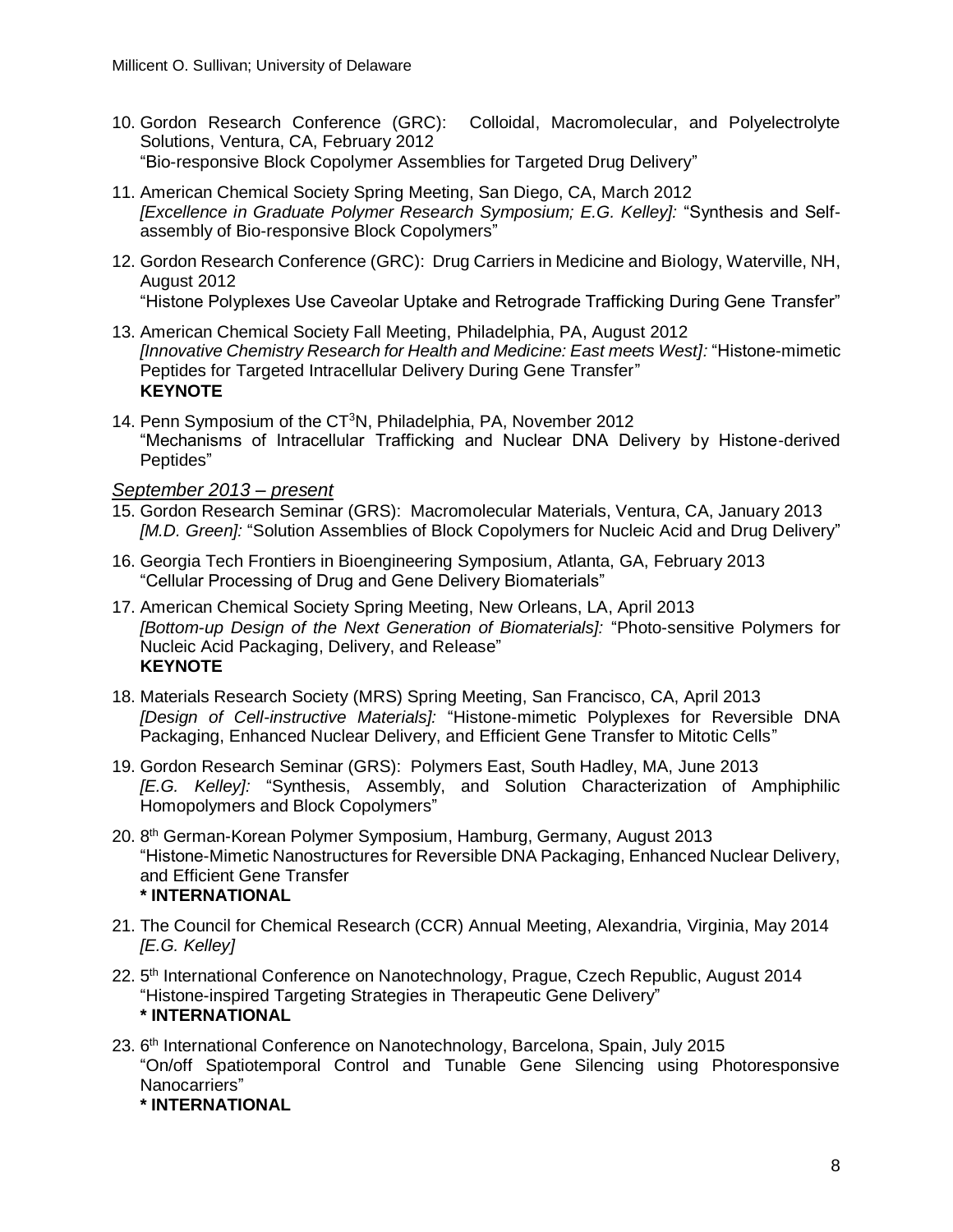- 24. Princeton Bioengineering Day, Princeton, New Jersey, October 2015 "Unlocking (More) Personalized Medicines through Nanocarrier Design"
- 25. 13<sup>th</sup> Annual Conference on Foundations of Nanoscience: Self-assembled Architectures and Devices (FNANO16), Snow Bird, Utah, April 2016 "Unlocking Intracellular Therapeutic Targets through Novel Nanostructured Biomaterials" **KEYNOTE**
- 26. American Society of Gene and Cell Therapy (ASGCT) Annual Meeting, Washington, D.C., May 2016

"Regulation of Intracellular Delivery through Peptide Nanocarrier Design and Self-assembly"

27. Engineering Conferences International (ECI): Nanotechnology in Medicine: From Molecules to Humans, Herrnstein, Austria, July 2016

"Regulation of Intracellular Delivery through Peptide-based Nanocarrier Design" **\* INTERNATIONAL**

- 28. University of Delaware-Chinese Academy of Sciences Joint Biotechnology Symposium, Newark, DE, July 2016 "Unlocking Intracellular Therapeutic Targets through Novel Nanostructured Biomaterials"
- 29. Gordon Research Conference (GRC): Drug Carriers in Medicine and Biology, Waterville, New Hampshire, August 2016 "Collagen Turnover-stimulated Gene Delivery to Enhance Wound Repair"
- 30. Gordon Research Seminar (GRS): Drug Carriers in Medicine and Biology, Waterville, New Hampshire, August 2016 *[E.V. Munsell]:* "Histone-Targeted Gene Delivery Carriers for Bone Regeneration"
- 31. American Institute of Chemical Engineers Fall Meeting, San Francisco, CA, November 2016 *[Bionanotechnology]:* "Unlocking Intracellular Therapeutic Targets through Novel Nanostructured Biomaterials" **PLENARY**
- 32. American Institute of Chemical Engineers Fall Meeting, San Francisco, CA, November 2016 "Regulation of Intracellular Delivery through Peptide-based Nanocarrier Design" **KEYNOTE**
- 33. Eighth Biennial Australian Colloids and Interfaces Symposium (ACIS), Coffs Harbour, New South Wales, Australia, February 2017 "Unlocking Intracellular Therapeutic Targets through Novel Nanostructured Biomaterials" *\** **INTERNATIONAL**
- 34. American Chemical Society Spring Meeting, San Francisco, CA, April 2017 *[Excellence in Graduate Polymer Research Symposium; C.T. Greco]:* "Photo-Responsive Polymeric Formulations to Attenuate Inflammation in Cardiovascular Tissues"
- 35. American Chemical Society Fall Meeting, Washington, D.C., August 2017 "Stimuli-responsive Gene Modulation to Enhance Tissue Regeneration"
- 36. ACS Fall Meeting, Boston, MA, August 2018 "Stimulus-responsive Lipid-polymer Nanocomplexes for Localized siRNA Delivery in Cardiovascular Repair"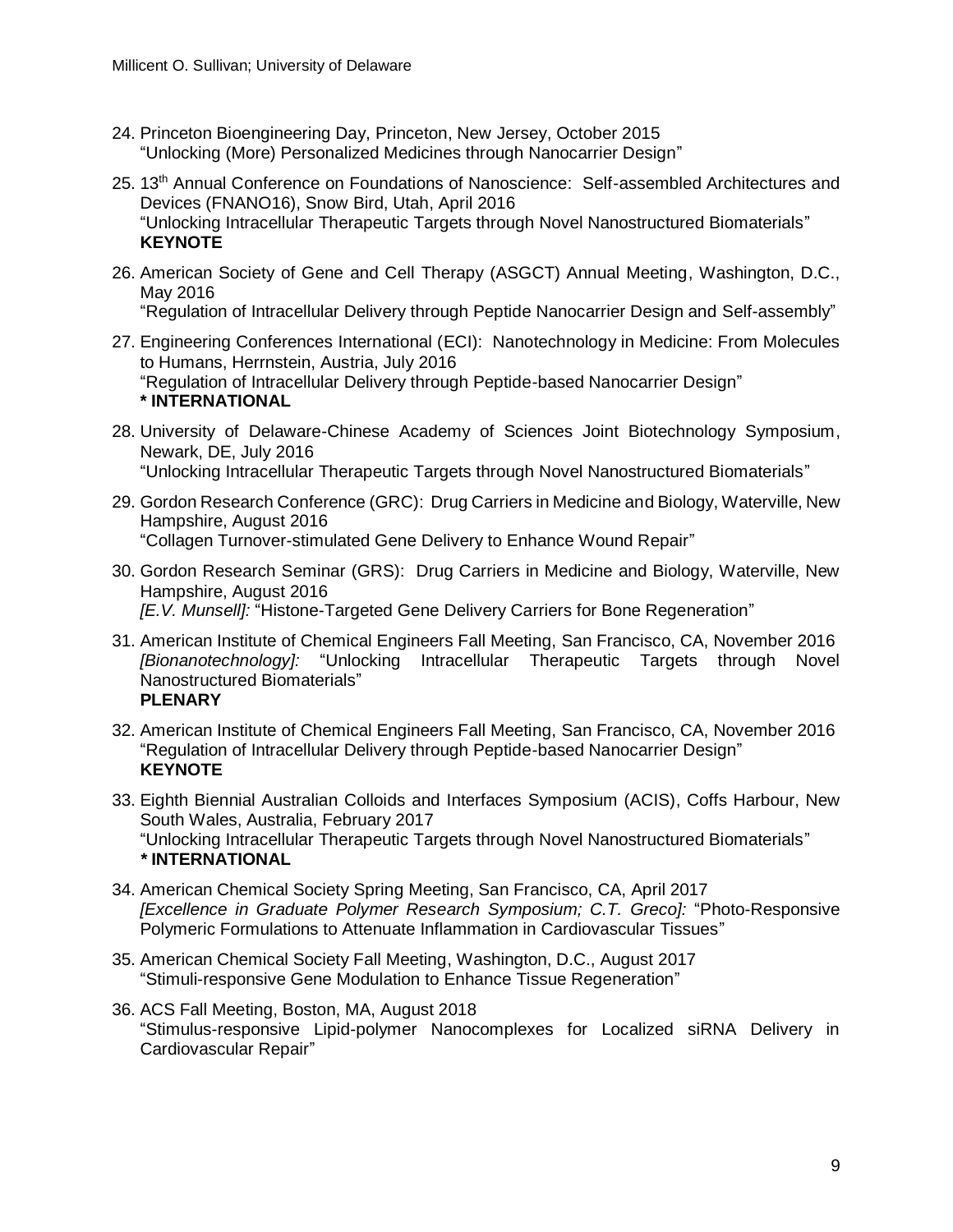- 37. Beilstein Symposium Translational Trends in Nanomedicine, Rudesheim, Germany, September 2018 "Peptide-Triggered Gene Transfer in Musculoskeletal Regeneration" *\** **INTERNATIONAL**
- 38. American Chemical Society Spring Meeting, Orlando, FL, April 2019 "Collagen-Peptide Conjugates for Biomimetic Delivery"
- 39. American Chemical Society Spring Meeting, Orlando, FL, April 2019 "Peptide-Triggered Growth Factor Gene Transfer in Fracture Repair"
- 40. American Society for Gene and Cell Therapy Annual Meeting, Washington, D.C., May 2019 "Stimulus-Responsive Lipid-siRNA Conjugates for Localized siRNA Delivery in Tissue Repair"
- 41. 4<sup>th</sup> Bioengineering & Translational Medicine Conference, Durham, NC, October 2019 "TBD"
- 42. International Conference on Nanoscience and Nanotechnology, Brisbane, Australia, February 2020

"TBD" **KEYNOTE** *\** **INTERNATIONAL**

# **Invited Lectures, Seminars, and Panels (\* international indicated)**

*July 2006 – August 2013*

- 1. Delaware Biotechnology Institute, Newark, DE, October 2006 "Cell-Material Interactions and the Design of Vehicles for Gene Delivery and Tissue Engineering"
- 2. University of Delaware, Chemistry-Biology Interface Program, Newark, DE, May 2007 "Bioresponsive Materials for Step-wise Drug and DNA Transport"
- 3. University of Delaware, Department of Chemistry, Newark, DE, October 2007 "Engineering Biomolecular Materials for Protein and Nucleic Acid Delivery"
- 4. Merck & Co., Pharmaceutical Research and Development, West Point, PA, August 2008 *[Peter Millili]:* "Development of a Hierarchically Designed Peptide Nucleic Acid Based DNA Delivery Construct"
- 5. University of Maryland, Baltimore County, Department of Chemistry and Biochemistry, Baltimore, MD, October 2008 "Towards Reversible Packaging Methods for DNA and RNA Delivery"
- 6. AIChE Delaware Valley and Wilmington Joint Section Meeting, Delaware Biotechnology Institute, University of Delaware, Newark, DE, February 2009 "Novel Mechanisms for Drug Delivery"
- 7. Washington State University, Department of Pharmaceutical Sciences, Pullman, WA, January 2010 "Formulation Strategies for the Assembly of Multifunctional Materials for Drug and Gene Delivery"
- 8. Rutgers The State University of New Jersey, Department of Chemical and Biochemical Engineering, Piscataway, NJ, October 2010 "Cellular Processing of Drug and Gene Delivery Biomaterials"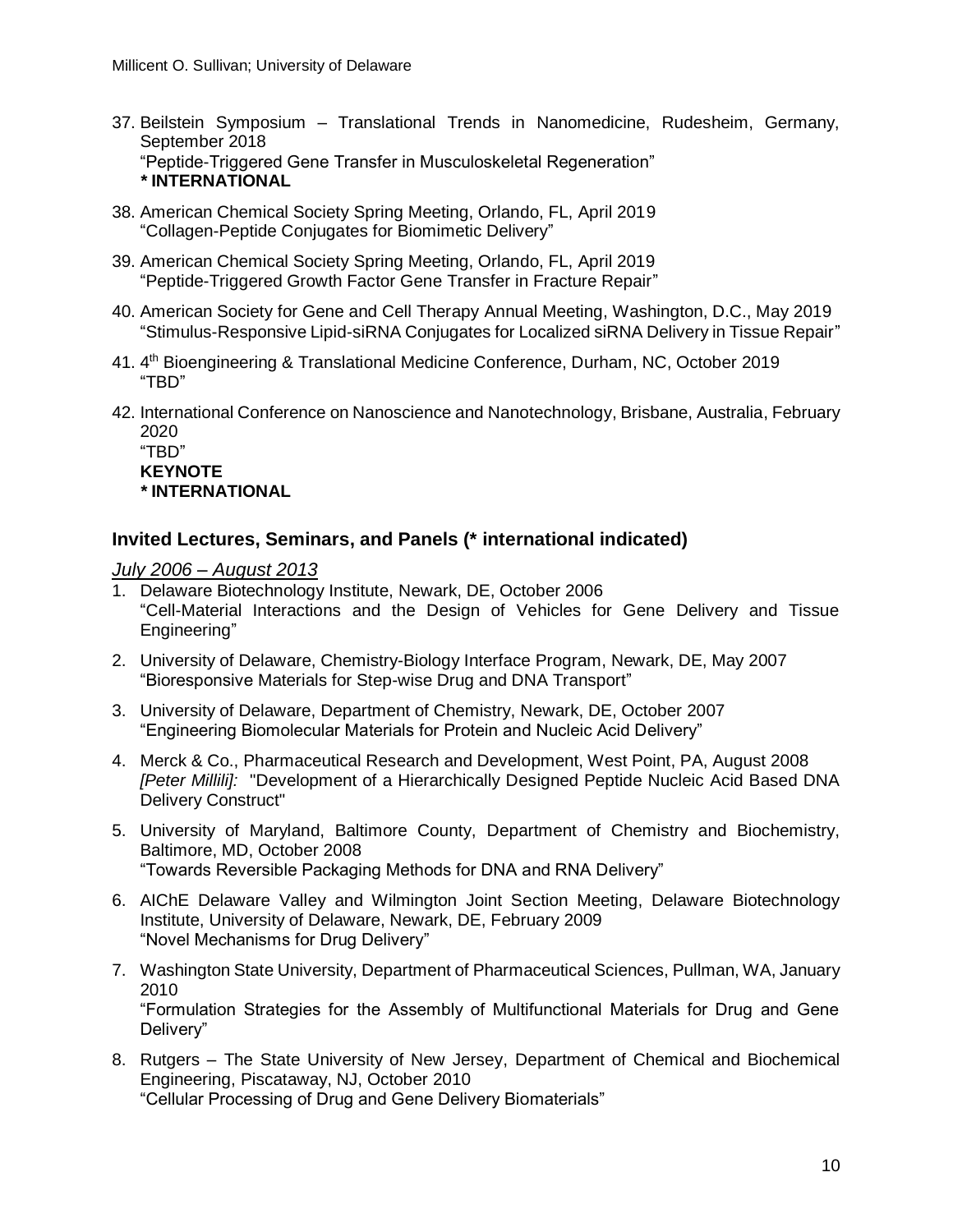- 9. University of Florida, Department of Chemical Engineering, Gainesville, FL, October 2010 "Cellular Processing of Drug and Gene Delivery Biomaterials"
- 10. University of Massachusetts, Department of Polymer Science and Engineering, Amherst, MA, November 2010 "Cellular Processing of Drug and Gene Delivery Biomaterials"
- 11. DuPont Experimental Station, Wilmington, DE, January 2011 *[Horizons in Biotechnology Seminar Series]:* "Cellular Processing of Drug and Gene Delivery Biomaterials"
- 12. Carnegie Mellon, Department of Chemical Engineering, Pittsburgh, PA, February 2011 "Cellular Processing of Drug and Gene Delivery Biomaterials"
- 13. University of Michigan, Department of Pharmaceutical Sciences, Ann Arbor, MI, March 2011 "Cellular Processing of Drug and Gene Delivery Biomaterials"
- 14. Michigan State University, Department of Chemical Engineering and Materials Science, East Lansing, MI, March 2011 "Cellular Processing of Drug and Gene Delivery Biomaterials"
- 15. Fraunhofer Center for Molecular Biotechnology, Newark, DE, March 2011 "Cellular Processing of Drug and Gene Delivery Biomaterials"
- 16. University of Delaware, Department of Animal & Food Sciences, Newark, DE, December 2011 "Cellular Processing of Drug and Gene Delivery Biomaterials"
- 17. Johns Hopkins University, Department of Biomedical Engineering (Translational Tissue Engineering Center), Baltimore, MD, January 2012 "Cellular Processing of Drug and Gene Delivery Biomaterials"
- 18. University of Pennsylvania, Department of Bioengineering (Center for Targeted Therapeutics and Translational Nanomedicine), Philadelphia, PA, March 2012 "Cellular Processing of Drug and Gene Delivery Biomaterials"
- 19. University of Washington, Department of Chemical Engineering, Seattle, WA, April 2012 "Cellular Processing of Drug and Gene Delivery Biomaterials"
- 20. Rensselaer Polytechnic Institute, Department of Chemical and Biological Engineering, Troy, NY, April 2012 "Cellular Processing of Drug and Gene Delivery Biomaterials"
- 21. University of Delaware, Department of Biological Sciences, Newark, DE, May 2012 "Cellular Processing of Drug and Gene Delivery Biomaterials"
- 22. Georgia Institute of Technology, Department of Chemical and Biomolecular Engineering, Atlanta, GA, September 2012 "Cellular Processing of Drug and Gene Delivery Biomaterials"
- 23. Florida International University, Department of Chemistry and Biochemistry, Miami, FL, September 2012 "Cellular Processing of Drug and Gene Delivery Biomaterials"
- 24. Thomas Jefferson University, Department of Orthopedic Surgery, Philadelphia, PA, December 2012

"Cellular Processing of Drug and Gene Delivery Biomaterials"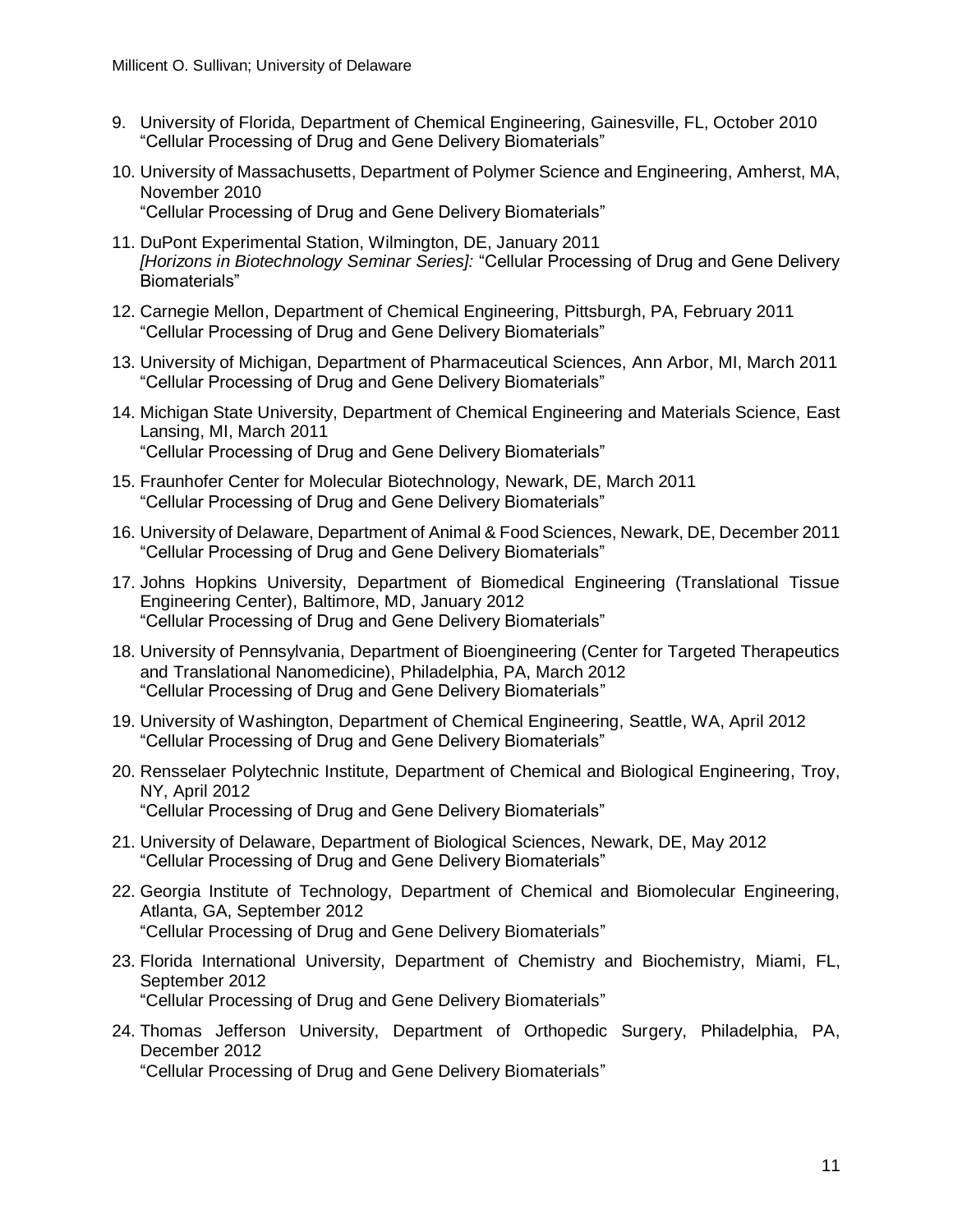# *September 2013 – present*

25. University of Hamburg, Department of Chemistry, Hamburg, Germany, August 2013 "Cellular Processing of Drug and Gene Delivery Biomaterials"

#### **\* INTERNATIONAL**

- 26. University of Melbourne, Department of Chemical & Biomolecular Engineering, Melbourne, Victoria, Australia, January 2015
	- "Unlocking Personalized Medicines Through Nanocarrier Design"

#### **\* INTERNATIONAL**

27. Kendal-Crosslands Communities, Forum Seminar Series, Kennett Square, PA, February 2015

"Unlocking Personalized Medicines Through Nanomaterials Design"

- 28. University of Delaware, College of Engineering Coffee Talks, Newark, DE, December 2015 "Biologically Inspired Gene Delivery to Enhance Tissue Repair"
- 29. University of Iowa, Medicinal Chemistry, College of Pharmacy, Iowa City, IA, January 2016 "Unlocking Personalized Medicines Through Nanomaterials Design"
- 30. Arizona State University, School for Engineering of Matter, Transport, and Energy (SEMTE), Tempe, AZ, March 2016 "Unlocking Intracellular Therapeutic Targets through Novel Nanostructured Biomaterials"
- 31. University of North Carolina, Division of Molecular Pharmaceutics, Eshelman School of Pharmacy, Chapel Hill, NC, June 2016 "Unlocking Personalized Medicines Through Nanomaterials Design"
- 32. University of Texas at Austin, McKetta Department of Chemical Engineering, Austin, TX, August 2016 "Unlocking Intracellular Therapeutic Targets through Novel Nanostructured Biomaterials"
- 33. Vanderbilt University, Department of Chemical & Biomolecular Engineering, Nashville, TN, October 2016

"Unlocking Intracellular Therapeutic Targets through Novel Nanostructured Biomaterials"

- 34. Worcester Polytechnic Institute, Colloquium Series, Departments of Chemical Engineering & Biomedical Engineering, Worcester, MA, November 2016 "Unlocking Intracellular Therapeutic Targets through Novel Nanostructured Biomaterials"
- 35. Washington University of St. Louis, Department of Biomedical Engineering, St. Louis, MO, December 2016 "Unlocking Intracellular Therapeutic Targets through Novel Nanostructured Biomaterials"
- 36. Temple University, School of Pharmacy, Philadelphia, PA, March 2017 "Unlocking Intracellular Therapeutic Targets through Novel Nanostructured Biomaterials"
- 37. University of Michigan, Department of Chemical Engineering, Ann Arbor, MI, April 2017 "Unlocking Intracellular Therapeutic Targets through Novel Nanostructured Biomaterials"
- 38. American Chemical Society Fall Meeting, Washington, D.C., August 2017 "Polymers in Biology / *Biomacromolecules*" Panelist
- 39. University of Oklahoma Health Sciences Center, Excellence in Cancer Research Seminar Series, Oklahoma City, OK, September 2017 "Unlocking Intracellular Therapeutic Targets through Novel Nanostructured Biomaterials"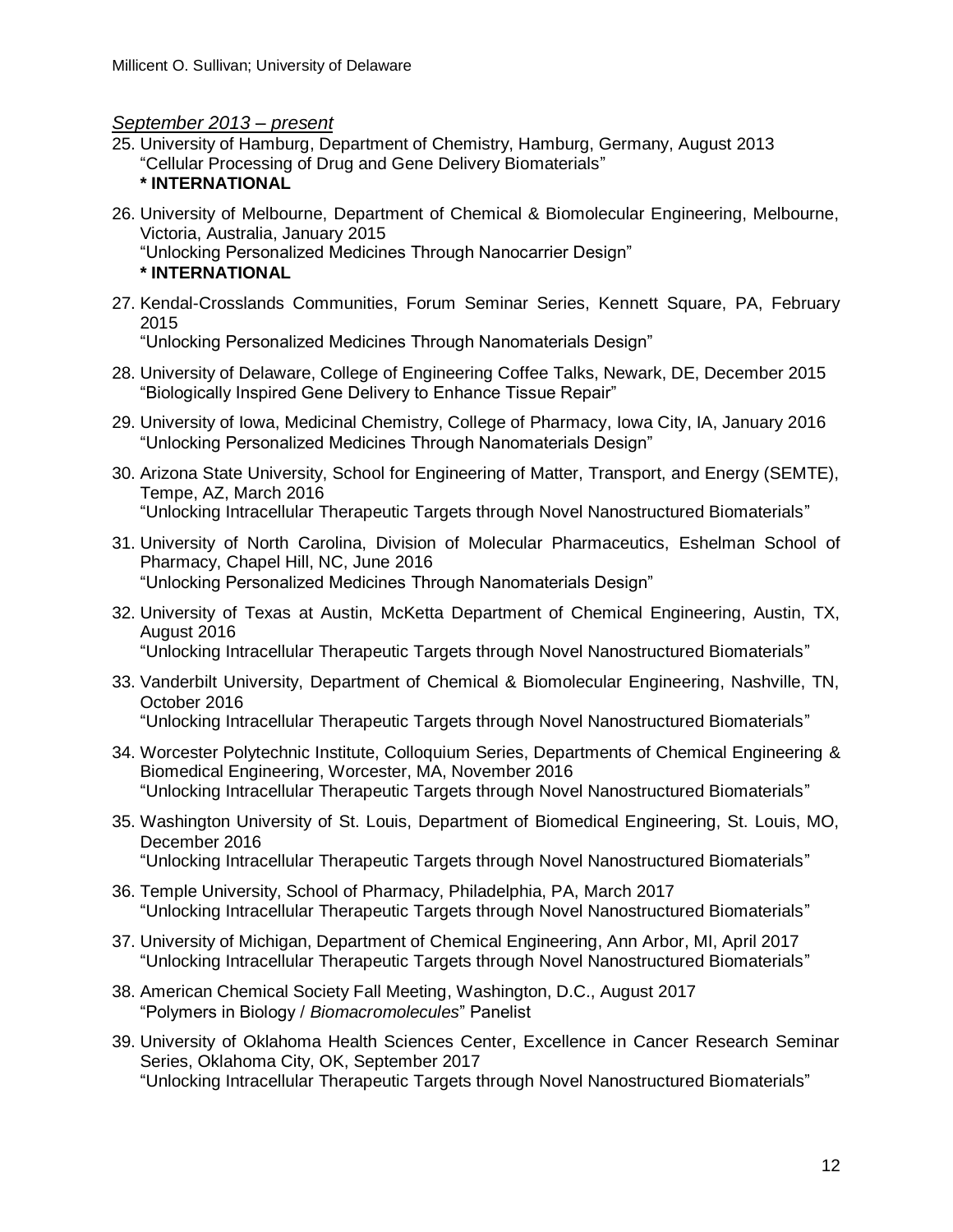- 40. University of Pittsburgh, Department of Chemical & Petroleum Engineering, Pittsburgh, PA, September 2017 "Unlocking Intracellular Therapeutic Targets through Novel Nanostructured Biomaterials"
- 41. Missouri University of Science and Technology, Department of Chemical Engineering, Rolla, MO, November 2017
	- "Unlocking Intracellular Therapeutic Targets through Novel Nanostructured Biomaterials"
- 42. University of Illinois at Urbana-Champaign, Department of Bioengineering, Urbana, IL, January 2018
	- "Unlocking Intracellular Therapeutic Targets through Novel Nanostructured Biomaterials"
- 43. Iowa State University, Department of Chemical Engineering, Ames, IO, April 2018 "Unlocking Intracellular Therapeutic Targets through Novel Nanostructured Biomaterials"
- 44. University of Virginia, Department of Chemical Engineering, Charlottesville, VA, November 2018

"Unlocking Intracellular Therapeutic Targets Using Bioinspired Materials"

- 45. Tufts University, Department of Biomedical Engineering, Medford, MA, April 2019 "Unlocking Intracellular Therapeutic Targets Using Bioinspired Materials"
- 46. Pennsylvania State University, Department of Chemical Engineering, State College, PA, September 2019 "Unlocking Intracellular Therapeutic Targets Using Bioinspired Materials"
- 47. University of Washington, Department of Chemical Engineering, Seattle, WA, October 2019 "Unlocking Intracellular Therapeutic Targets Using Bioinspired Materials"

# **Other Oral Presentations [since July 2006] (\* international indicated)**

- 1. ACS Fall Meeting, Philadelphia, PA, August 2008 "Development of Cell-Specific Gene Delivery Methods for Vascular Applications" Speaker: M.O. Sullivan
- 2. AIChE Annual Meeting, Philadelphia Convention Center, Philadelphia, PA, November 2008 "Formulation of a Hierarchically Designed Peptide Nucleic Acid (PNA) Based DNA Delivery Construct" Speaker: P.G. Millili
- 3. AIChE Annual Meeting, Philadelphia Convention Center, Philadelphia, PA, November 2008 "Covalent Tethering of Plasmid DNA for Substrate Mediated Gene Delivery" Speaker: K.M. Blocker
- 4. Society for Biomaterials (SFB) Annual Meeting, Grand Hyatt, San Antonio, TX, April 2009 "Formulation of a Hierarchically Designed PNA Based DNA Delivery Construct" Speaker: P.G. Millili
- 5. Annual Meeting of the American Society of Gene Therapy, San Diego Convention Center, San Diego, CA, May 2009 "Towards Reversible Packaging Methods for DNA and RNA Delivery" Speaker: M.O. Sullivan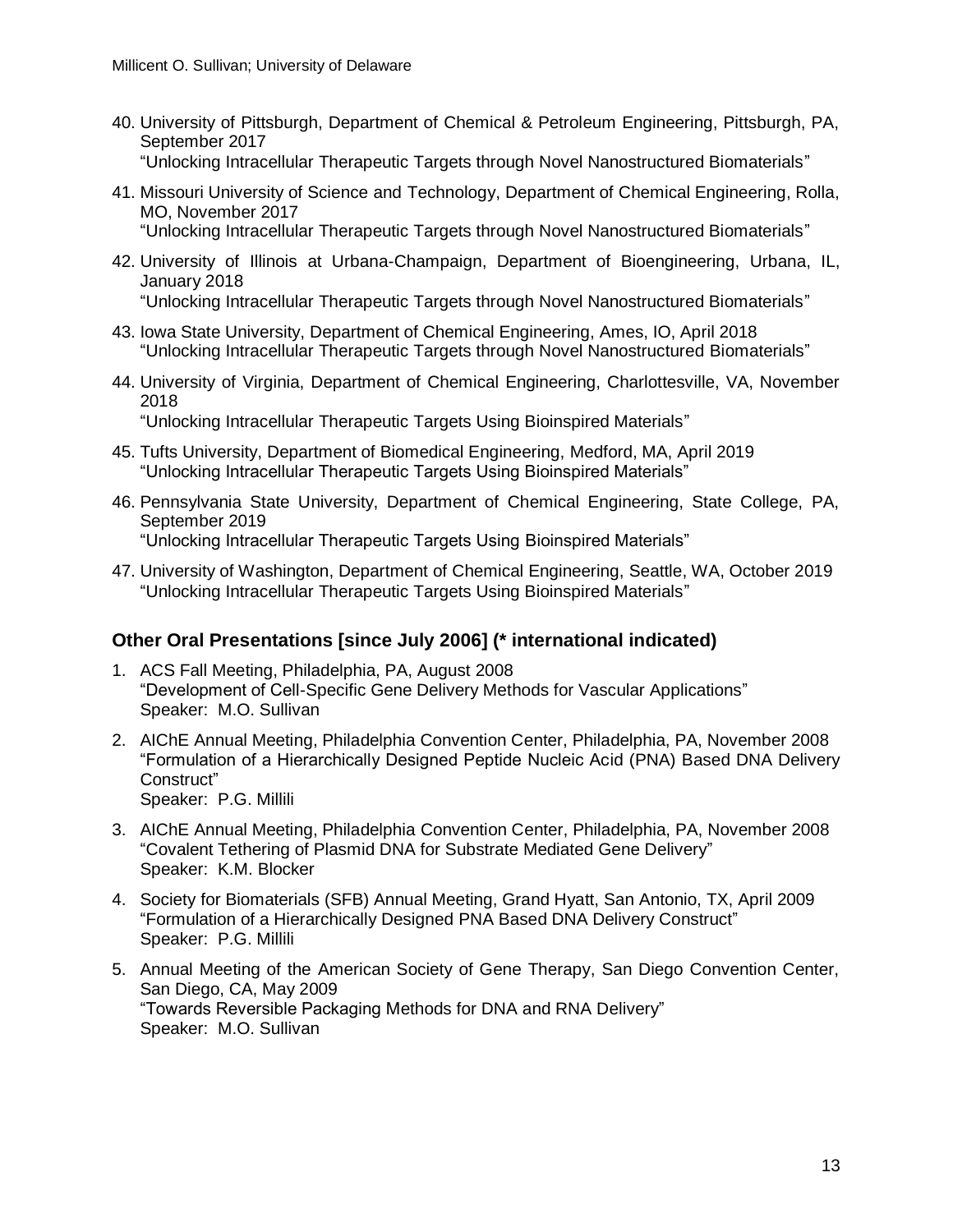- 6. ACS Fall Meeting, Washington, D.C., August 2009 "Promoting Self-unpackaging of pDNA from a Novel, Non-viral, Histone-mimetic Gene Delivery Vector" Speaker: J.D. Larsen
- 7. ACS Fall Meeting, Washington, D.C., August 2009 "Surface Immobilization of Plasmid DNA with a Cell-responsive Tether for Substrate-mediated Gene Delivery" Speaker: K.M. Blocker
- 8. AIChE Annual Meeting, Gaylord Opryland Hotel, Nashville, TN, November 2009 "Histone-mimetic Gold Nanoparticles as Self-activating, Tailorable Gene Delivery Scaffolds" Speaker: M.J. Reilly
- 9. ACS Spring Meeting, San Francisco, CA, March 2010 "Histone-mimetic Conjugates as Self-activating & Tailorable Gene Delivery Vehicles" Speaker: M.J. Reilly
- 10. St. Jude Annual Symposium, St. Jude Children's Hospital, Memphis, TN, April 2010 "Histone-mimetic Conjugates as Self-activating & Tailorable Gene Delivery Vehicles" Speaker: M.J. Reilly
- 11. SFB Annual Meeting, Washington State Convention Center, Seattle, WA, April 2010 "Surface Immobilization of Plasmid DNA with a Cell-Responsive Tether for Substrate-Mediated Gene Delivery" Speaker: K.M. Blocker
- 12. American Conference on Neutron Scattering, Canadian Neutron Beam Centre, Ottawa, Ontario, Canada, June 2010 "Manipulating Micellar Structures with Changing Solvent Conditions" Speaker: T.P. Smart **\* INTERNATIONAL**
- 13. AIChE Annual Meeting, Salt Palace Convention Center, Salt Lake City, UT, November 2010 "Tunability of Cell-Triggered DNA Release from a Substrate-Mediated Delivery System" Speaker: K.M. Blocker
- 14. AIChE Annual Meeting, Salt Palace Convention Center, Salt Lake City, UT, November 2010 "Intracellular Trafficking and Activity of Histone-Mimetic Gene Delivery Vehicles" Speaker: M.O. Sullivan
- 15. American Physical Society (APS) Meeting, Dallas, TX, March 2011 "Manipulating the structural conformation of PB-PEO micelles using water-tetrahydrofuran cosolvent mixtures" Speaker: E.G. Kelley
- 16. ACS Spring Meeting, Anaheim, CA, March 2011 "Using the epigenetic code to promote unpackaging from a non-viral, gene delivery vector" Speaker: J.D. Larsen
- 17. ACS Spring Meeting, Anaheim, CA, March 2011 "Tunability and tailorability of cell-triggered DNA release from a substrate-mediated delivery system"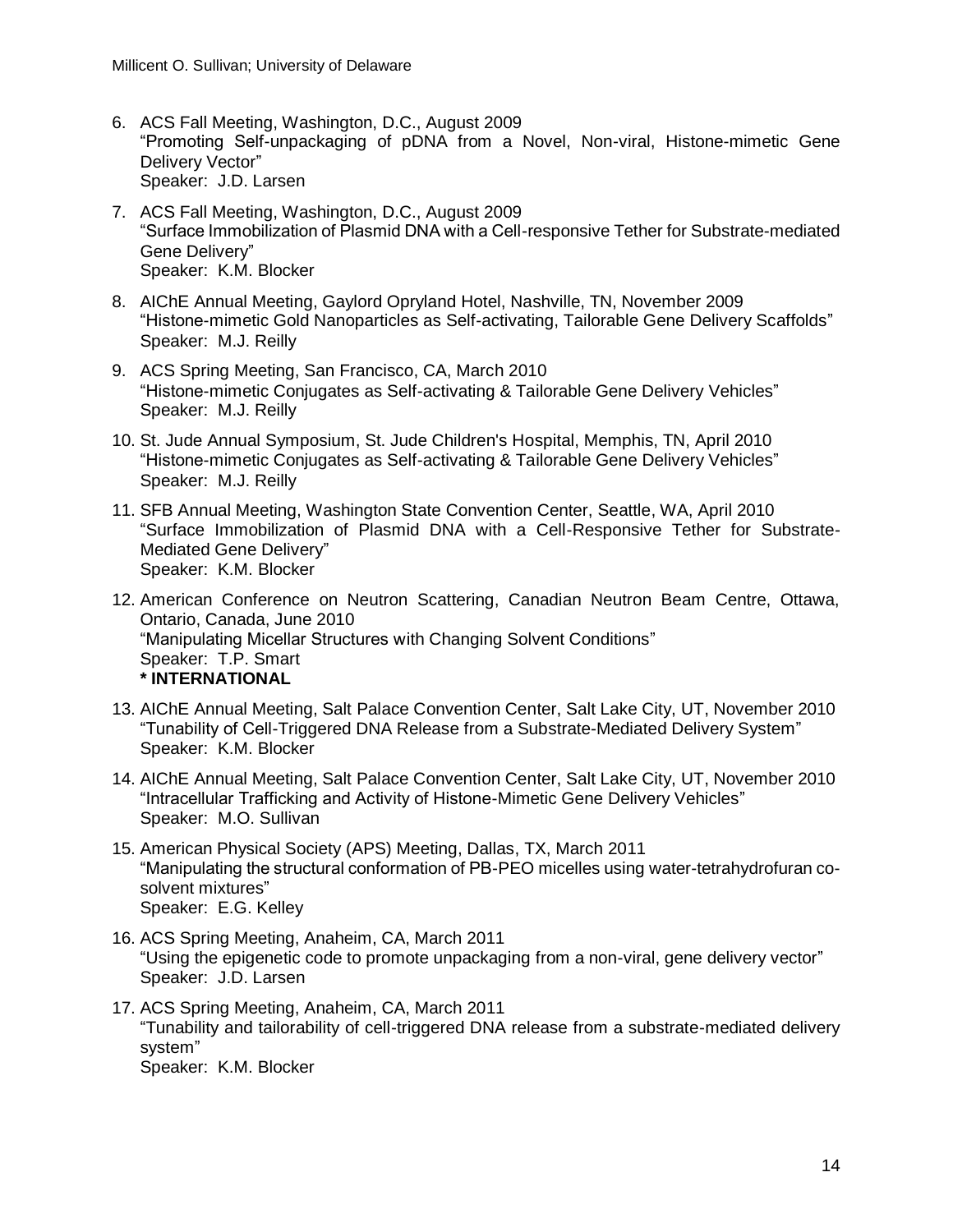- 18. ACS Spring Meeting, Anaheim, CA, March 2011 "Manipulating the structural conformation of PB-PEO micelles using water-tetrahydrofuran cosolvent mixtures" Speaker: E.G. Kelley
- 19. SFB Annual Meeting, Orlando Convention Center, Orlando, FL, April 2011 "Intracellular trafficking and activity of histone-mimetic gene delivery vehicles" Speaker: J.D. Larsen
- 20. AIChE Annual Meeting, Minneapolis Convention Center, Minneapolis, MN, October 2011 "Intracellular Trafficking and Activity of Histone-Mimetic Gene Delivery Vehicles" Speaker: M.O. Sullivan
- 21. ACS Spring Meeting, San Diego, CA, March 2012 "Stabilization of Non-equilibrium Block Copolymer Micelles" Speaker: S.D. Hann
- 22. ACS Spring Meeting, San Diego, CA, March 2012 "Photo-active Polyplexes for Controlled Nucleic Acid Delivery" Speaker: A.A.A. Palmer
- 23. Mid-Atlantic Soft Matter Workshop, Georgetown University, Washington, D.C., January 2013 "PB-PEO block copolymer micelle dynamics upon cosolvent removal" Speaker: R.P. Murphy
- 24. AIChE Annual Meeting, Hilton San Francisco, San Francisco, CA, November 2013 "Solution Assemblies of Novel Amphiphilic Block Copolymers for Drug Delivery" Speaker: M.D. Green
- 25. AIChE Annual Meeting, Hilton San Francisco, San Francisco, CA, November 2013 "Photocleavable Polyplexes As Dynamic Carriers for Controlled Nucleic Acid Delivery" Speaker: A.A. Foster
- 26. Mid-Atlantic Soft Matter Workshop, Philadelphia, PA, January 2014 "Chain exchange in highly amphiphilic block copolymer micelles" Speaker: R.P. Murphy
- 27. 40<sup>th</sup> Annual Northeast Bioengineering Conference (NEBEC), Northeastern University, Boston, MA, April 2014 "Histone-mimetic Polyplexes for Targeted Intracellular Delivery During Gene Transfer" Speaker: N.L. Ross
- 28. Annual Meeting of the American Society of Gene & Cell Therapy, Marriott Wardman Park, Washington, D.C., May 2014 "Histone-targeted Polyplexes Use Native Vesicular Trafficking Mechanisms to Reach the Nucleus" Speaker: M.O. Sullivan
- 29. Biomedical Engineering Society Meeting Annual Meeting, Henry B. Gonzales Convention Center, San Antonio, TX, October 2014 "Controlled Release through Physical Collagen Modification mediated by Collagen Mimetic Peptides" Speaker: M.A. Urello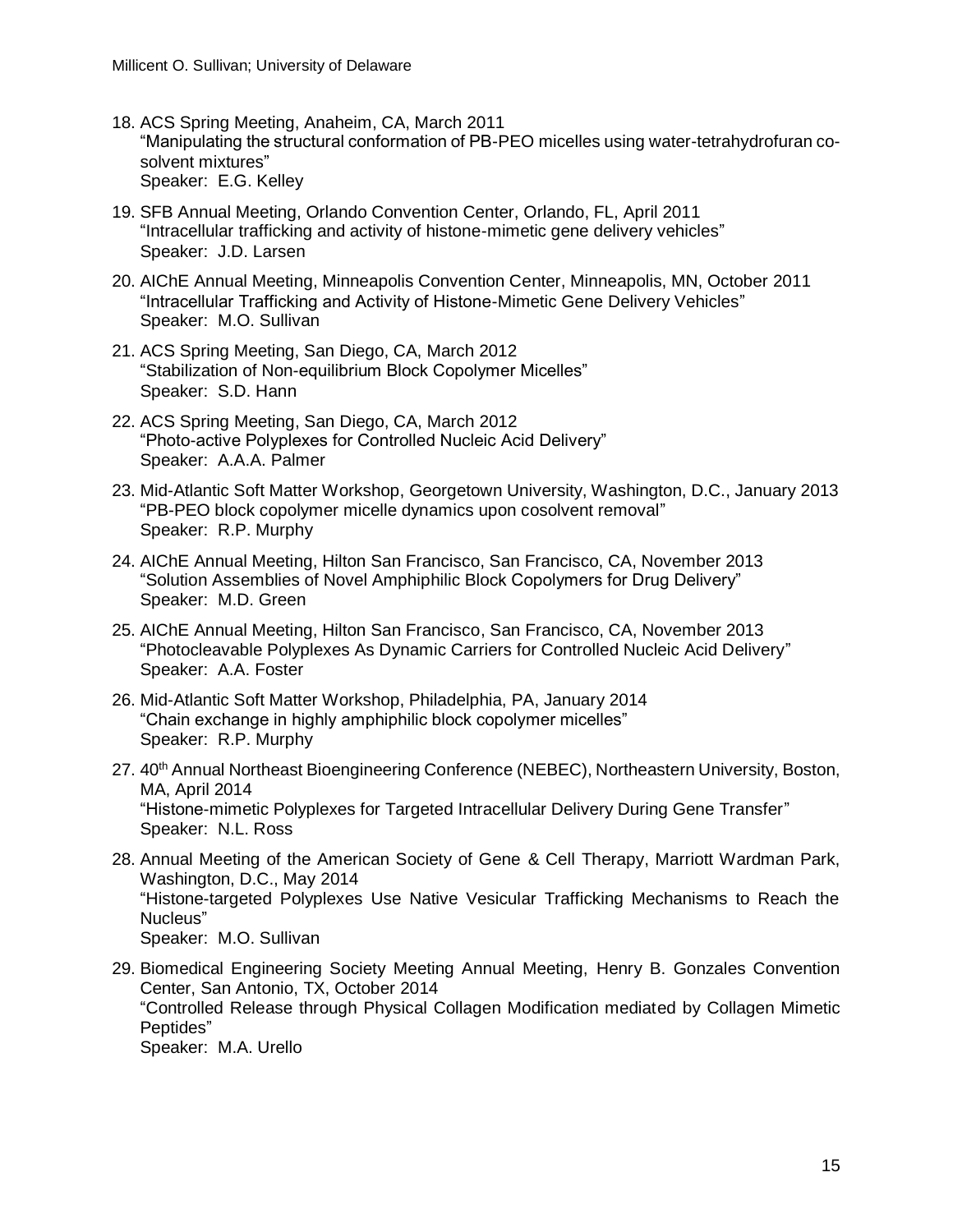- 30. AIChE Annual Meeting, Marriott Marquis Atlanta, Atlanta, GA, November 2014 "DNA Modification of Collagen Scaffolds for Applications in Regenerative Medicine" Speaker: M.O. Sullivan
- 31. ACS Spring Meeting, Denver, CO, March 2015 "Photoresponsive on/off dormancy in polyplexes for patterned control of cell behavior" Speaker: C.T. Greco
- 32. ACS Spring Meeting, Denver, CO, March 2015 "A CMP-based Method for Achieving Tunable, Cell-mediated Gene Delivery" Speaker: M.A. Urello
- 33. ACS Spring Meeting, Denver, CO, March 2015 "Histone-Targeted Gene Delivery Scaffolds for Bone Regeneration" Speaker: E.V. Munsell
- 34. Fusion Drug Delivery Conference, Hilton El Conquistador, Tucson, AZ, September 2015 "Collagen Mimetic Peptides for Integration of Gene Delivery with Tissue Repair" Speaker: M.O. Sullivan
- 35. AIChE Annual Meeting, Salt Palace Convention Center, Salt Lake City, UT, November 2015 "Collagen Mimetic Peptides for Integration of Gene Delivery with Tissue Repair" Speaker: M.O. Sullivan
- 36. AIChE Annual Meeting, Salt Palace Convention Center, Salt Lake City, UT, November 2015 "Light-Induced Gene Silencing for Applications in Regenerative Medicine" Speaker: M.O. Sullivan
- 37. MRS Fall Meeting, Hynes Convention Center, Boston, MA, December 2015 "Light-Induced Gene Silencing for Applications in Regenerative Medicine" Speaker: M.O. Sullivan
- 38. ACS Spring Meeting, San Diego, CA, March 2016 "Histone-Targeted Gene Delivery Scaffolds for Bone Regeneration" Speaker: E.V. Munsell
- 39. ACS Fall Meeting, Philadelphia, PA, August 2016 "Collagen Mimetic Peptides for Integration of Growth Factor Gene Delivery with Tissue Repair" Speaker: M.A. Urello
- 40. SBE Translational Medicine and Bioengineering Conference, San Francisco, CA, November 2016 "Histone-Targeted Gene Delivery Carriers for Bone Regeneration" Speaker: E.V. Munsell
- 41. ACS Spring Meeting, San Francisco, CA, April 2017 "Histone-targeted gene nanocarriers enable 100-fold reductions in BMP-2 dosing for bone regenerative applications" Speaker: E.V. Munsell
- 42. ACS Fall Meeting, Washington, D.C., August 2017 "Histone-targeted gene nanocarriers enable 100-fold reductions in BMP-2 dosing for bone regenerative applications" Speaker: E.V. Munsell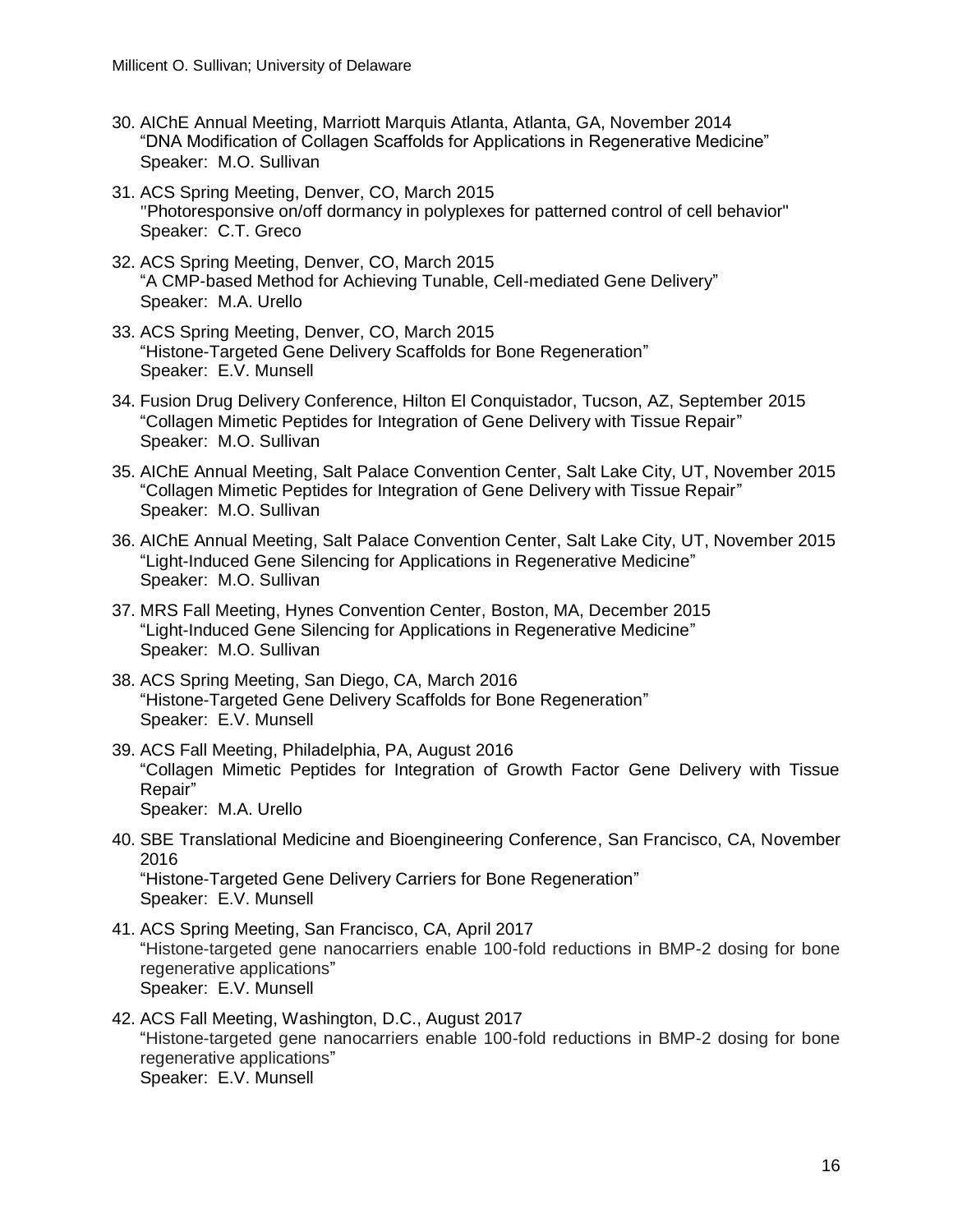- 43. ACS Spring Meeting, New Orleans, LA, April 2018 "Controlled EGFR Ligand Display on Cancer Suicide Enzymes for Targeted Intracellular Delivery" Speaker: R.M. Lieser
- 44. MRS Fall Meeting, Boston, MA, December 2018 "Self-Assembly of Elastin-b-Collagen-Like Peptide Conjugates Modulated by Triple Helical Parameters" Speaker: L. Dunshee
- 45. ACS Spring Meeting, Orlando, FL, April 2019 "Modular Hepatitis B-like Particles for Targeted siRNA Delivery" Speaker: D. Yur

# **Poster Presentations [since July 2006] (\* international)**

- 1. Frontiers at the Chemistry-Biology Interface Symposium (FCBIS), University of Maryland, College Park, MD, April 2008 "Hierarchical Design of Vehicles for Nucleic Acid Delivery" Presenter: P.G. Millili
- 2. FCBIS, University of Maryland, College Park, MD, April 2008 "Covalent Tethering of Plasmid DNA for Substrate-Mediated Gene Delivery" Presenter: K.M. Blocker
- 3. 4<sup>th</sup> International Conference, Bioengineering and Nanotechnology, Dublin, Ireland, July 2008 "Formulation of a Hierarchically Designed PNA Based DNA Delivery Construct" Presenter: P.G. Millili **\* INTERNATIONAL**
- 4. Chemical Insights Into Biological Processes Symposium, Hood College, Frederick, MD, August 2008 "Formulation of a Hierarchically Designed PNA Based DNA Delivery Construct" Presenter: P.G. Millili
- 5. 11th Annual Undergraduate Research Symposium in the Chemical and Biological Sciences, University of Maryland, Baltimore County, Baltimore, MD, October 2008. "Design of a Cell-Responsive DePEGylation DNA Delivery System" Presenter: S.L. Myrick
- 6. AIChE Annual Meeting, Philadelphia Convention Center, Philadelphia, PA, November 2008 "Histone-Mimetic Gold Nanoparticles as Self-Activating, Tailorable Gene Delivery Scaffolds" Presenter: M.J. Reilly
- 7. American Society for Biochemistry and Molecular Biology (ASBMB) Annual Meeting, Ernest N. Morial Convention Center, New Orleans, LA**,** April 2009 "Design of a Cell-Responsive DePEGylation DNA Delivery System" Presenter: S.L. Myrick
- 8. International Society of Pharmaceutical Engineers Delaware Valley Poster Competition, Widener University, West Chester, PA, April 2009 "DNA PEGylation Inhibits Multimolecular Aggregation During Complexation" Presenter: P.G. Millili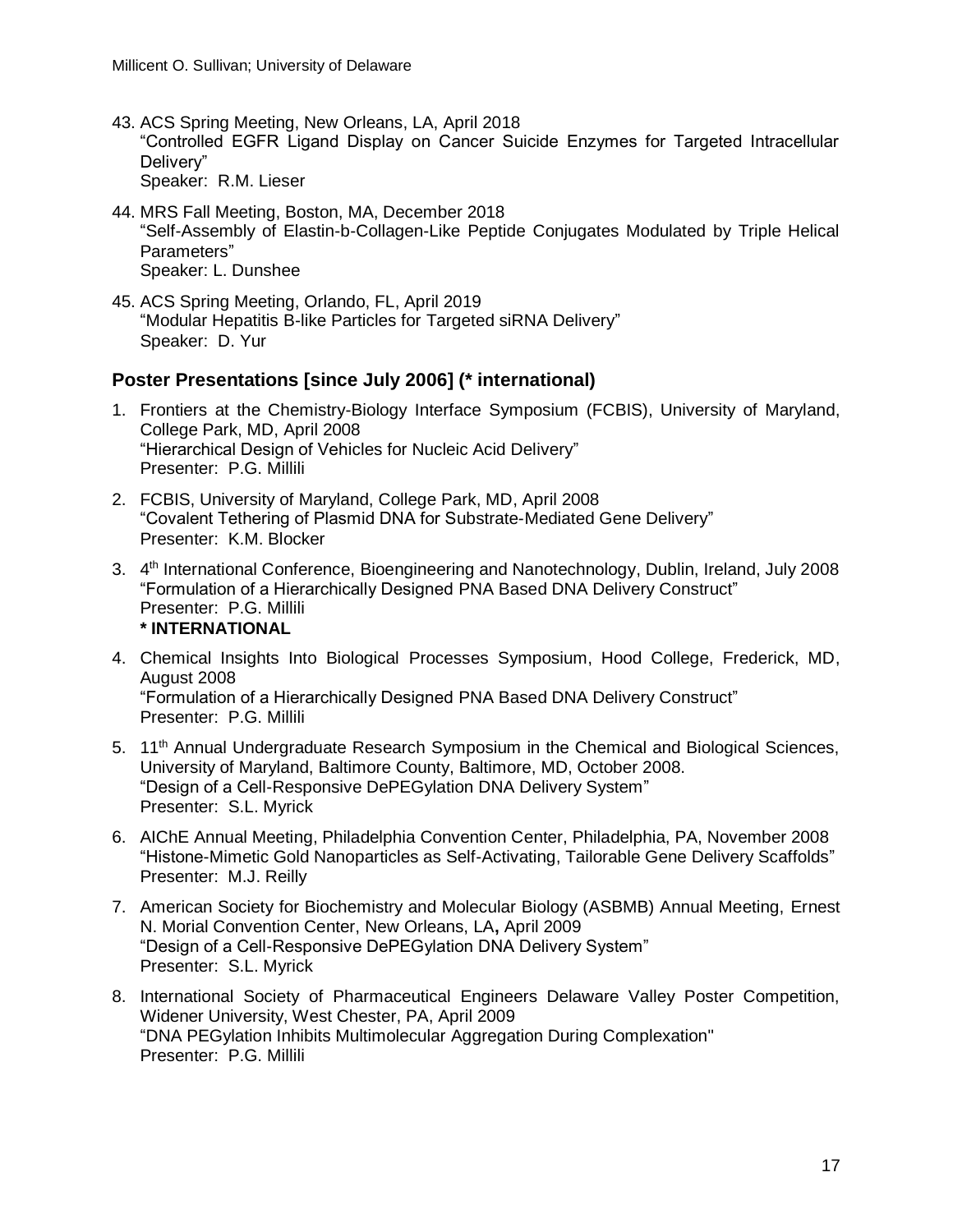- 9. FCBIS, University of Maryland, Baltimore County, Baltimore, MD, May 2009 "Histone-Mimetic Gold Nanoparticles as Gene Delivery Scaffolds" Presenter: M.J. Reilly
- 10. FCBIS, University of Maryland, Baltimore County, Baltimore, MD, May 2009 "Development of a Self-unpackaging Histone-Mimetic Gene Delivery Vector" Presenter: J.D. Larsen
- 11. FCBIS, University of Maryland, Baltimore County, Baltimore, MD, May 2009 "Covalent Tethering of pDNA for Cell-Responsive Substrate-Mediated Gene Delivery" Presenter: K.M. Blocker
- 12. Annual Meeting of the American Society of Gene Therapy, San Diego Convention Center, San Diego, CA, May 2009 "Histone-Mimetic Gold Nanoparticles as Gene Delivery Scaffolds" Presenter: M.J. Reilly
- 13. Biochemical Engineering XVI Meeting, Sheraton Burlington Hotel and Conference Center, Burlington, VT, July 2009 "Formulation of a Hierarchically Designed PNA Based DNA Delivery Construct" Presenter: P.G. Millili
- 14. 12<sup>th</sup> Annual Undergraduate Research Symposium in the Chemical and Biological Sciences, University of Maryland, Baltimore County, Baltimore, MD, October 2009 "Development of a PNA Based siRNA Delivery System" Presenter: T.U. Naik
- 15. International Society of Pharmaceutical Engineers International Poster Competition, San Diego, CA, November 2009 "Formulation of a Hierarchically Designed PNA Based DNA Delivery Construct" Presenter: P.G. Millili
- 16. SFB Annual Meeting, Washington State Convention Center, Seattle, WA, April 2010 "Histone-mimetic Conjugates as Self-activating & Tailorable Gene Delivery Vehicles" Presenter: M.J. Reilly
- 17. ASBMB Annual Meeting, Anaheim, CA, April 2010 "Development of a PNA Based siRNA Delivery System" Presenter: T.U. Naik
- 18. FCBIS, Johns Hopkins University, Baltimore, MD, May 2010 "Histone-Mimetic Conjugates as Self-Activating & Tailorable Non-Viral Gene Delivery Vehicles" Presenter: M.J. Reilly
- 19. FCBIS, Johns Hopkins University, Baltimore, MD, May 2010 "Cell-Responsive siRNA Nanoconjugates for Gene Delivery" Presenter: A.A.A. Palmer
- 20. FCBIS, Johns Hopkins University, Baltimore, MD, May 2010 "Non-Viral Gene Delivery by Biomaterials" Presenter: J.D. Larsen
- 21. FCBIS, Johns Hopkins University, Baltimore, MD, May 2010 "Gene Delivery by Surface Immobilization of DNA onto Biomaterial Scaffolds" Presenter: K.M. Blocker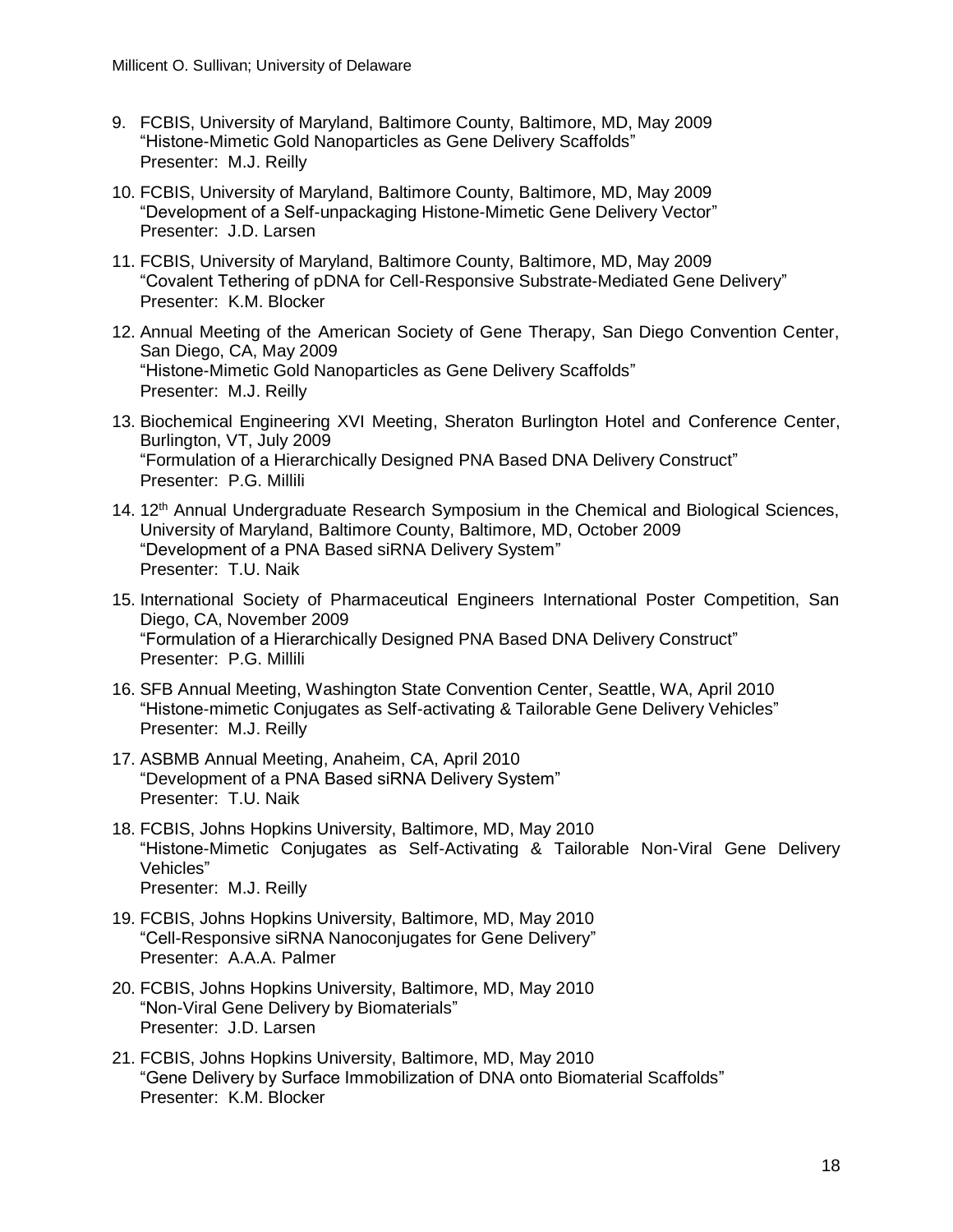- 22. GRC: Polymer Physics, Mount Holyoke College, South Hadley, MA, June 2010 "Self-Assembly of Bio-responsive Block Copolymers" Presenter: E.G. Kelley
- 23. GRC: Drug Carriers in Medicine and Biology, Waterville Resort, Waterville, NH, August 2010 "Intracellular Activity of Histone-mimetic Gene Delivery Vehicles" Presenter: M.O. Sullivan
- 24. ACS Fall Meeting, Boston Convention & Exposition Center, Boston, MA, August 2010 "Manipulating the Structural Conformation of PB-PEO Micelles in Water-THF Cosolvent Mixtures"

Presenter: E.G. Kelley

- 25. ACS Fall Meeting, Boston Convention & Exposition Center, Boston, MA, August 2010 "Cross-linked PB-PEO Hybrid Micelles for Targeted Delivery" Presenter: T.P. Smart
- 26. 13th Annual Undergraduate Research Symposium in the Chemical and Biological Sciences, University of Maryland, Baltimore County, Baltimore, MD, October 2010 "Development of a PNA Based siRNA Delivery System" Presenter: T.U. Naik
- 27. ASBMB Annual Meeting, Anaheim, CA, April 2011 "Development of a PNA Based siRNA Delivery System" Presenter: T.U. Naik
- 28. FCBIS, University of Delaware, Newark, DE, April 2011 "Histone-mimetic polyplexes as self-activating & tailorable non-viral gene delivery vehicles" Presenter: M.J. Reilly
- 29. FCBIS, University of Delaware, Newark, DE, April 2011 "Promoting self-unpackaging of a non-viral gene delivery vehicle through the incorporation of a histone-mimetic peptide" Presenter: J.D. Larsen
- 30. GRS: Polymers East, Mount Holyoke College, South Hadley, MA, June 2011 "Manipulating and stabilizing micelle assemblies" Presenter: T.P. Smart
- 31. GRC: Polymers East, Mount Holyoke College, South Hadley, MA, June 2011 "Synthesis of bio-responsive block copolymers" Presenter: E.G. Kelley
- 32. FCBIS, University of Pennsylvania, Philadelphia, PA, May 2012 "Photo-labile Polyplexes for Gene Delivery" Presenter: A.A.A. Palmer
- 33. FCBIS, University of Pennsylvania, Philadelphia, PA, May 2012 "Intracellular Unpackaging of Polyethylenimine (PEI) DNA Polyplexes for Gene Therapy" Presenter: M. Urello
- 34. MacroGroup UK International Conference on Polymer Synthesis & UKPCF International Conference on Polymer Colloids, University of Warwick, Coventry, UK, July 2012 "Structural Changes in Block Copolymer Micelles Induced by Cosolvent Mixtures" Presenter: E. Kelley **\* INTERNATIONAL**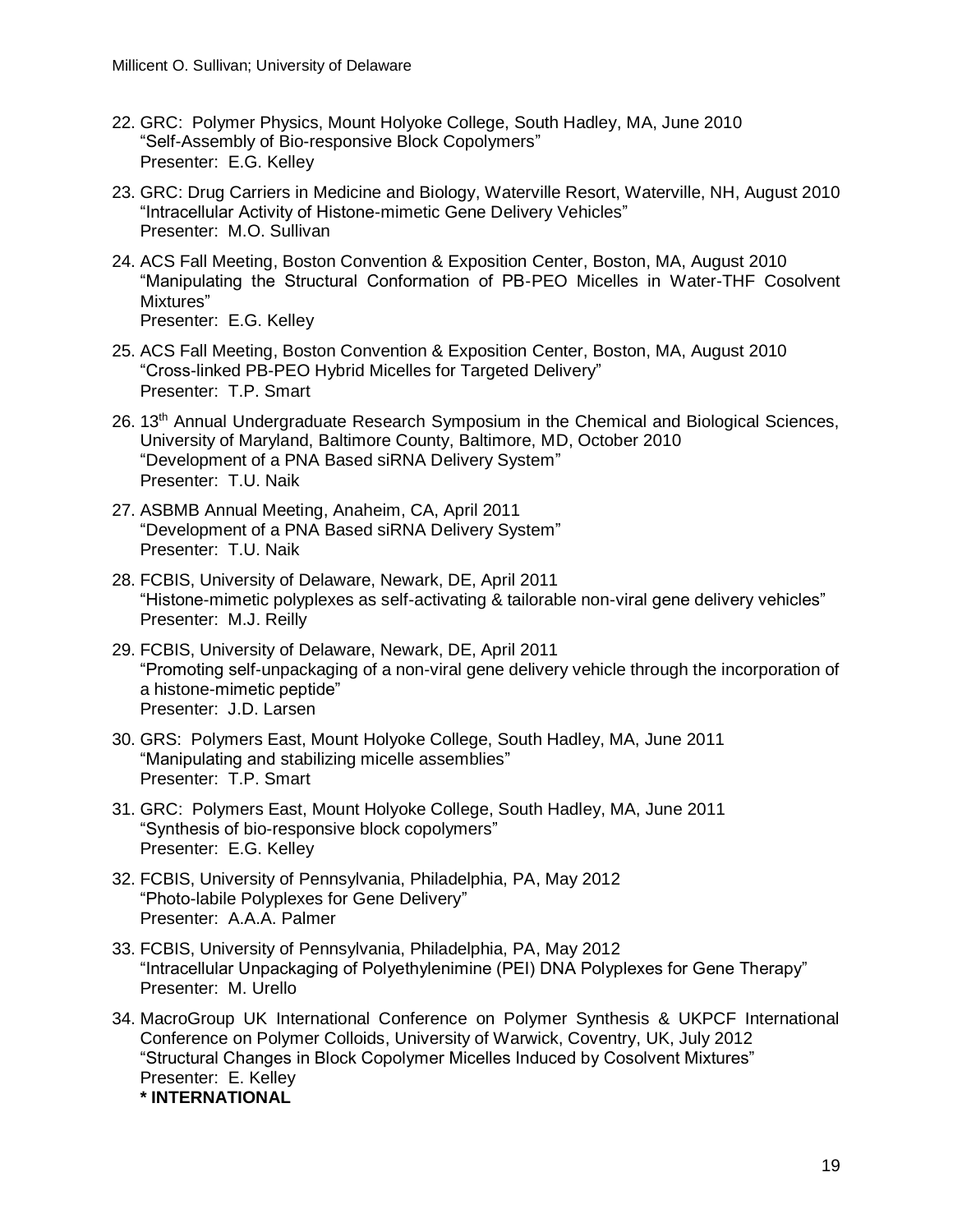- 35. GRC: Macromolecular Materials, Ventura, CA, January 2013 "Solution assemblies of block copolymers for nucleic acid and drug delivery" Presenter: M.D. Green
- 36. GRS: Polymers East, South Hadley, MA, June 2013 "Synthesis, assembly, and solution characterization of amphiphilic homopolymers and block copolymers" Presenter: E.G. Kelley
- 37. Northeast Regional IDeA Conference, Newark, DE, August 2013 "Self-assembly and evolution of block copolymer micelles in aqueous solutions" Presenter: R.P. Murphy
- 38. Northeast Regional IDeA Conference, Newark, DE, August 2013 "Solution assemblies of block copolymers for gene and drug delivery" Presenter: M.D. Green
- 39. AIChE Annual Meeting, San Francisco, CA, November 2013 "Tailoring Ionic Block Copolymer Structure and Function for Therapeutic Delivery and Energy Applications" Presenter: M.D. Green
- 40. Center for Targeted Therapeutics and Translational Nanomedicine  $(CT<sup>3</sup>N)$  Symposium, University of Pennsylvania, Philadelphia, PA, November 2013 "Histone-Mimetic Nanoparticles as Self-Activating and Tailorable Gene Delivery Scaffolds" Presenter: E. Munsell
- 41. Center for Targeted Therapeutics and Translational Nanomedicine  $(CT<sup>3</sup>N)$  Symposium, University of Pennsylvania, Philadelphia, PA, November 2013 "Photo-responsive polymers for controlled nucleic acid delivery" Presenter: C. Greco
- 42. 40<sup>th</sup> Annual Northeast Bioengineering Conference, Northeastern University, Boston, MA, April 2014

"The Modification of Collagen Scaffolds for Applications in Regenerative Medicine" Presenter: M.A. Urello

- 43. GRC: Drug Carriers in Medicine and Biology, Waterville Resort, Waterville, NH, August 2014 "DNA Modification of Collagen Scaffolds for Applications in Regenerative Medicine" Presenter: M.O. Sullivan
- 44. FCBIS, University of Maryland Baltimore County, Baltimore, MD, May 2015 "Histone-Targeted Gene Delivery Scaffolds for Bone Regeneration" Presenter: E.V. Munsell
- 45. FCBIS, Johns Hopkins University, Baltimore, MD, May 2016 "Collagen Mimetic Peptides for Integration of Growth Factor Gene Delivery with Tissue Repair" Presenter: M.A. Urello
- 46. FCBIS, Johns Hopkins University, Baltimore, MD, May 2016 "Efficient Tuning of siRNA Dose Response Behavior by Combining Mixed Polymer Nanocarriers with Kinetic Modeling" Presenter: C.T. Greco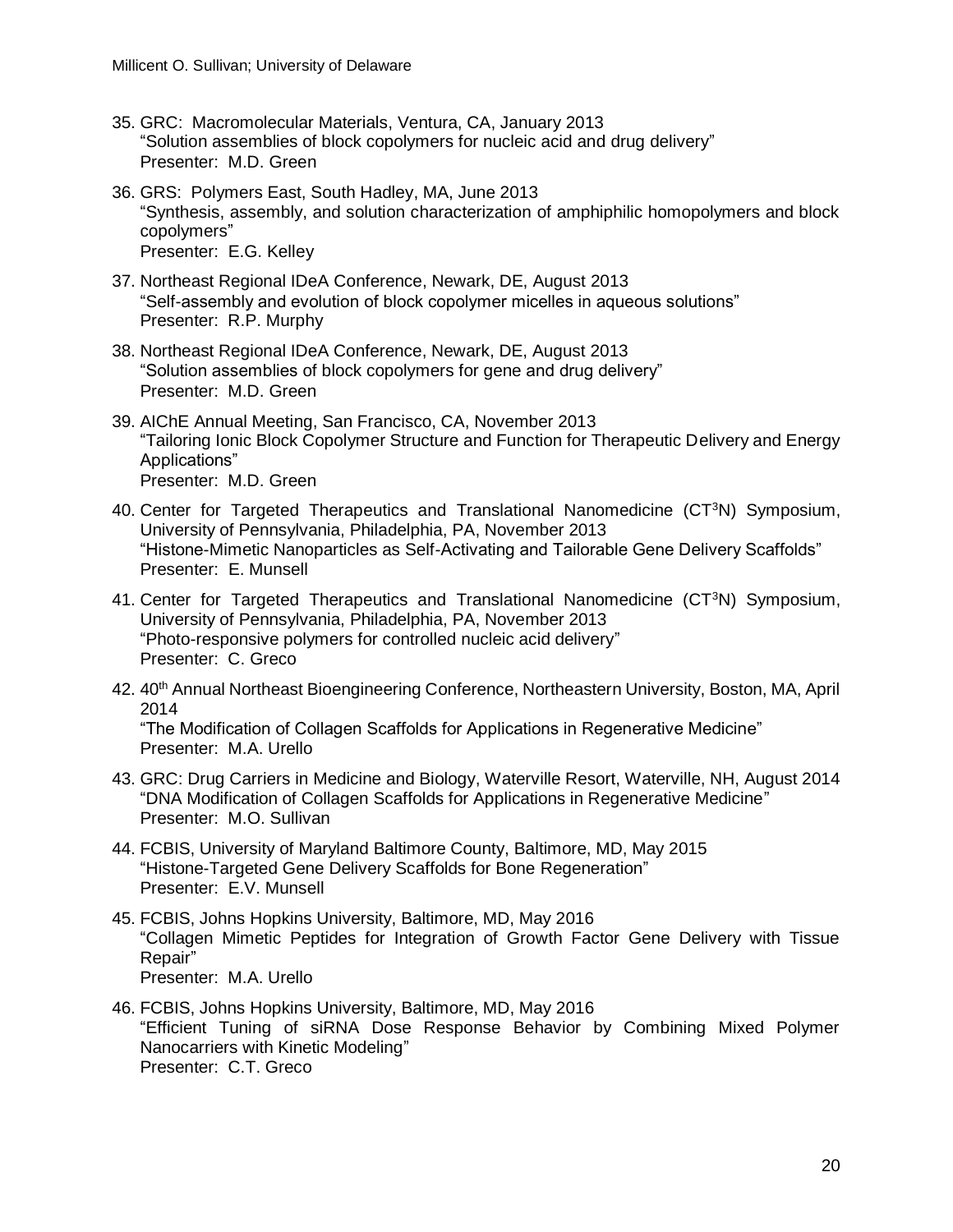- 47. GRC: Drug Carriers in Medicine and Biology, Waterville Resort, Waterville, NH, August 2016 "Collage Turnover-Stimulated Gene Delivery to Enhance Wound Repair" Presenter: M.O. Sullivan
- 48. GRC: Drug Carriers in Medicine and Biology, Waterville Resort, Waterville, NH, August 2016 "Histone-Targeted Gene Delivery Carriers for Bone Regeneration" Presenter: E.V. Munsell
- 49. SBE Translational Medicine and Bioengineering Conference, San Francisco, CA, November 2016

"Collagen Mimetic Peptides for Integration of Therapeutic Gene Delivery with Tissue Repair" Presenter: M.A. Urello

- 50. FCBIS, University of Delaware, Newark, DE, May 2017 "Towards Bone Repair: Histone Modified Gold Nanocarriers" Presenter: B. Fang
- 51. ASGCT Annual Meeting, Washington, D.C., May 2017 "Naturally Inspired Gene Carrier: Histone Modified Gold Nanoparticles" Presenter: B. Fang
- 52. FCBIS, University of Pennsylvania, Philadelphia, PA, May 2018 "UAA protein engineering for EGFR-targed suicide enzyme delivery in breast cancer cells" Presenter: R.M. Lieser
- 53. FCBIS, University of Pennsylvania, Philadelphia, PA, May 2018 "Application of Collagen-Mimetic Peptide (CMP)-Gene Delivery to Direct Cellular Response for Improved Chronic Wound Healing" Presenter: C. Fridley
- 54. Engineering Conferences International: Nanotechnology in Medicine II, Grande Real Santa Eulalia Hotel, Albufeira, Portugal, June 2018 "Development of a Collagen-based Scaffold for Sequential Delivery of Antimicrobial Agents and PDGF Genes to Chronic Wounds" Presenter: R. Thapa **\* INTERNATIONAL**
- 55. Engineering Conferences International: Nanotechnology in Medicine II, Grande Real Santa Eulalia Hotel, Albufeira, Portugal, June 2018 "Controlled EGFR Ligand Display for Tunable Targeted Intracellular Delivery of Cancer Suicide Enzymes" Presenter: R. Lieser **\* INTERNATIONAL**

# **WORKSHOPS, STUDY ABROAD, AND SHORT COURSES**

1. University of Delaware Study Abroad Program in Chemical & Biomolecular Engineering. I am the director of a study abroad program for UD CBE juniors and seniors, conducted biannually at the University of Melbourne (UM) during the January winter session. Our January 2019 program brought a group of 27 UD students to UM, and our January 2017 program brought a group of 32 UD students to UM. In both 2019 and 2017, I taught UD's Biochemical Engineering course for the UD students as well as a group of UM students. In January 2015, I co-directed this program and co-taught UD's Senior Laboratory course to 31 UD students and UM student.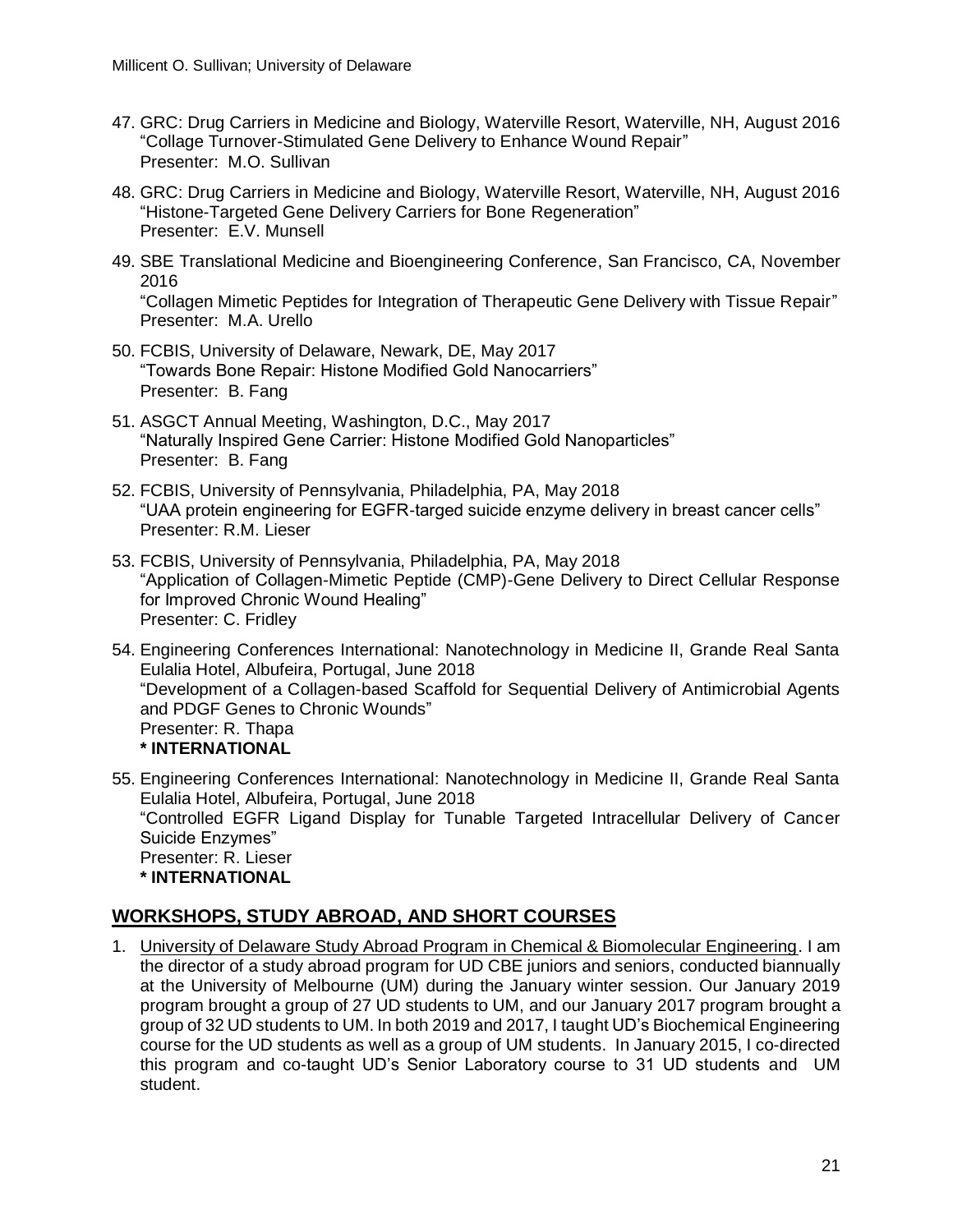- 2. GO:LEAD (Graduate Opportunities: Learn, Engage, AND Discover) Program. I co-organized this program that was run annually at the University of Delaware. GO:LEAD aimed to increase enrollment of students from underrepresented backgrounds in Ph.D. studies in the chemical sciences (across the U.S.) by informing and inspiring talented seniors from across the country on the benefits of a graduate education. The target scientific areas were Chemistry/Biochemistry, Chemical Engineering, and Materials Science. The GO:LEAD activities include interactive workshops, presentations, and networking events held during a long weekend on the UD campus.
- 3. Delaware-CTR ACCEL Accelerating Clinical and Translational Research. I am a CTR junior faculty mentor, and a faculty mentor for UD's Department of Biomedical Engineering, and I provide broader junior faculty mentoring service in a variety of other roles (career and mentoring panels, lectures, etc.) through the DE-CTR ACCEL program.
- 4. Future Faculty Workshop. I serve as a faculty mentor in this program designed for late stage Ph.D. students and post-doctoral scholars interested in academic careers. The program was held at the University of Delaware in August 2016 and July 2018.

# **RESEARCH SUPPORT**

# **Completed**

National Institutes of Health (NIGMS) 1 F32 GM073363 Project period: 08/01/2005 – 06/30/2006 "Hevin Regulation of Cell Migration" Amount: \$41,330

National Institutes of Health (NCRR) 2 P20 RR016472-07 Project period: 03/21/2007 – 09/20/2007 "Characterization and Imaging of Polymeric Nanoparticles for Drug and Gene Delivery" Amount: \$4,160 (INBRE Seed Funding)

National Institutes of Health (NCRR) 2 P20 RR016472-07 Project period: 06/11/2007 – 04/23/2008 "Characterization and Imaging of DNA Delivery from Tissue Engineering Hydrogels" Amount: \$7,500 (INBRE Seed Funding)

University of Delaware Research Fund Project period: 06/01/2007 – 05/31/2008 "Rational Design of Biodegradable Nanoparticles for Gene Delivery" Amount: \$25,000

U.S. Army Research Office W911NF-08-1-0241 Project period: 06/03/2008 – 06/02/2009 "Particle Characterization Equipment for Shear Thickening Fluid Formulation" (DURIP) PI: N. J. Wagner; Co-PI: M.O. Sullivan Amount: \$73,000

National Science Foundation CBET – 0707583 Project period: 07/15/2007 – 06/30/2009 "NER: Rational Design of Biodegradable Nanoparticles for Gene Delivery" Amount: \$115,200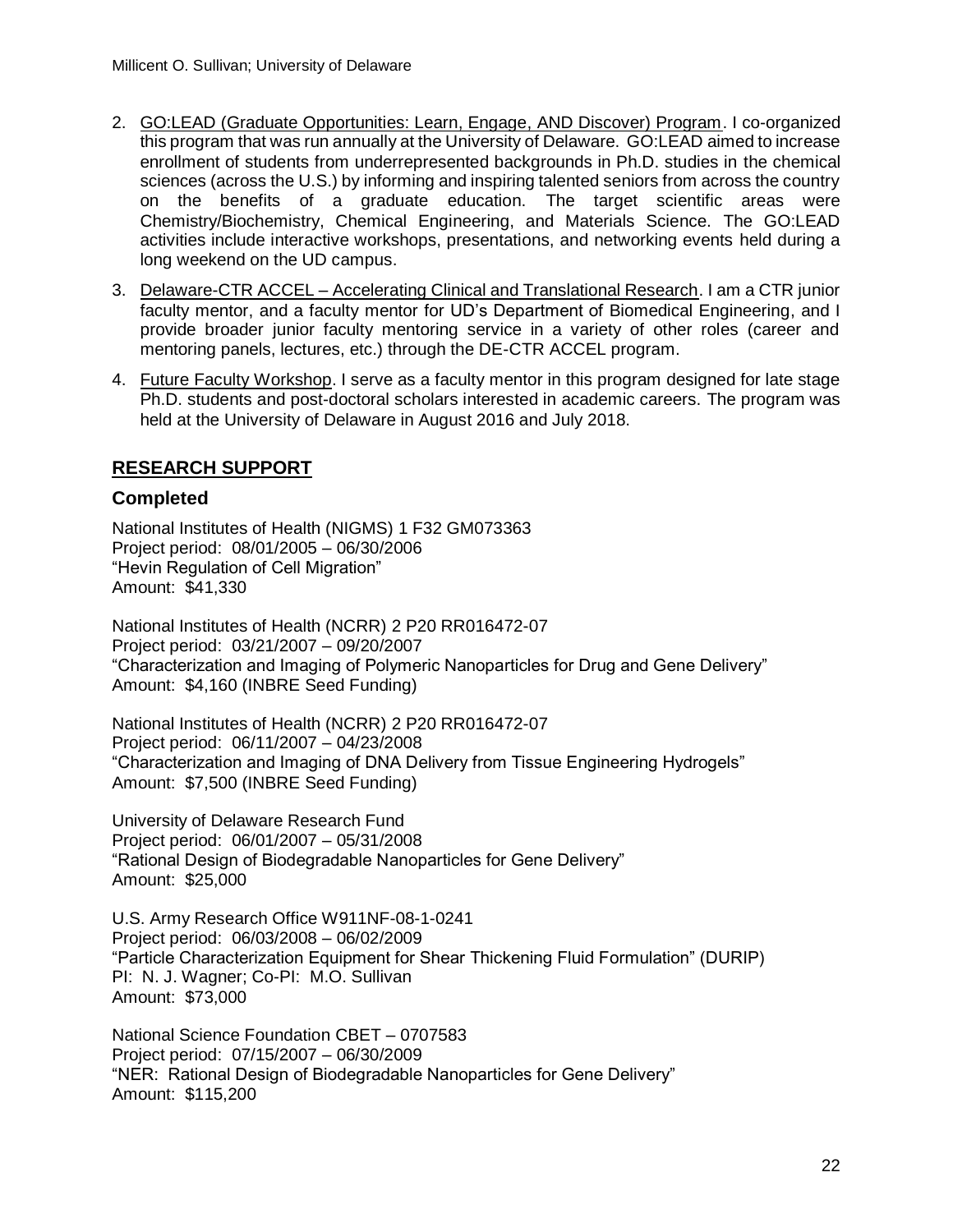National Science Foundation EEC – 0808662 Project period: 03/15/2008 – 03/14/2011 "Nature InSpired Engineering Research Experiences for Teachers – NISE-RET" PI: K.E. Barner; Senior personnel: M.O. Sullivan Amount: \$529,458 (Amount to Sullivan: \$4,250)

University of Delaware Research Fund Project period: 12/01/2010 – 06/30/2012 "DNA-modified collagen scaffolds for improving acute wound repair" PI: M.O. Sullivan; Co-PI: K.L. Kiick Amount: \$45,000

National Institutes of Standards and Technology 70NANB7H6178 Project period: 09/01/2007 – 08/31/2012 "Small Angle Neutron Scattering on Polymers and Complex Fluids" PI: N.J. Wagner; Co-PIs: M.O. Sullivan, T.H. Epps III, K.L. Kiick, R.F. Lobo, D. Pochan, E.W. Kaler (Sullivan led one subproject) Amount: \$7,108,585 (Amount to Sullivan: \$352,585)

National Institutes of Health (NCRR) 2P20RR017716-06A1 Project period: 09/15/2008 – 03/31/2013 "Molecular Design of Responsive Biomaterials" (COBRE) PI: T. Beebe; Co-PIs: M.O. Sullivan, T.H. Epps, III, K.L. Kiick, X. Jia, D. Pochan, J. Schneider, Z. Zhuang, N. Zondlo, J. Fox, T. Polenova, S. Patel (Sullivan led one subproject) Amount: \$10,500,000 (Amount to Sullivan: \$804,430)

National Science Foundation DMR – 0746458 Project period: 05/01/2008 – 04/30/2014 "CAREER: Histone-Mimetic Gold Nanoparticles as Self-activating and Tailorable Gene Delivery Scaffolds" Amount: \$489,798

National Science Foundation CBET – 1159466 Project period: 08/01/2012 – 07/31/2017 "Utilization of Collagen Remodeling Pathways to Control Gene Delivery" PI: M.O. Sullivan; Co-PI: K.L. Kiick Amount: \$420,199

University of Delaware Research Fund Project period: 12/01/2014 – 12/31/2017 "Multifunctional Collagen-mimetic Materials to Enhance Bone Repair After Fracture" PI: A.M. Kloxin; Co-PI: M.O. Sullivan Amount: \$45,000

National Institutes of Health (NIGMS) U54-GM104941 Project period: 12/1/2016 – 14/30/2018 "Spatiotemporal Control of Nanoparticle Therapies for Cardiovascular Repair" PI: T.H. Epps, III; Co-PI: M.O. Sullivan Amount: \$80,000 (CTR Pilot Project)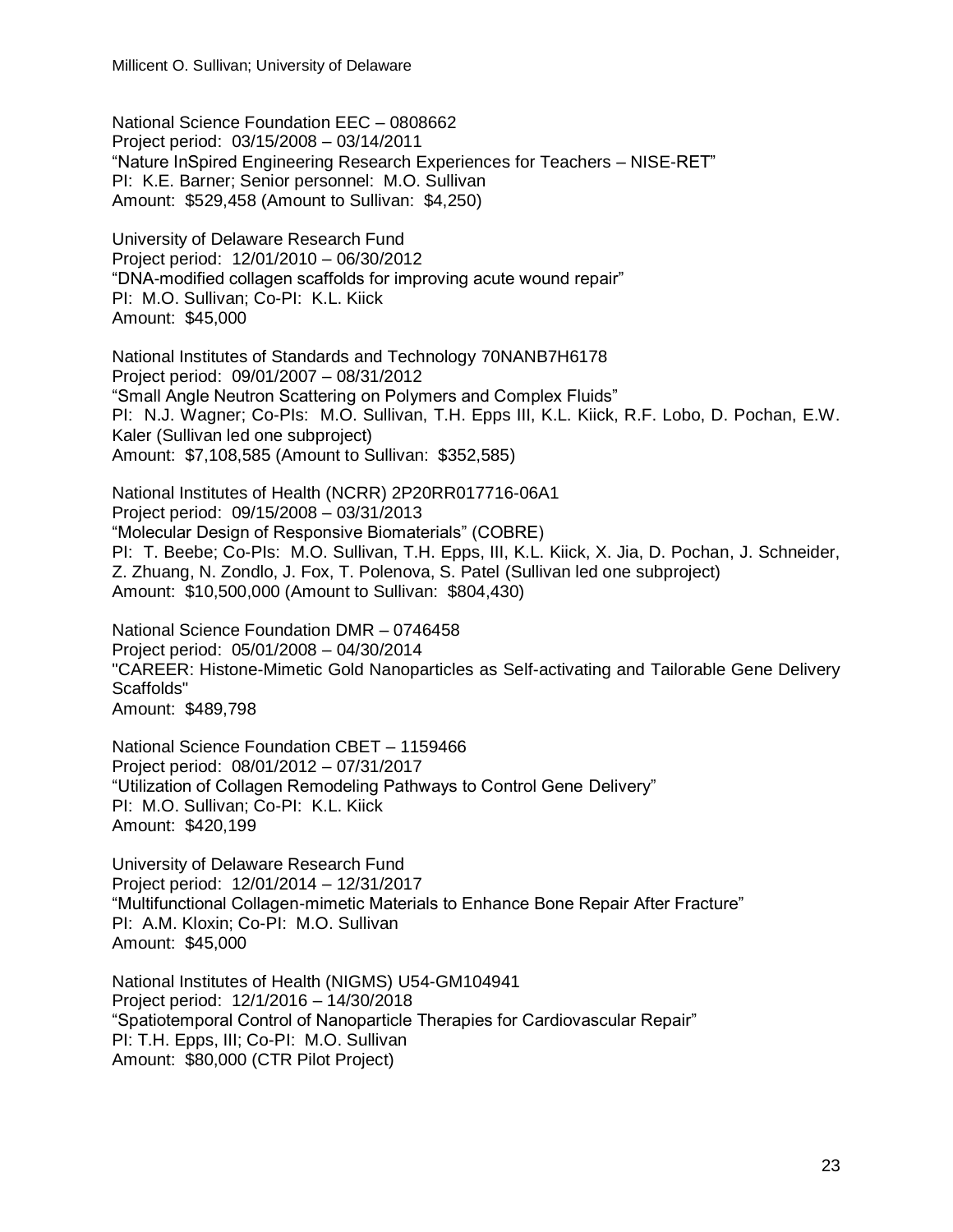National Institutes of Health (NIBIB) R01 EB017766 Project period: 05/01/2014 – 02/28/2019 "Histone Targeted Non-viral Growth Factor Gene Delivery to Enhance Bone Repair" PI: M.O. Sullivan; Co-PI: T. Freeman Amount: \$1,396,380

# **Current**

National Science Foundation DMR – 1507540 Project period: 08/15/2015 – 07/31/2020 "Design of RNA-triggered Disassembly Mechanisms in Multi-responsive Polymer Nanocapsules for Personalized Physiological Profiling and Tailored Therapeutics" PI: M.O. Sullivan; Co-PIs: T.H. Epps, III, W. Chen Amount: \$420,000

National Science Foundation CBET – 1510817 Project period: 08/01/2015 – 07/31/2020 "Synthetic Multilayer Targeting DNA Devices for Detection of Specific Cancer Indicators and Programmed Assembly of Split yCD for Prodrug Activation" PI: W. Chen; Co-PI: M.O. Sullivan Amount: \$450,000

National Institutes of Health R01 (NIAMS/NIBIB) R01 AR067247 Project period: 04/01/2016 – 03/31/2020 "Collagen Turnover-stimulated Gene Delivery to Enhance Chronic Wound Repair" PI: M.O. Sullivan; Co-PIs: K.L. Kiick, D. Margolis Amount: \$1,368,068

National Science Foundation CBET – 16051030 Project period: 09/01/2016 – 08/31/2020 "Collagen Turnover-stimulated Gene Delivery to Enhance Tissue Repair" PI: M.O. Sullivan; Co-PI: K.L. Kiick Amount: \$425,000

National Science Foundation DMR – 1609621 Project period: 09/15/2016 – 09/01/2020 "Design of Multi-Functional SplitCore HBV Capsids for Precisely Controlled Multi-siRNA Delivery in Cancer Therapeutics" PI: W. Chen; Co-PI: M.O. Sullivan Amount: \$240,000

National Science Foundation CBET – 1700980 Project period: 07/15/2017 – 12/31/2019 "DNA-Linked ECM Gels for Enhanced Healing in Chronic Wounds" PI: M.O. Sullivan; Co-PIs: K.L. Kiick, J. Goswami Amount: \$200,000

National Institutes of Health (NIGMS) U54GM104941C Project period: 09/05/2018 – 06/30/2020 "University of Delaware: Center for Preclinical Animal Studies (CPAS)" PI: M.O. Sullivan Amount: \$121,142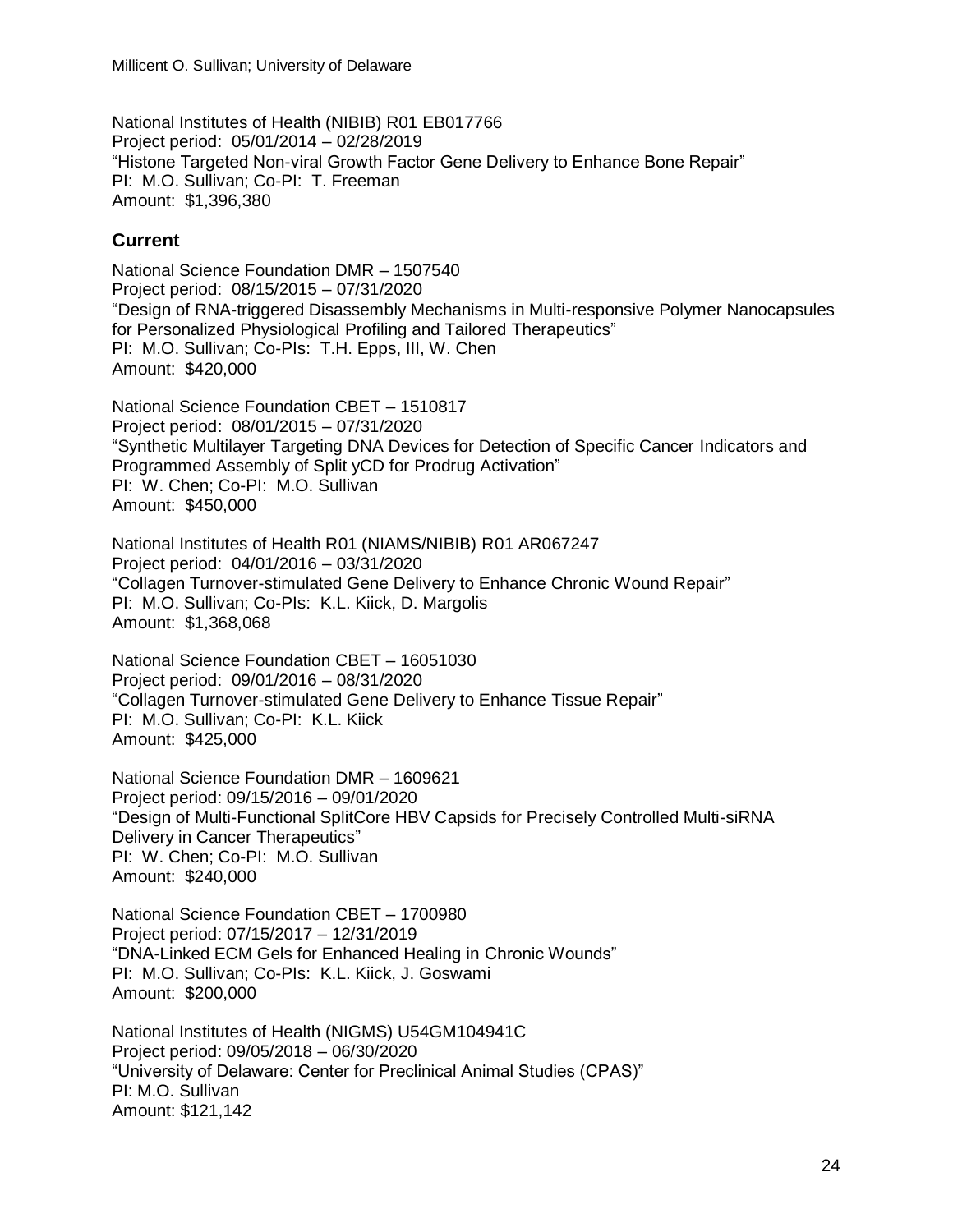National Institutes of Health R21 (NIBIB) R21 EB028108 Project period: 06/01/2019 – 05/31/2021 "Suppressing Radiotherapy-Induced Metastasis in Aggressive Breast Cancers via 'On-demand' siRNA Delivery from Responsive Polymer Nanoparticles" PI: M.O. Sullivan; Co-PIs: T.H. Epps III, K.L. van Golen Amount: \$432,833

National Science Foundation CBET – 1911950 Project period: 07/15/2019 – 07/14/2022 "Protein-Engineered Nanostructures to Illuminate Protein Delivery and Cellular Processing" PI: M.O. Sullivan; Co-PI: W. Chen Amount: \$482,692

# **RESEARCH ADVISING**

*Expected or actual graduation dates indicated*

# **Graduate**

#### **Completed Ph.D. Theses (10)**

Peter G. Millili, "Development of a Cancer Targeted Gene Therapy Delivery System," May 2010 (Biotechnology IGERT Program) [with U.P. Naik] \*now a Principal Engineer at Bristol-Myers Squibb

Kory M. Blocker, "Development of a Tailorable and Tunable Mechanism for Cell-Responsive Substrate-Mediated Gene Delivery," August 2011 (Biotechnology IGERT Program) [with K.L. Kiick] \*now a Scientist at Patheon Pharmaceuticals

Meghan J. Reilly, "Histone-Mimetic Polyplexes as Self-Activating and Tailorable Gene Delivery Vehicles: A Strategy for Enhancing Non-viral Transfection," September 2011 (CBI Program)

John D. Larsen, "Non-viral Gene Delivery: an Inside-Out Approach," November 2011 (Biotechnology IGERT Program) [with K.L. Kiick] \*now a Senior Scientist at Illumina

Abbygail A. Foster, "Improved Biomaterials for Gene Delivery: Polymer Carriers for Spatial and Temporal Control of Nucleic Acid Release," April 2014

Elizabeth G. Kelley, "Synthesis, Solution Assembly, and Characterization of Amphiphilic Block Polymers," April 2014 [with T.H. Epps, III] \*now a Scientist at NIST

Nikki Ross, "Improving Non-viral Gene Delivery with Histone-targeted Polyplexes: Uptake, Trafficking, and Nuclear Deposition," November 2015 \*now a Scientist at Codiak Biosciences

Morgan Urello, "Utilization of Collagen Remodeling Pathways to Control Gene Delivery," January 2017 [with K.L. Kiick] \*now at Postdoctoral Fellow at Medimmune

Chad Greco, "Controlled Nucleic Acid Delivery Using Photoresponsive Polymeric Formulations," May 2017 [with T.H. Epps, III] \*now a Scientist at Gilead Sciences

Erik Munsell, "Histone-targeted Growth Factor Gene Delivery for Tissue Repair," November 2017 \*now a Scientist at Merck

# **Ongoing Ph.D. Theses (6)**

Rachel Lieser, "Design of DNA-Based Devices for Split yCD Assembly and Prodrug Activation," May 2020 [with W. Chen]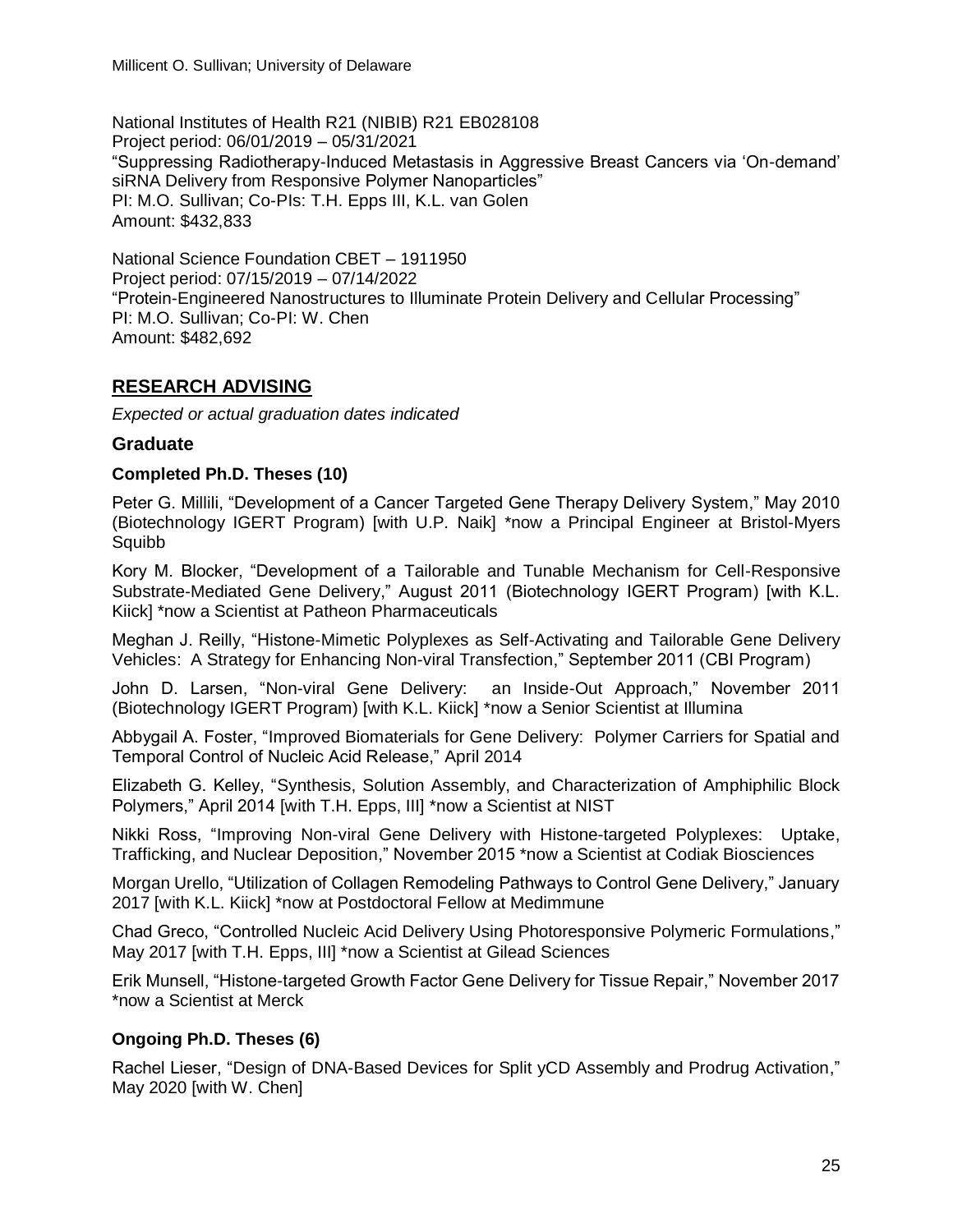Lucas Dunshee, "Development and Application of Extracellular Matrix Inspired Peptide Nanoparticles," May 2020 [with K.L. Kiick]

Daniel Yur, "Design of Multi-Functional SplitCore HBV Capsids for Precisely Controlled MultisiRNA," May 2021 [with W. Chen]

Jeongmin Hwang, "TBD," May 2022 [with K.L. Kiick]

Esther Roh, "TBD," May 2022 [with T.H. Epps, III]

Katherine Nelson, "TBD," May 2022 [with J. Gleghorn]

#### **Completed Master's Theses (3)**

Ryan Murphy, "Chain Exchange in Aqueous Solutions of Amphiphilic Diblock Copolymer Micelles," July 2014 [with T.H. Epps, III]

Emma De Baets, "Dye Encapsulation and Exchange in Block Copolymer Micelles," May 2017 [with T.H. Epps, III]

Laurens K. Heusele, "Chain Exchange Kinetics of Block Copolymer Micelles Mediated by the Air-Water Interface," May 2017 [with T.H. Epps, III]

#### **Ongoing Master's Theses (1)**

Colleen Fridley, "Collagen Turnover Stimulated Gene Delivery to Enhance Chronic Wound Repair," May 2021 [with K.L. Kiick]

#### **Research Assistants (2)**

Christina Marino (nee Russo), "Solution Self-assembly of Amphiphilic Macromolecules," 2007 – 2010 [with T.H. Epps, III] \*now at Johnson & Johnson

Ingrid Spielman, "Collagen Mimetic Peptides for Collagen Modification," 2010 – 2012 [with K.L. Kiick] \*now at Feinstein Institute for Medical Research

#### **Ph.D. Research Rotations (12**)

John D. Larsen – Biotechnology IGERT (January 2008) Natalee Smith – CBI (February – March 2009) Kyle Doolan – CBI (April – May 2010) Morgan Urello – CBI (January 2012) Christine Ott – CBI (November – December 2012) Erik Munsell – CBI (March – April 2013) Julia Petrullo – CBI (March – April 2015) Victoria Hunt – CBI (January 2016) Colleen Fridley – CBI (January 2017) Julia Rosenberger (Fall 2017) Katherine Nelson – CBI (January 2018) Phillip Taylor – CBI (March – April 2018)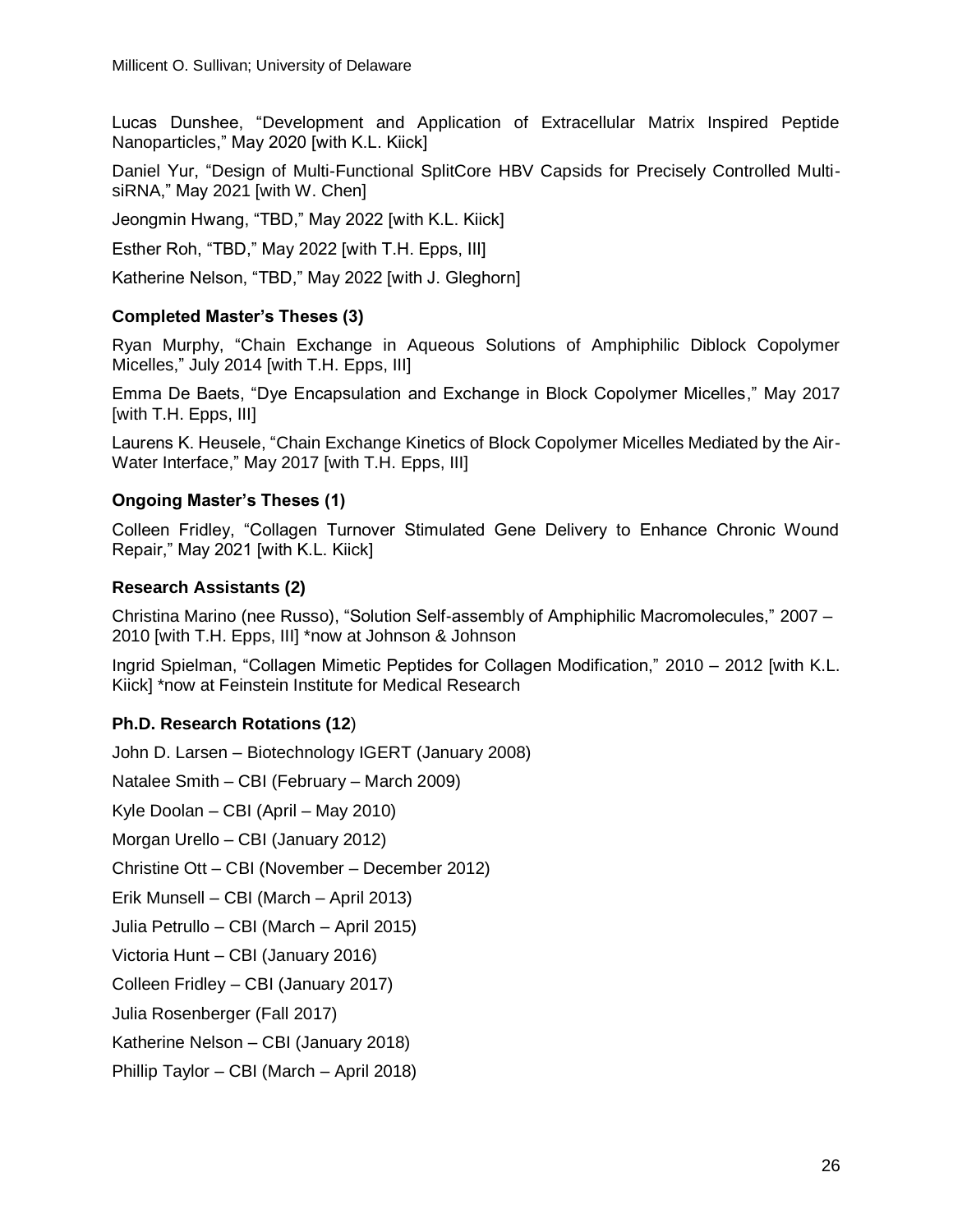# **Thesis Committees: In-progress (18)**

Emily Hartzell (W. Chen)

Aaron Lee (N. Zondlo)

Megan Smithmyer (A. Kloxin)

Rebecca Chen (W. Chen)

Elisa Ovadia (D. Colby and A. Kloxin)

Amber Hilderbrand (A. Kloxin)

Katherine Wiley (A. Kloxin)

Paige LeValley (A. Kloxin)

Eden Ford (A. Kloxin)

Michael Gallucci (K.H. Lee)

Madolyn MacDonald (K.H. Lee)

Danielle Valcourt (E. Day)

Emily Kolewe (C. Fromen)

Bader Jarai (C. Fromen)

Phillip Taylor (A. Kloxin and A. Jayaraman)

Megan Dang (E. Day)

Kartik Bomb (C. Fromen)

Benjamin Luo (E. Day)

# **Thesis Committees: Completed (19)**

Armin Opitz (2008, N.J. Wagner) Frances Spinelli (E.M. Furst and K.L. Kiick) (did not graduate) Travis Larsen (2008, E.M. Furst) Erik Welf (2009, B. Ogunnaike and U. Naik) Michelle O'Malley (2009, A.S. Robinson) David Johnson (2010, U. Naik and A. Beris) Ohm Divyam-Krishna (2010, K.L. Kiick) Kelly Schultz (2011, E.M. Furst) Heather Unger (2011, K. van Golen) Holt Bui (2012, T. Beebe) Sameer Sathaye (2013, D.J. Pochan) Jomnarong Lertsuwan (2014, R. Sikes) Diane Wuest (2014, K.H. Lee) Vinu Krishnan (2015, X. Jia and A. Rajasekharan)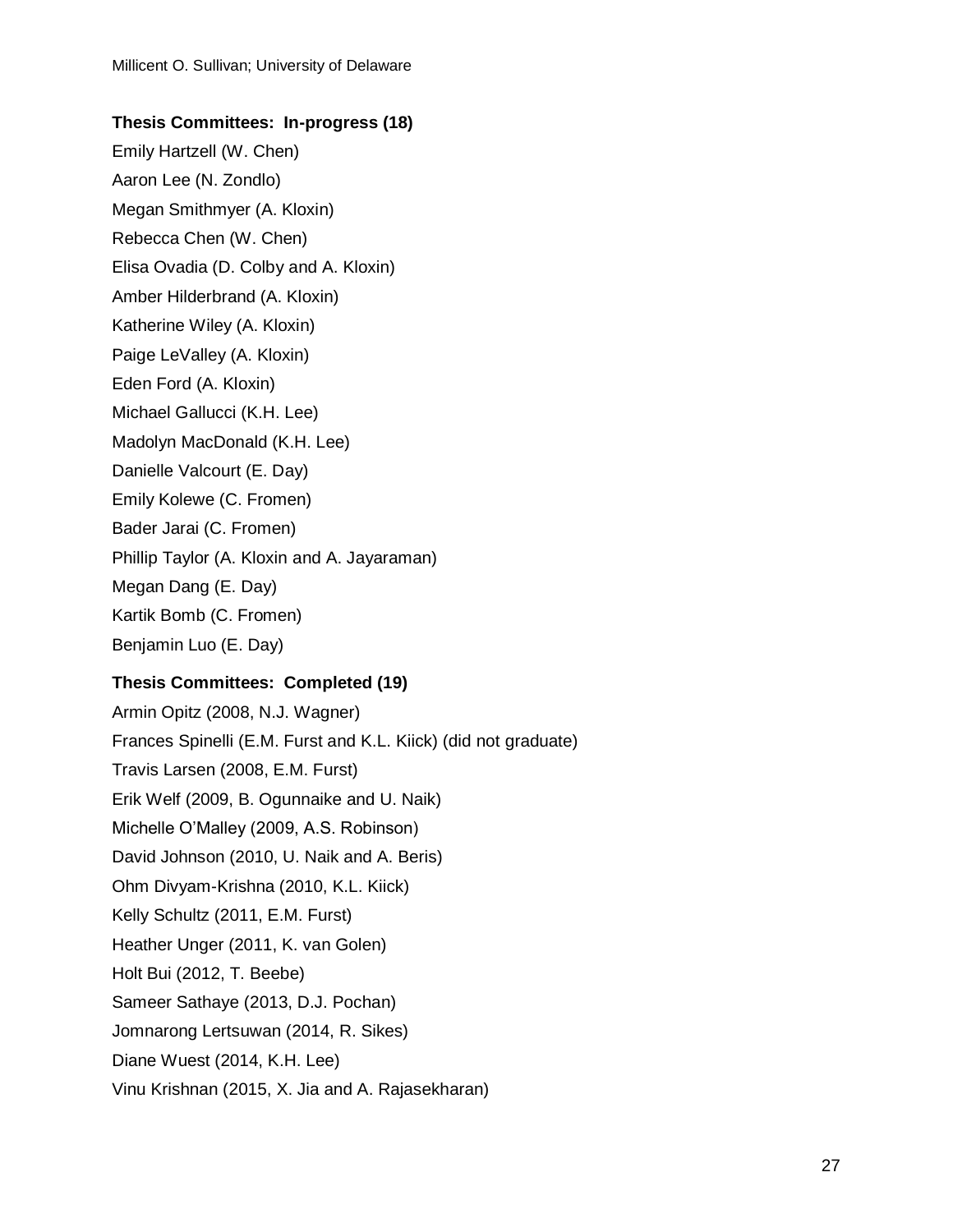Matthew Rehmann (2016, A. Kloxin)

Tianzhi Luo (2016, K. Kiick)

Lisa Sawicki (2017, A. Kloxin)

Jilian Melamed (2018, E. Day)

Rachel Edelstein (2018, E. Day)

# **Fellows and Visiting Scholars**

#### **Postdoctoral Research (11)**

Raghunath Roy, "Peptide-containing Block Copolymer Amphiphiles for Targeted Drug Delivery," 2009 – 2012 [with T.H. Epps, III] \*now at Dow

Thomas Smart, "Neutron Scattering of Solution Assembly in Amphiphilic Block Copolymer Systems," 2010 – 2012 [with T.H. Epps, III] \*now at Eastman Chemical

Vijay Taori, "Peptide-containing Block Copolymer Amphiphiles for Targeted Drug Delivery," 2010 – 2011 [with T.H. Epps, III] \*now a postdoctoral researcher at University of Stuttgart

Jonathan Seppala, "Neutron Scattering of Solution Assembly in Amphiphilic Block Copolymer Systems," 2012 [with T.H. Epps, III] \*now at NIST

Matthew Green, "Peptide-containing Block Copolymer Amphiphiles for Targeted Drug Delivery," 2012 – 2014 [with T.H. Epps, III] \*now an Assistant Professor at Arizona State University

Tiffany Suekama, "Design of Multi-responsive Polymer Assemblies for Applications in Drug Delivery," 2015 – 2016 [with T.H. Epps, III] \*now at The Stroke Project

Bing Fang, "Histone Targeted Non-viral Growth Factor Gene Delivery to Enhance Bone Repair,"  $2015 -$  present

Thu Vi, "Design of Multi-responsive Polymer Assemblies for Applications in Drug Delivery," 2017 – 2018 [with T.H. Epps, III] \*now at Dow

Raj Kumar Thapa, "Collagen-Inspired Gene Delivery for Chronic Wound Repair," 2017 – 2019 [with K.L. Kiick]

Silvia Grama, "Toehold-Mediated Polymer Micelles for Targeted siRNA Delivery," 2018 – 2019 [with T.H. Epps, III]

Anuraag Boddupalli, "Collagen-Mediated Gene Delivery for Chronic Wound Repair," 2019 – present [with K.L. Kiick]

# **Visiting Scholars (1)**

Kerstin Wiss, Ph.D. (visited during Ph.D. candidacy from Institute of Organic Chemistry, Johannes Gutenberg University of Mainz), August – November, 2008 [with K.L. Kiick]

# **Undergraduate**

#### **Senior Theses/Projects (13)**

Vincent Buerger (senior project), "Design of Polymer Complexes for Controlled DNA Delivery," May 2007

Joshua A. Selekman (senior thesis), "Developing Nanoparticles for Controlled DNA Release," May 2008 \*now at Bristol-Myers Squibb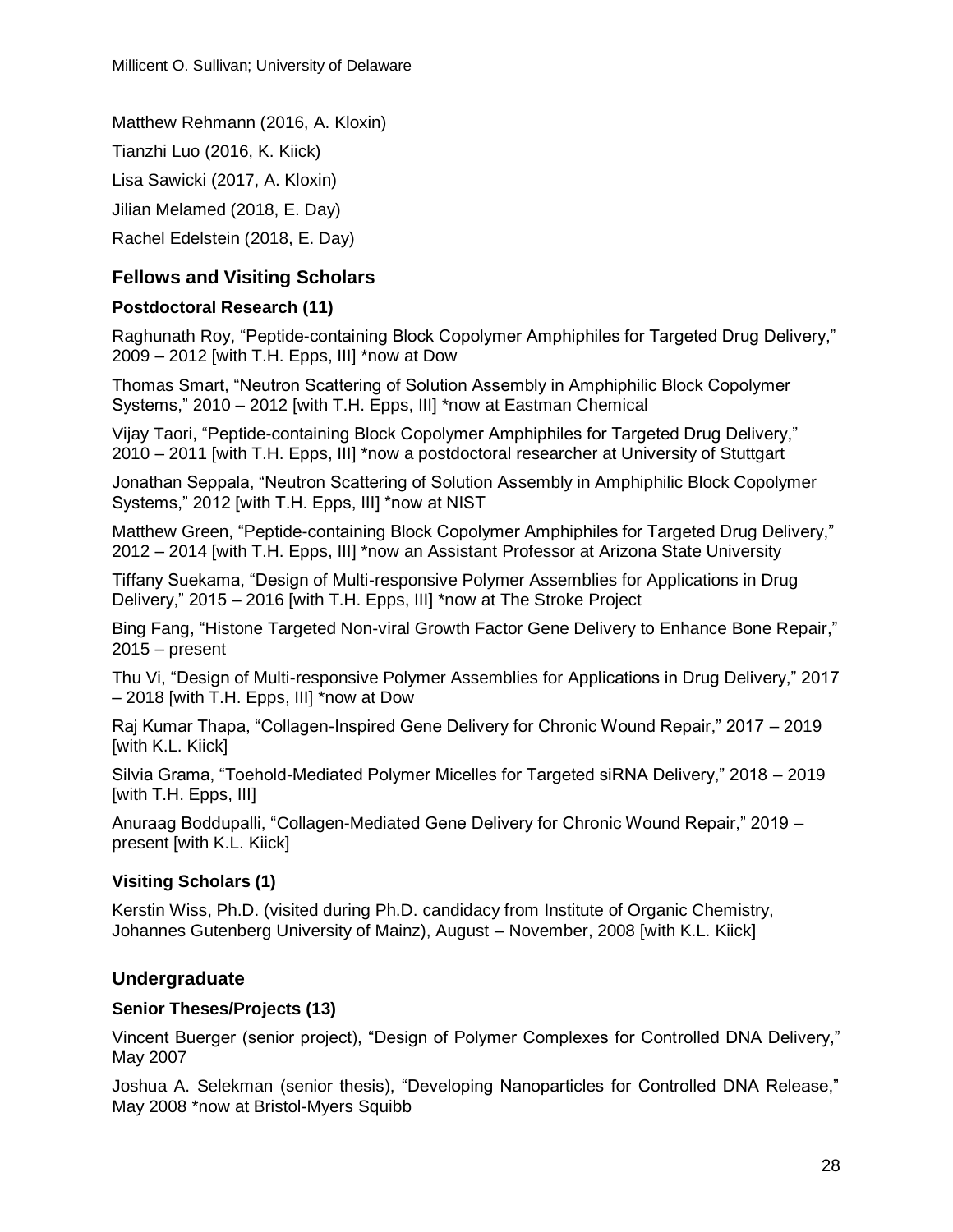Stephanie L. Myrick (senior thesis), "Design of a Cell-responsive DePEGylation DNA Delivery System," May 2009 \*now a Resident Physician at Duke University Medical Center

Tejal U. Naik (senior thesis), "Development of a Peptide Nucleic Acid-Based siRNA Delivery System," May 2011 \*now at the Wyss Institute for Biologically Inspired Engineering

Jennifer Devaney (senior project), "Formulation of a Customizable Scaffold for Targeted Non-viral Gene Delivery," May 2011 \*now at KBI Biopharma

Robert Pagels (senior project), "Solution Self-Assembly of Amphiphilic Macromolecules," May 2012 [with T.H. Epps, III] \*now a Ph.D. Candidate, Department of Chemical Engineering, Princeton University

Rachel Lehr (senior project), "New Synthetic Approaches for Peptide-containing Copolymers," May 2014 \*now at Schneider Electric

Rebekah Dumm (senior thesis), "Incorporation of Non-Viral Gene Delivery into Resilin-Based Hydrogels for Mechanically Demanding Tissue Engineering Applications," May 2015 [with K.L. Kiick] \*now a Ph.D. Candidate, Department of Biomedical Engineering, Duke University

Daphne Collias (senior project), "Histone H3 Polyplex Uptake in Inflammatory Breast Cancer Cells," May 2016 \*now a Ph.D. Candidate, Department of Chemical & Biomolecular Engineering, North Carolina State University

Lacey Perdue (senior thesis), "Three-Dimensional Modeling of Histone 3 Nanostructures as a Targeted Therapeutic for Inflammatory Breast Cancer," May 2017 \*now a Ph.D. Candidate, Department of Biomedical Engineering, Georgia Institute of Technology and Emory University

Jason Andrechak (senior thesis), "Incorporation of Anionic Excipients into Photo-responsive Polymer-based Nanocarriers for Improved Gene Delivery," May 2017 [with T.H. Epps, III] \*now a Ph.D. Candidate, Department of Bioengineering, University of Pennsylvania

Victoria Muir (senior thesis), "Maximizing siRNA Delivery Efficiency with Photo-Responsive Polymer Nanocarriers," May 2018 [with T.H. Epps, III] \*now a Ph.D. Candidate, Department of Bioengineering, University of Pennsylvania

Jacob Shapiro (senior project), B.S. expected May 2019

#### **Other Undergraduate Research (10)**

Sarah Hann (B.S. 2012); 2011 – 2012 [with T.H. Epps, III] \*now a Ph.D. Candidate, Department of Chemical and Biomolecular Engineering, University of Pennsylvania

Kameron Conforti (B.S. 2013); Summer 2010 *(2010 Russell Award)* \*now a Ph.D. Candidate, Department of Chemical Engineering, MIT

Sean Mack (B.S. 2014); Summer 2012 \*now a Ph.D. Candidate, Department of Chemical Engineering, University of Maryland

Christine Muzzelo (B.S. 2014); Summer 2013 \*now a Ph.D. candidate, College of Engineering, Villanova University

Emily Harvan (B.S. 2016), Summer 2014

Seth Brynien (B.S. May 2016), 2015 – 2016

Connor Shannon (B.S. expected May 2018), 2015 – 2017

Sean Li (B.S. expected May 2021), 2017 – present

Tohn Borjigin (B.S. expected May 2022), 2019 – present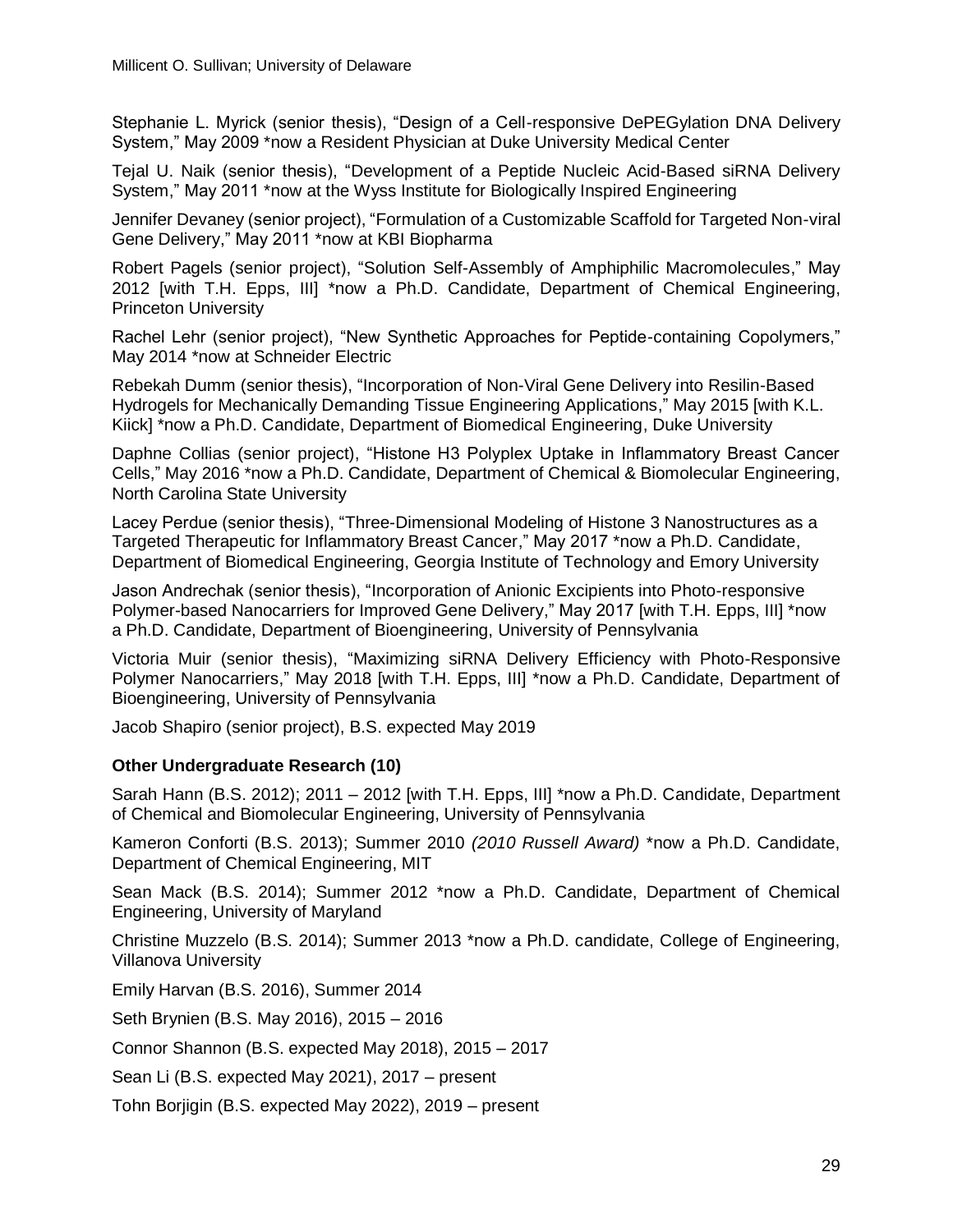Margaux Deputy (B.S. expected May 2022), 2019 – present

#### **Research Experiences for Undergraduates (3)**

YingYu (Daniel) Gao (Department of Chemical and Biological Engineering, Princeton University; BS 2012) – Summer 2010 and Summer 2011 REU \*now an M.S. Candidate, Department of Chemical and Biomolecular Engineering, Cornell University

Lauren Keiser (Department of Chemical and Biochemical Engineering, Colorado School of Mines; BS 2012) – Summer 2010 NISE-REU \*now a Ph.D. Candidate, Department of Chemical and Biomolecular Engineering, Rice University

Yanni Souroutzidis (Department of Chemical Engineering, Purdue University; BS 2012) – Summer 2010 NISE-REU \*now at Merck & Co and an M.B.A./M.S. Candidate, Department of Bioengineering, Stanford University

#### **Senior Thesis/Project Committees (15)**

Michael Allerton (X. Jia; May 2008)

Rebecca Pagels (C. Roberts; May 2009)

Amy Chevalier (A. Robinson; May 2011)

Suneil Seetharam (S. Inamdar; May 2011)

Michael Dummeldinger (A. Kloxin; May 2014)

John Fillenwarth (A. Beris; May 2016)

Laurne Terasaki (J. Schwartz; May 2016)

Jenna Wilson (R. Dyer; May 2016)

Laura Mumper (C. Kloxin; May 2017)

Ashwin Monian (M. Antoniewicz; May 2017)

Theodore Groth (E.T. Papoutsakis; May 2017)

Kaitlyn Engler (May 2017)

Jonathan Grunewald (Y. Yan; May 2017)

Brian Phillips (M. Antoniewicz; May 2017)

Andrew Currie (C. Chan; December 2017)

Derek Bischoff (C. Kloxin; May 2019)

Nisha Raman (C. Fromen; May 2020)

Tyler Gaeman (E. Furst; May 2020)

# **High School Students**

- 1. Emily Malafronti Project SEED intern, Summer 2014
- 2. Megan Huber Project SEED intern, Summer 2015
- 3. Qirun Li Project SEED intern, Summer 2016
- 4. Sophia Zhao Project SEED intern, Summer 2017
- 5. Manju Sivasankar Project SEED intern, Summer 2018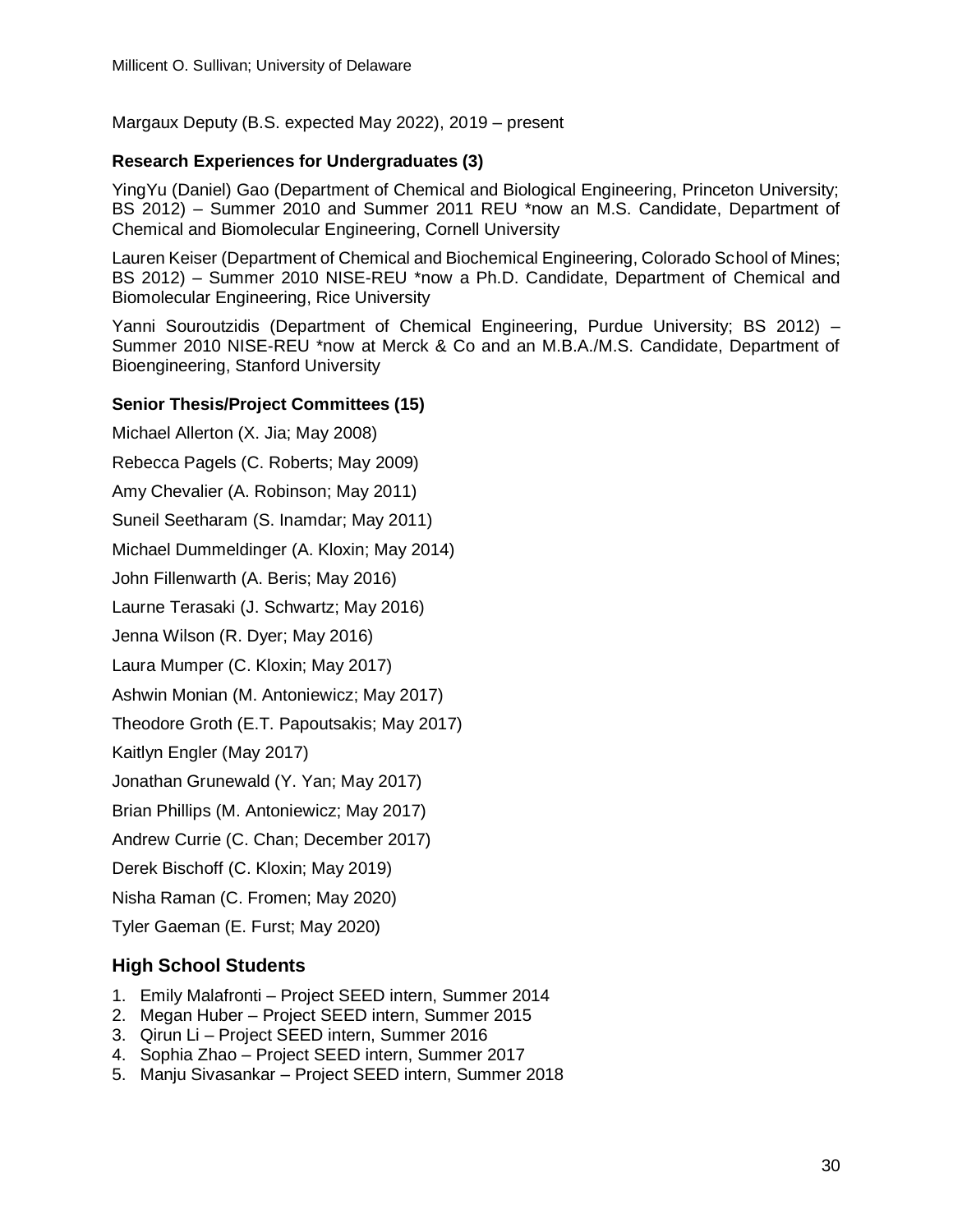#### **Research Awards by Students, Fellows, and Scholars**

- 1. Peter G. Millili Merck Fellowship for an externship at Merck Research Laboratories in West Point, PA, April – September 2008
- 2. Peter G. Millili Travel award, Society for Biological Engineering  $4<sup>th</sup>$  International Conference on Bioengineering and Nanotechnology, University College of Dublin, Dublin, Ireland, July 2008
- 3. Stephanie L. Myrick 1<sup>st</sup> prize award, 11<sup>th</sup> Annual Undergraduate Research Symposium in the Chemical and Biological Sciences, University of Maryland, Baltimore County, Baltimore, MD, October 2008
- 4. Stephanie L. Myrick Honorable mention, 13th Annual ASBMB Undergraduate Student Research Poster Competition, 2009 ASBMB Annual Meeting, Ernest N. Morial Convention Center, New Orleans, LA**,** April 2009
- 5. Peter G. Millili Graduate division winner, International Society of Pharmaceutical Engineers Delaware Valley Poster Competition, Widener University, West Chester, PA, April 2009
- 6. Peter G. Millili Second place winner of the Biochemical Engineering Student Poster Competition, Biochemical Engineering XVI Meeting, Sheraton Burlington Hotel and Conference Center, Burlington, VT, July 2009
- 7. Tejal U. Naik 1<sup>st</sup> prize award, 12<sup>th</sup> Annual Undergraduate Research Symposium in the Chemical and Biological Sciences, University of Maryland, Baltimore County, Baltimore, MD, October 2009
- 8. Abbygail Palmer National Organization of Black Chemists and Chemical Engineers (NOBCChE) P&G Graduate Fellowship – October 2009
- 9. Meghan J. Reilly Honorable mention for the Society for Biomaterials STAR award, March 2010
- 10. Tejal U. Naik ASBMB 2010 Thematic Best Poster in Chemical Biology and Drug Discovery, ASBMB Annual Meeting, Anaheim, CA, April 2010
- 11. Elizabeth G. Kelley National Defense Science and Engineering (NDSEG) Graduate Fellowship – 2010
- 12. Thomas P. Smart Young Scientist Travel Award, American Conference on Neutron Scattering, Canadian Neutron Beam Centre, Ottawa, Ontario, Canada, June 2010
- 13. Elizabeth G. Kelley ACS POLY Travel Award, ACS Spring National Meeting & Exposition, Anaheim Convention Center, Anaheim, CA, March 2011
- 14. Tejal U. Naik ASBMB 2011 Thematic Best Poster in RNA, ASBMB Annual Meeting, Washington, D.C., April 2011
- 15. Elizabeth G. Kelley *Journal of Materials Chemistry* Poster Award, Polymers Gordon Research Conference, Mount Holyoke College, South Hadley, MA, June 2011
- 16. Elizabeth G. Kelley Excellence in Graduate Polymer Research Symposium, ACS Spring National Meeting & Exposition, San Diego Convention Center, San Diego, CA, March 2012
- 17. Sarah D. Hann Undergraduate Research in Polymer Science Award Symposium, ACS Spring National Meeting & Exposition, San Diego Convention Center, San Diego, CA, March 2012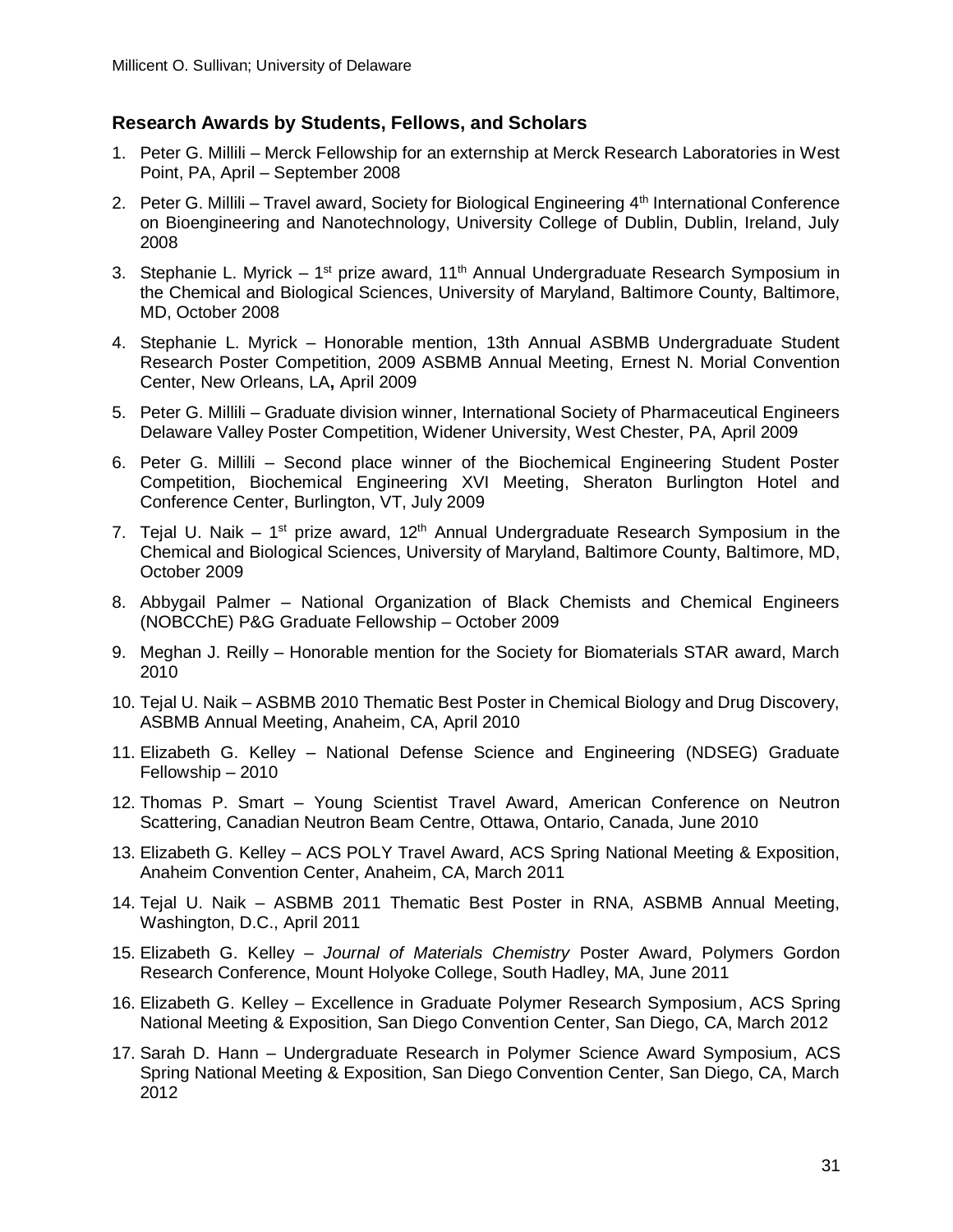- 18. Elizabeth G. Kelley Invited participant at the 63<sup>rd</sup> Lindau Nobel Laureate Meeting, Lindau, Germany, June 2013
- 19. Nikki L. Ross Travel Award, ASGCT Annual Meeting, Hyatt Regency New Orleans, New Orleans, LA, May 2014
- 20. Abbygail Foster Stanford Cardiovascular Institute Fellowship, July 2015
- 21. Abbygail Foster Invited participant at the NextProf Workshop, University of Michigan College of Engineering, Ann Arbor, MI, September – October 2015
- 22. Abbygail Foster Invited participant at the Third Arab-American Frontiers of Science, Engineering, and Medicine Symposium, December 2015
- 23. Victoria Muir Second place in the Undergraduate Research in Polymer Science Symposium, ACS Spring National Meeting & Exposition, San Diego Convention Center, San Diego, CA, March 2016
- 24. Victoria Muir 2016 Goldwater Scholarship
- 25. Chad Greco Excellence in Graduate Polymer Research Symposium, ACS Spring National Meeting & Exposition, Moscone Center, San Francisco, CA, April 2017
- 26. Chad Greco Finalist, 2017 ACS/ESBES International Graduate Student Design Challenge
- 27. Victoria Muir Winner, Materials Science and Engineering Division, AIChE Annual Student Poster Competition, Minneapolis Convention Center, Minneapolis, MN, October 2017
- 28. Rachel Lieser Winner, Best of BIOT, ACS Spring Meeting, New Orleans, LA, April 2018
- 29. Raj Thapa Winner, Best Poster Award, ECI Nanotechnology in Medicine Conference, Albufeira, Portugal, June 2018

# **TEACHING**

#### **Instructor (Chemical & Biomolecular Engineering, University of Delaware)**

CHEG342 [64], Heat and Mass Transfer, co-taught with T.H. Epps, III, Spring 2019

CHEG420 [38], Biochemical Engineering Study Abroad, Winter 2019

CHEG342 [89], Heat and Mass Transfer, co-taught with T.H. Epps, III, Spring 2018

CHEG648 [40], Biomaterials for Drug Delivery, Fall 2017

CHEG342 [90], Heat and Mass Transfer, co-taught with A. Kloxin, Spring 2017

CHEG420 [33], Biochemical Engineering Study Abroad, Winter 2017

CHEG342 [70], Heat and Mass Transfer, co-taught with W. Chen, Spring 2016

CHEG648 [18], Biomaterials for Drug Delivery, Fall 2015

CHEG445 [11], Senior Laboratory Study Abroad, co-taught with S. Sandler, Winter 2015

CHEG667 [24], Biomaterials for Drug and Gene Delivery, Fall 2014

CHEG112 [159], Introduction to Chemical Engineering, co-taught with W. Chen, Spring 2013

CHEG667 [23], Biomaterials for Drug and Gene Delivery, Fall 2012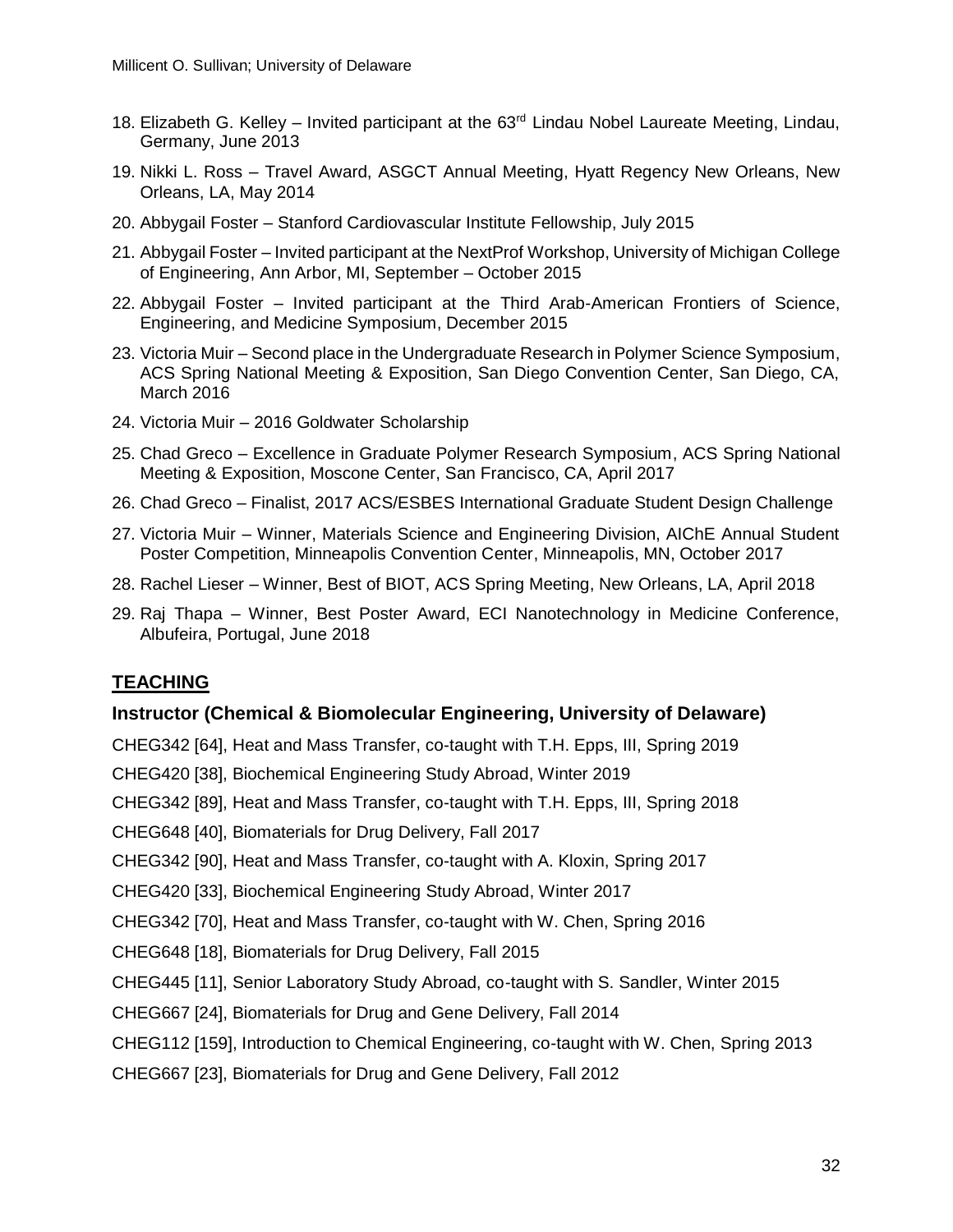CHEG112 [138], Introduction to Chemical Engineering, co-taught with W. Chen and C.J. Roberts, Spring 2012

CHEG667 [23], Biomaterials for Drug and Gene Delivery, Fall 2011

CHEG112 [130], Introduction to Chemical Engineering, co-taught with W. Chen, Spring 2011

CHEG667 [22], Biomaterials for Drug and Gene Delivery, co-taught with S.K. Bhatia, Fall 2010

CHEG112 [96], Introduction to Chemical Engineering, co-taught with A.M. Lenhoff, Spring 2010

Administered leave (maternity), Fall 2009

CHEG667 [12], Biomaterials for Drug and Gene Delivery, Spring 2009

CHEG620 [25], Biochemical Engineering, Fall 2008

CHEG620 [35], Biochemical Engineering, Fall 2007

CHEG650 [29], Biomedical Engineering, Spring 2007

CHEG620 [39], Biochemical Engineering, co-taught with A.S. Robinson, Fall 2006

# **Graduate Teaching Assistant (Chemical Engineering, Carnegie Mellon University)**

Introduction to Chemical Engineering (2 semesters) Introduction to Biomedical Engineering (1 semester)

# **PROFESSIONAL SERVICE**

# **Editorial Boards**

Scientific Reports (Nature Publishing Group) 2016 – 2018

# **Panel and Proposal Review**

National Science Foundation Engineering Directorate Division of Chemical, Bioengineering, and Transport Systems (CBET) 2008 – present Panel reviewer Mathematics and Physical Sciences Directorate Division of Materials Research (DMR) 2009 – present Panel reviewer Division of Chemistry (CHE) 2010 Mail reviewer National Institutes of Health, Center for Scientific Review Gene and Drug Delivery (GDD) Study Section 2015 – present *Ad hoc* member 2017 – 2021 Member Bioengineering, Technology, and Surgical Sciences (BTSS) Study Section 2016 – present *Ad hoc* member NIBIB Trailblazer Award Study Section

2017 *Ad hoc* member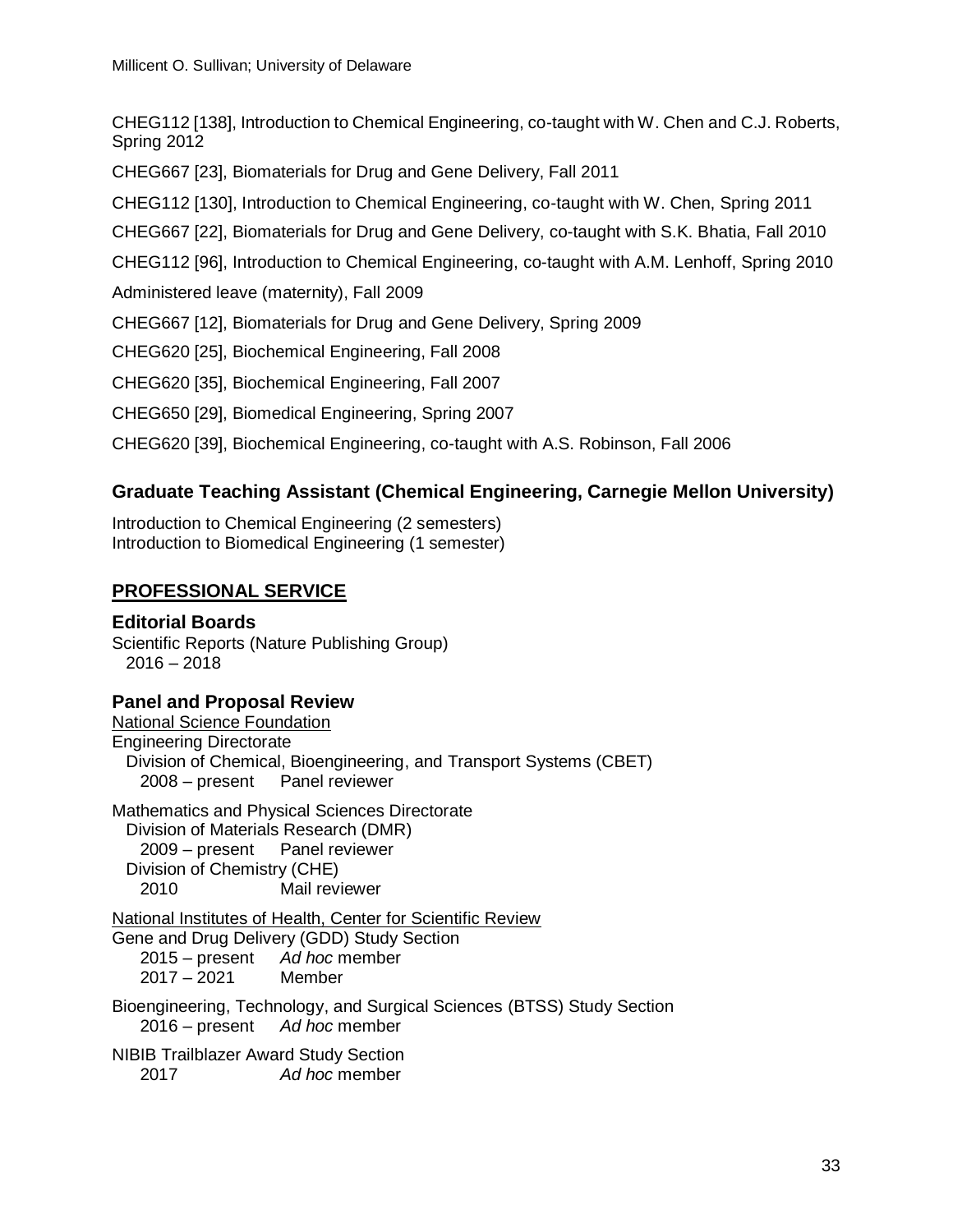| National Air and Space Administration |  |
|---------------------------------------|--|
|                                       |  |

Translational Research Institute for Space Health (TRISH), Radioprotection Therapy Panel 2018 Chair

European Commission, European Research Council 2017 Mail reviewer

#### **Professional Societies**

American Institute of Chemical Engineers (AIChE)

1994 – present Member<br>2007 – present Session

Session organizer, chair/co-chair, and abstract review

Society for Biomaterials (SFB)

2008 – 2011 Member

American Chemical Society (ACS)

2008 – present Member

Society for Biological Engineering (SBE)

| $2008 -$ present | Member                                                 |
|------------------|--------------------------------------------------------|
| $2016$ – present | Session organizer, chair/co-chair, and abstract review |

American Society of Gene and Cell Therapy (ASGCT)

| $2009 - present$ | Member                      |
|------------------|-----------------------------|
| $2010 - 2019$    | Nanoagents Committee        |
| $2017 - 2019$    | Chair, Nanoagents Committee |

American Institute for Medical and Biological Engineering (AIMBE)

2017 – present Fellow

2017 – present Cell and Tissue Engineering Subcommittee

# **Conference Organization**

Organizing Committee, Frontiers at the Chemistry-Biology Interface Symposium, 2009 – 2016

Area 22B Co-Chair, AIChE Annual Meeting (Other Co-Chairs Samantha Meenach [University of Rhode Island] and Katie Whitehead [Carnegie Mellon University]), October 29 – November 3, 2017, Minneapolis, Minnesota.

Chair, ECI Nanotechnology in Medicine (Co-Chair Josue Sznitman [Israel Institute of Technology]), June 5 – 9, 2018, Albufeira, Portugal.

Area 22B Co-Chair, AIChE Annual Meeting (Other Co-Chairs Katie Whitehead [Carnegie Mellon University] and Lorraine Leon [University of Central Florida]), October 28 – November 2, 2018, Pittsburgh, Pennsylvania.

Steering Committee, ECI Nanotechnology in Medicine

# **Session Organization**

- 1. Co-chair, "Micro- and Nanodevices for Targeted Therapeutics," AIChE Annual Meeting, Salt Palace Convention Center, Salt Lake City, Utah, November 4 – 9, 2007.
- 2. Co-chair, "Micro- and Nanodevices for Targeted Therapeutics," AIChE Annual Meeting, Pennsylvania Convention Center, Philadelphia, Pennsylvania, November 16 – 21, 2008.
- 3. Co-chair, "Gene Delivery I," AIChE Annual Meeting, Pennsylvania Convention Center, Philadelphia, Pennsylvania, November 16 – 21, 2008.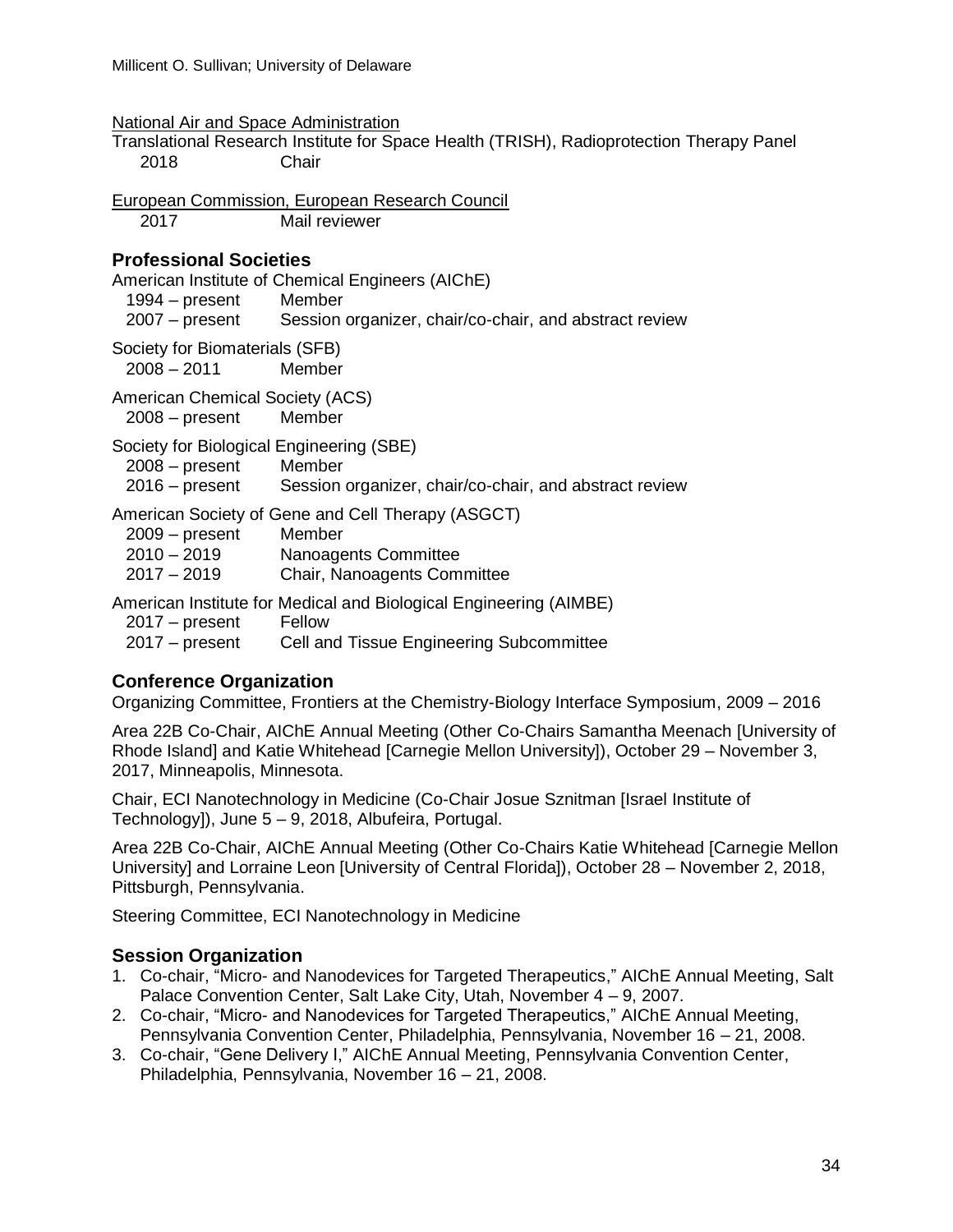- 4. Co-chair, "Gene Delivery II," AIChE Annual Meeting, Pennsylvania Convention Center, Philadelphia, Pennsylvania, November 16 – 21, 2008.
- 5. Chair/Organizer, "Presentation of Biochemical Products in Medicine: the Cell-Material Interface," Biochemical Engineering XVI Meeting, Sheraton Burlington Hotel and Conference Center, Burlington, Vermont, July 5 – 9, 2009.
- 6. Chair, "Micro- and Nanodevices for Targeted Therapeutics," AIChE Annual Meeting, Gaylord Opryland Hotel, Nashville, Tennessee, November 8 – 13, 2009.
- 7. Co-chair, "Gene Delivery I," AIChE Annual Meeting, Gaylord Opryland Hotel, Nashville, Tennessee, November 8 – 13, 2009.
- 8. Co-chair, "Gene Delivery II," AIChE Annual Meeting, Gaylord Opryland Hotel, Nashville, Tennessee, November 8 – 13, 2009.
- 9. Chair/Organizer, "Engineering Therapeutic Delivery from Biomaterial Scaffolds for Cell Therapy," SFB Annual Meeting, Washington State Convention Center, Seattle, Washington, April 21 – 24, 2010.
- 10. Reviewer, "Chemical and Molecular Conjugates," ASGCT 13<sup>th</sup> Annual Meeting, Marriott Wardman Park, Washington, D.C., May 19 – 22, 2010.
- 11. Chair, "Micro- and Nanodevices for Targeted Therapeutics," AIChE Annual Meeting, Salt Palace Convention Center, Salt Lake City, Utah, November 7 – 12, 2010.
- 12. Chair, "Nucleic Acid Delivery I," AIChE Annual Meeting, Salt Palace Convention Center, Salt Lake City, Utah, November 7 – 12, 2010.
- 13. Co-chair, "Nucleic Acid Delivery II," AIChE Annual Meeting, Salt Palace Convention Center, Salt Lake City, Utah, November 7 – 12, 2010.
- 14. Chair/Organizer, "Engineering Therapeutic Delivery from Biomaterial Scaffolds for Cell Therapy," SFB Annual Meeting, Disney's Contemporary Resort, Orlando, Florida, April 13 – 16, 2011.
- 15. Co-chair, "Nucleic Acid Delivery," BMES Annual Meeting, Connecticut Convention Center, Hartford, Connecticut, October 12 – 15, 2011.
- 16. Chair, "Nucleic Acid Delivery I," AIChE Annual Meeting, Minneapolis Convention Center, Minneapolis, Minnesota, October 16 – 21, 2011.
- 17. Chair, "Nucleic Acid Delivery II," AIChE Annual Meeting, Minneapolis Convention Center, Minneapolis, Minnesota, October 16 – 21, 2011.
- 18. Chair, "Chemical and Molecular Conjugates," ASGCT 15<sup>th</sup> Annual Meeting, Pennsylvania Convention Center, Philadelphia, Pennsylvania, May 15 – 19, 2012.
- 19. Chair, "Nucleic Acid Delivery," AIChE Annual Meeting, Pittsburgh Convention Center, Pittsburgh, Pennsylvania, October 28 – November 2, 2012.
- 20. Session Moderator, "Bottom-up Design of the Next Generation of Biomaterials," ACS Spring National Meeting & Exposition, New Orleans Convention Center, New Orleans, Louisiana, April 7 – 11, 2013.
- 21. Chair/Organizer, "Drug Delivery," Northeast Bioengineering Conference, Northeastern University, Boston, Massachusetts, April 25 – 27, 2014.
- 22. Chair/Organizer, "Topical Review: Approaches to Achieve Persistent Gene Expression," ASGCT 17<sup>th</sup> Annual Meeting, Marriott Wardman Park, Washington, D.C., May 21-24, 2014.
- 23. Organizer, "Building Smarter Nanoparticles and Nanomaterials for Nucleic Acid Delivery," ASGCT 17th Annual Meeting, Marriott Wardman Park, Washington, D.C., May 21-24, 2014.
- 24. Reviewer, "Gene Targeting and Gene Corrections," ASGCT 17<sup>th</sup> Annual Meeting, Marriott Wardman Park, Washington, D.C., May 20 – 24, 2014.
- 25. Chair/Organizer, "Nanomaterials for Nucleic Acid Delivery," ASGCT 18<sup>th</sup> Annual Meeting, New Orleans, LA, May 13-16, 2015.
- 26. Chair/Organizer, "Educational Symposium Chemical Gene & Cell Therapy," ASGCT 18th Annual Meeting, New Orleans, LA, May 13-16, 2015.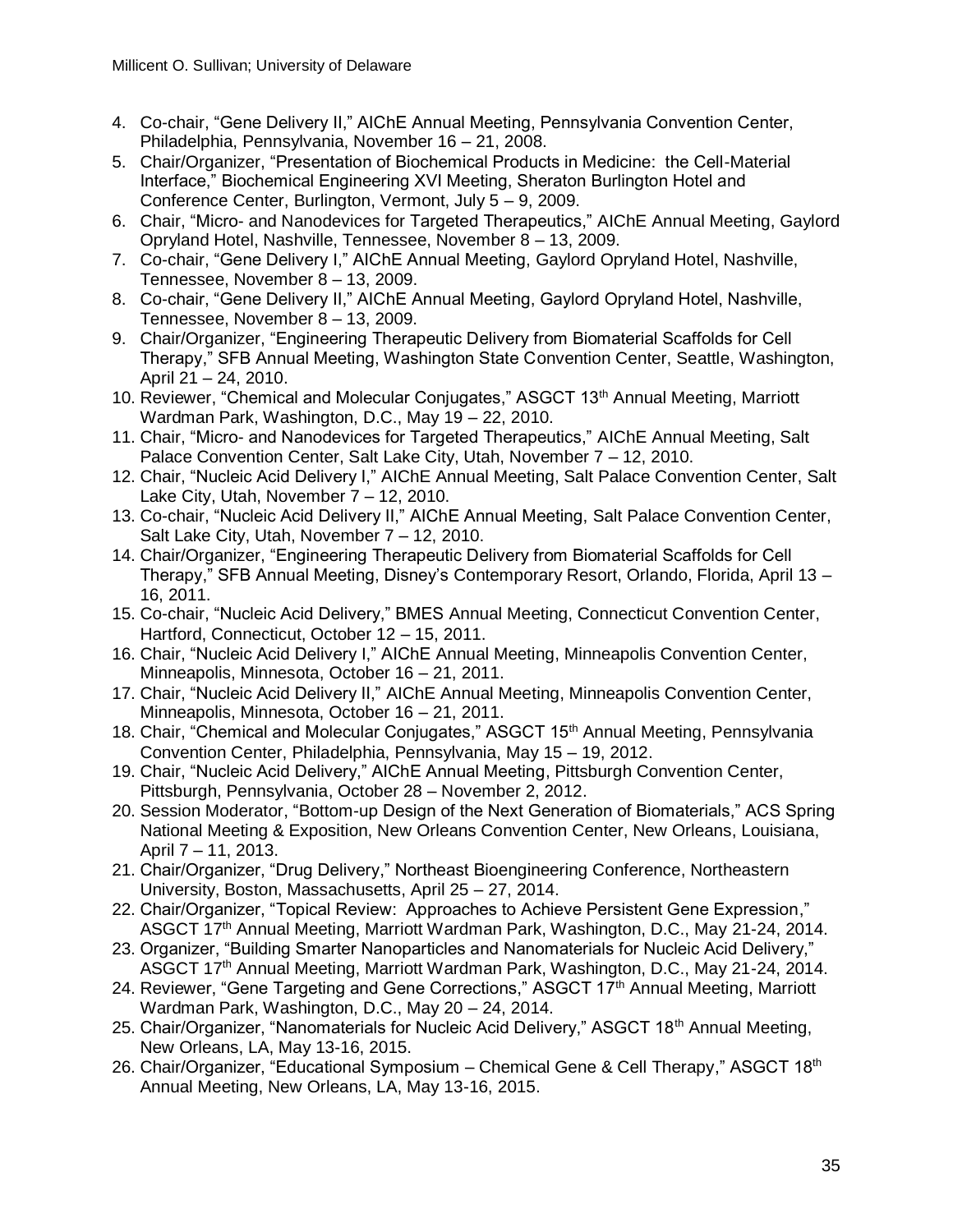- 27. Organizer, "Scientific Symposium Chemical Gene & Cell Therapy," ASGCT 18<sup>th</sup> Annual Meeting, New Orleans, LA, May 13-16, 2015
- 28. Chair, "Biomaterials: Faculty Candidates," AIChE Annual Meeting, Salt Palace Convention Center, Salt Lake City, UT, November 8-13, 2015
- 29. Chair/Organizer, "Educational Symposium Chemical Gene & Cell Therapv." ASGCT 19<sup>th</sup> Annual Meeting, Washington, D.C., May 4-7, 2016
- 30. Organizer, "Scientific Symposium Chemical Gene & Cell Therapy," ASGCT 19<sup>th</sup> Annual Meeting, Washington, D.C., May 4-7, 2016
- 31. Chair, "Gene and Drug Delivery," AIChE/SBE Bioengineering & Translational Medicine Conference, Hilton San Francisco Union Square, San Francisco, CA, November 12-13, 2016
- 32. Chair, "Biomaterials" AIChE Annual Meeting, Hilton San Francisco Union Square, San Francisco, CA, November 13-18, 2016
- 33. Chair, "Biomaterials for Nucleic Acid Delivery" AIChE Annual Meeting, Minneapolis Hilton and Convention Center, Minneapolis, MN, October 29-November 3, 2017
- 34. Co-chair, "Bionanotechnology I/II" (Plenary Sessions) AIChE Annual Meeting, Minneapolis Hilton and Convention Center, Minneapolis, MN, October 29-November 3, 2017
- 35. Co-chair, "Bionanotechnology Graduate Student Award Session" AIChE Annual Meeting, Minneapolis Hilton and Convention Center, Minneapolis, MN, October 29-November 3, 2017
- 36. Co-chair, "Drug Delivery I" AIChE Annual Meeting, Minneapolis Hilton and Convention Center, Minneapolis, MN, October 29-November 3, 2017
- 37. Session moderator, "Novel Carriers and Systems" GRC: Drug Carriers in Medicine and Biology, Mount Snow, VT, August 12-17, 2018
- 38. Chair, "Area Plenary: Bionanotechnology" AIChE Annual Meeting, David L. Lawrence Convention Center, Pittsburgh, PA, October 28-November 2, 2018
- 39. Chair, "Bionanotechnology Graduate Student Award Session" AIChE Annual Meeting, David L. Lawrence Convention Center, Pittsburgh, PA, October 28-November 2, 2018

# **Journal Review**

*ACS Publications ACS Nano Bioconjugate Chemistry Biomacromolecules Biotechnology Progress Chemistry of Materials Langmuir Molecular Pharmaceutics ACS Biomaterials Science & Engineering ACS Macro Letters*

*Cambridge University Press MRS Proceedings*

*Elsevier Advanced Drug Delivery Reviews Biomaterials Journal of Controlled Release*

*Royal Society of Chemistry Publishing Chemical Communications Soft Matter Journal of Materials Chemistry B*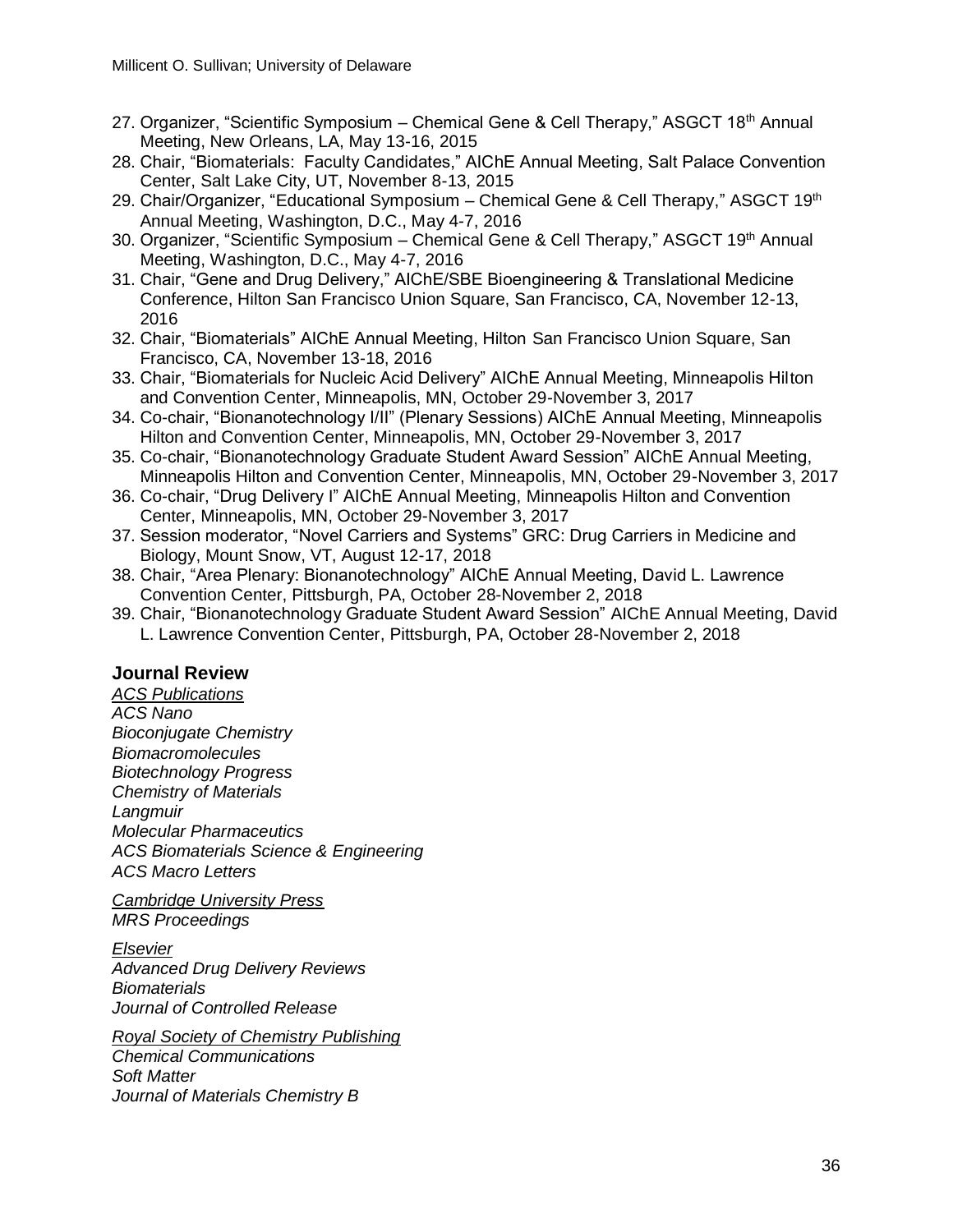Millicent O. Sullivan; University of Delaware

*Wiley-Blackwell Advanced Materials AIChE Journal Bioengineering & Translational Medicine Biotechnology and Bioengineering Microscopy Research and Technique Wound Repair and Regeneration*

*Other*

*Proceedings of the National Academy of Sciences BioTechniques Current Eye Research Journal of Nanobiotechnology Molecular Therapy Molecular Therapy Nucleic Acids*

# **UNIVERSITY, COLLEGE, AND DEPARTMENTAL SERVICE**

#### **University**

| 2018 –        | Director, Center for Preclinical Studies                    |
|---------------|-------------------------------------------------------------|
| 2018 – 2019   | <b>Biopharmaceutical Discovery Cluster Search Committee</b> |
| 2018 –        | Substance Abuse Initiative Committee                        |
| $2017 - 2018$ | <b>Pharmaceutical Sciences / DBI Committee</b>              |
| 2017 –        | <b>INBRE Research Committee</b>                             |
| 2015 – 2016   | <b>Senior Thesis Third Reader Committee</b>                 |
| 2015          | <b>Nanofabrication Search Committee</b>                     |
| 2008 - 2013   | Chemistry-Biology Interface (CBI) Steering Committee        |
| 2010-2016     | Advisor, Honors New Student Orientation                     |
| 2008 – 2013   | University Biosafety Committee                              |
|               |                                                             |

# **College**

- 2019 Biomedical Engineering Department Chair Search Committee
- 2017 2019 College of Engineering (COE) Diversity Committee
- 2014 Faculty Advisor, Project SEED
- 2014 International Society for Pharmaceutical Engineering (ISPE) faculty advisor
- 2008 2014 Society for Women Engineers (SWE) faculty advisor
- 2008 2010 Faculty Advisor, NSF Research Experiences for Undergraduates (REU) Site
- 2007 2010 Faculty Advisor and Co-organizer, NSF Research Experiences for Teachers (RET) Site

# **Chemical & Biomolecular Engineering Department**

- 2019 Department Business Administrator Search Committee
- 2018 Associate Chair
- 2017 Executive Committee
- 2016 2018 Graduate Recruiting Chair
- 2016 2017 Faculty Search Committee
- 2014 2016 Graduate Recruiting Committee
- 2014 2016 Gore Chair Search Committee
- 2014 Heritage Committee
- 2012 Chair Search Committee
- 2011 Speaker, Departmental Recruiting YouTube feature